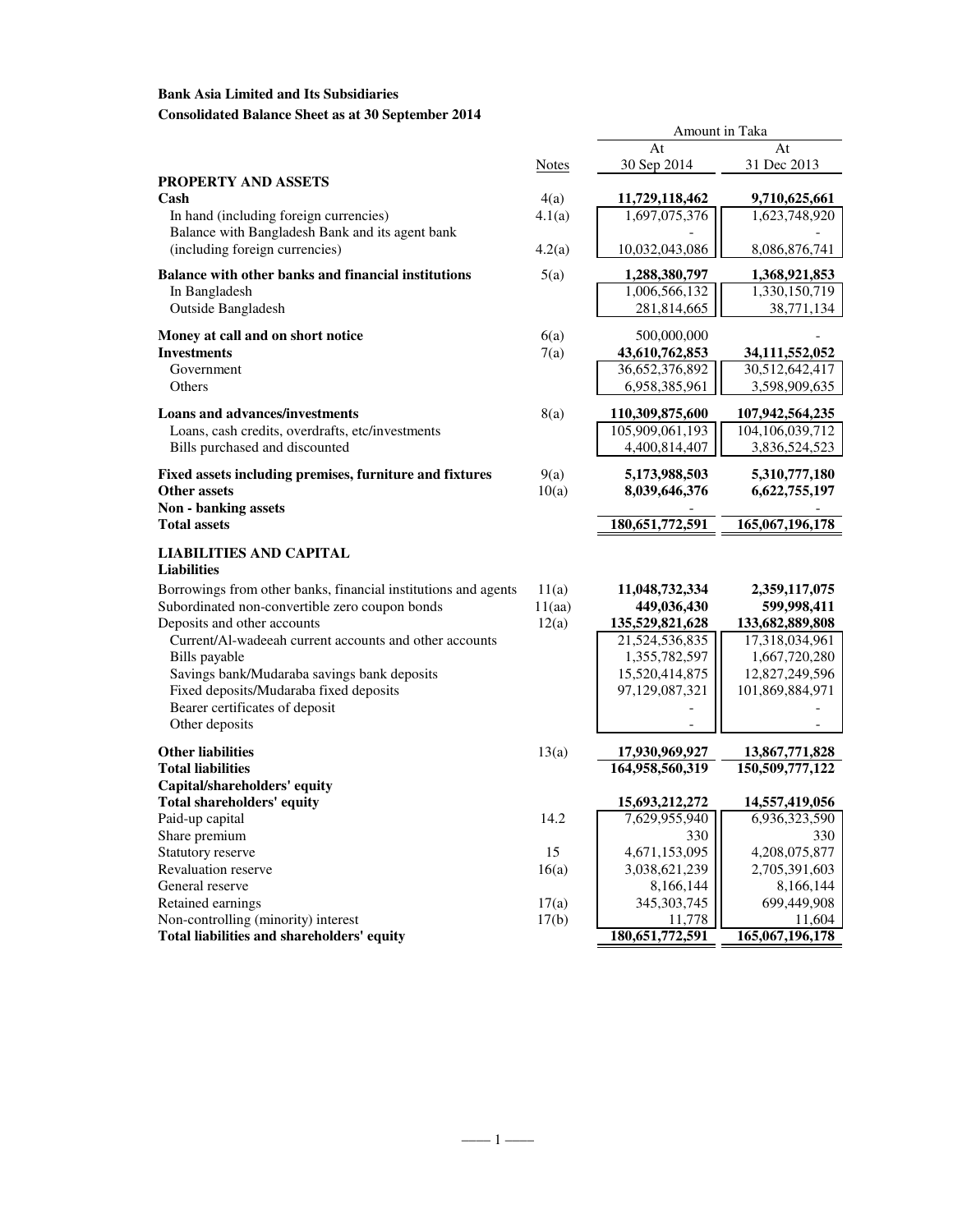### **Bank Asia Limited and Its Subsidiaries Consolidated Balance Sheet as at 30 September 2014**

|                                                                       |              | Amount in Taka |                |
|-----------------------------------------------------------------------|--------------|----------------|----------------|
|                                                                       |              | At             | At             |
|                                                                       | <b>Notes</b> | 30 Sep 2014    | 31 Dec 2013    |
| <b>OFF-BALANCE SHEET ITEMS</b>                                        |              |                |                |
| <b>Contingent liabilities</b>                                         | 18           | 74,784,927,475 | 67,164,264,930 |
| Acceptances and endorsements                                          |              | 22,131,590,740 | 22,488,214,073 |
| Letters of guarantee                                                  |              | 21,241,935,620 | 17,820,912,163 |
| Irrevocable letters of credit                                         |              | 20,827,492,237 | 17,909,992,216 |
| Bills for collection                                                  |              | 10,583,908,878 | 8,945,146,478  |
| Other contingent liabilities                                          |              |                |                |
| <b>Other commitments</b>                                              |              |                |                |
| Documentary credits and short term trade-related transactions         |              |                |                |
| Forward assets purchased and forward deposits placed                  |              |                |                |
| Undrawn note issuance and revolving underwriting facilities           |              |                |                |
| Undrawn formal standby facilities, credit lines and other commitments |              |                |                |

Total off-balance sheet items including contingent liabilities 74,784,927,475 67,164,264,930

 $-Sd -$ 

**Imran Ahmed FCA, CISA Md. Mehmood Husain**<br>Chief Financial Officer President & Managing D

President & Managing Director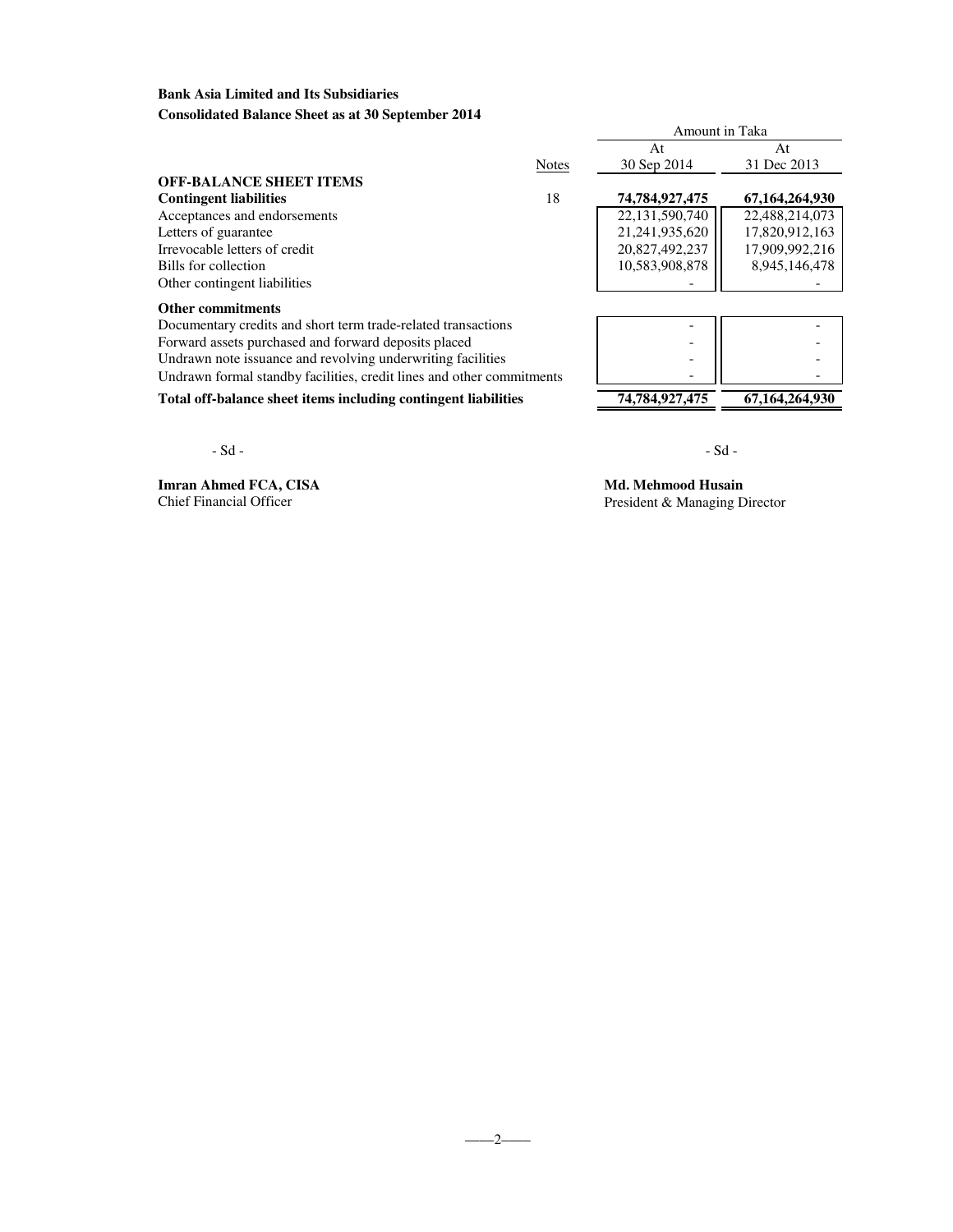**Bank Asia Limited and Its Subsidiaries Consolidated Profit and Loss Statement for the period ended 30 September 2014**

|                                                  | <b>Notes</b> | Jan to Sep 2014 | Jan to Sep 2013 | July to Sep 2014 | July to Sep 2013 |
|--------------------------------------------------|--------------|-----------------|-----------------|------------------|------------------|
| <b>OPERATING INCOME</b>                          |              |                 |                 |                  |                  |
| Interest income                                  | 20(a)        | 10,701,241,986  | 10,832,883,401  | 3,446,804,468    | 3,646,801,046    |
| Interest paid on deposits and borrowings, etc    | 21(a)        | 8,277,168,326   | 8,634,240,014   | 2,721,973,657    | 2,981,837,756    |
| Net interest income                              |              | 2,424,073,660   | 2,198,643,387   | 724,830,811      | 664,963,290      |
| Investment income                                | 22(a)        | 2,811,967,426   | 2,022,945,313   | 1,012,209,492    | 761,576,392      |
| Commission, exchange and brokerage               | 23(a)        | 1,396,514,472   | 1,446,940,765   | 443,018,721      | 513,081,102      |
| Other operating income                           | 24(a)        | 384,470,538     | 330,205,966     | 118,802,494      | 91,957,328       |
|                                                  |              | 4,592,952,436   | 3,800,092,044   | 1,574,030,707    | 1,366,614,822    |
| Total operating income (A)                       |              | 7,017,026,096   | 5,998,735,431   | 2,298,861,518    | 2,031,578,112    |
| <b>OPERATING EXPENSES</b>                        |              |                 |                 |                  |                  |
| Salaries and allowances                          | 25(a)        | 1,364,254,341   | 1,131,868,149   | 479.969.949      | 396,614,316      |
| Rent, taxes, insurance, electricity, etc         | 26(a)        | 337,863,678     | 295,457,023     | 114,705,083      | 100,877,104      |
| Legal expenses                                   | 27(a)        | 8,604,928       | 7,110,287       | 4,538,330        | 2,575,245        |
| Postage, stamp, telecommunication, etc           | 28(a)        | 54, 567, 667    | 52,766,381      | 19,718,500       | 17,819,561       |
| Stationery, printing, advertisements, etc        | 29(a)        | 57,850,327      | 52,388,221      | 19,470,263       | 16,347,942       |
| Managing Director's salary and fees              | 30           | 10,942,000      | 9,206,000       | 4,842,000        | 3,106,000        |
| Directors' fees                                  | 31(a)        | 2,125,090       | 1,306,750       | 893.090          | 365,000          |
| Auditors' fees                                   | 32(a)        | 864,997         | 690,000         | 474,997          | 330,500          |
| Depreciation and repairs of Bank's assets        | 33(a)        | 332,975,593     | 270.425.681     | 111,767,077      | 98,572,785       |
| Other expenses                                   | 34(a)        | 813,839,060     | 552,334,267     | 317,334,493      | 190,796,433      |
| Total operating expenses (B)                     |              | 2,983,887,681   | 2,373,552,759   | 1,073,713,782    | 827,404,886      |
| Profit before provision (C=A-B)                  |              | 4,033,138,415   | 3,625,182,672   | 1,225,147,736    | 1,204,173,226    |
| Provision for loans and advances/investments     |              |                 |                 |                  |                  |
| General provision                                |              | 69,916,866      | (155,690,460)   | 24,085,842       | (106, 278, 121)  |
| Specific provision                               |              | 1,447,624,171   | 1,431,302,333   | 551,931,551      | 596,065,204      |
|                                                  |              | 1,517,541,037   | 1,275,611,873   | 576,017,393      | 489,787,083      |
| Provision for off-balance sheet items            |              | 76,206,626      | 34,869,849      | (12,590,538)     | (41, 167, 845)   |
| Provision for diminution in value of investments | 34(c)        | 72,719,390      | 320,000,000     | (7,301,251)      | 120,000,000      |
| Other provisions                                 |              | 26,600,000      | 5,000,000       | 9,198,098        | 5,000,000        |
| Total provision (D)                              |              | 1,693,067,053   | 1,635,481,722   | 565,323,702      | 573,619,238      |
| Total profit before tax (C-D)                    |              | 2,340,071,362   | 1,989,700,950   | 659,824,034      | 630,553,988      |
| Provision for taxation                           |              |                 |                 |                  |                  |
| Current tax                                      | 13.4.1(a)    | 1,537,507,782   | 1,253,466,857   | 517,483,363      | 384,324,489      |
| Deferred tax                                     | 13.4.2(a)    |                 |                 |                  |                  |
|                                                  |              | 1,537,507,782   | 1.253.466.857   | 517,483,363      | 384,324,489      |
| Net profit after tax                             |              | 802,563,580     | 736,234,093     | 142,340,671      | 246,229,499      |
| <b>Appropriations</b>                            |              |                 |                 |                  |                  |
| Statutory reserve                                | 15           | 463,077,218     | 426,299,254     | 136, 177, 327    | 120,566,108      |
| General reserve                                  |              |                 |                 |                  |                  |
|                                                  |              | 463,077,218     | 426,299,254     | 136, 177, 327    | 120,566,108      |
| <b>Retained surplus</b>                          |              | 339,486,361     | 309,934,839     | 6,163,344        | 125,663,391      |
| Attributable to:                                 |              |                 |                 |                  |                  |
| Equity holders of Bank Asia Limited              |              | 339,486,187     | 309,938,564     | 6,163,338        | 125,662,858      |
| Non-controlling (minority) interest              |              | 174             | (3,725)         | 6                | 533              |
|                                                  |              | 339,486,361     | 309,934,839     | 6,163,344        | 125,663,391      |
| <b>Earnings Per Share (EPS)</b>                  | 35(a)        | 1.05            | 0.96            | 0.19             | 0.32             |
|                                                  |              |                 |                 |                  |                  |

**Imran Ahmed FCA, CISA**<br>Chief Financial Officer

 $-Sd -$ 

Amount in Taka

Md. Mehmood Husain<br>President & Managing Director

–––– 3 ––––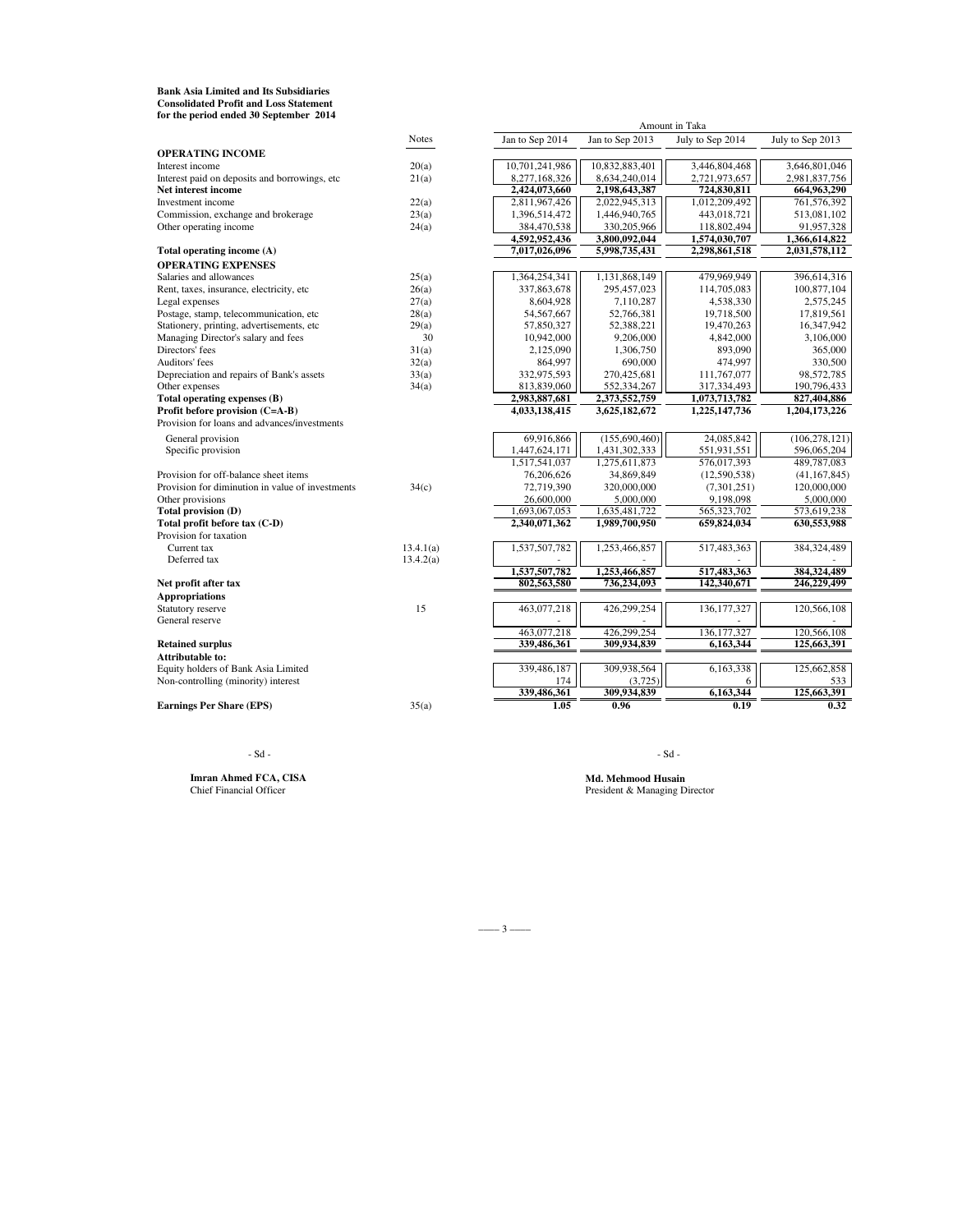### **Bank Asia Limited and Its Subsidiaries**

## **Consolidated Cash Flow Statement for the period ended 30 September 2014**

| Jan to Sep 2014<br>Jan to Sep 2013<br>14,380,790,207<br>12,076,122,448<br>(8,277,168,326)<br>1,396,514,472<br>1,446,940,765<br>(1,390,138,980)<br>(107, 695, 157)<br>(1, 119, 293, 748)<br>399,475,823<br>343,274,344<br>Payments for other operating activities<br>(1,227,915,732)<br>Operating profit before changes in operating assets & liabilities<br>4,054,568,559<br>1,538,723,318<br>Increase/decrease in operating assets and liabilities<br>(2,135,111,172)<br>(8,915,417,673)<br>Loans and advances to customers<br>(356, 140, 034)<br>(36,876,545)<br>1,846,931,820<br>Deposits from customers<br>12,327,011,969<br><b>Trading liabilities</b><br>8,538,653,278<br>4,950,991,168<br>284,572,705<br>351,489,304<br>Net increase in operating liabilities<br>8,178,906,597<br>8,677,198,223<br>Net cash from operating activities<br>12,233,475,156<br>10,215,921,541<br>Cash flows from investing activities (B)<br>(6,139,734,475)<br>(8,377,420,773)<br>Sale/(Purchase) of trading securities<br>(3,359,476,326)<br>(849, 382, 868)<br>Purchase of fixed assets<br>(605,990,063)<br>(144, 356, 612)<br>(9,643,567,413)<br>(9,832,793,704)<br>Net cash used in investing activities<br>Cash flows from financing activities (C)<br>Payment for finance lease<br>(1,090,927)<br>(1,578,026)<br>(150, 961, 981)<br>(1,578,026)<br>Net cash from/(used) in financing activities<br>(152, 052, 908)<br>2,437,854,835<br>381,549,811<br>11,082,332,424<br>10,529,761,537<br>13,520,187,259<br>10,911,311,348<br>1,697,075,376<br>1,311,471,980<br>10,032,043,086<br>7,908,677,992<br>Balance with Bangladesh Bank and its agent bank(s)<br>1,288,380,797<br>1,687,409,866<br>500,000,000<br>Money at call and on short notice<br>2,688,000<br>3,751,510<br>13,520,187,259<br>10,911,311,348 |                                                               | <b>Amount in Taka</b> |                 |  |
|-----------------------------------------------------------------------------------------------------------------------------------------------------------------------------------------------------------------------------------------------------------------------------------------------------------------------------------------------------------------------------------------------------------------------------------------------------------------------------------------------------------------------------------------------------------------------------------------------------------------------------------------------------------------------------------------------------------------------------------------------------------------------------------------------------------------------------------------------------------------------------------------------------------------------------------------------------------------------------------------------------------------------------------------------------------------------------------------------------------------------------------------------------------------------------------------------------------------------------------------------------------------------------------------------------------------------------------------------------------------------------------------------------------------------------------------------------------------------------------------------------------------------------------------------------------------------------------------------------------------------------------------------------------------------------------------------------------------------------------------------------------------------------------------------------|---------------------------------------------------------------|-----------------------|-----------------|--|
|                                                                                                                                                                                                                                                                                                                                                                                                                                                                                                                                                                                                                                                                                                                                                                                                                                                                                                                                                                                                                                                                                                                                                                                                                                                                                                                                                                                                                                                                                                                                                                                                                                                                                                                                                                                                     |                                                               |                       |                 |  |
|                                                                                                                                                                                                                                                                                                                                                                                                                                                                                                                                                                                                                                                                                                                                                                                                                                                                                                                                                                                                                                                                                                                                                                                                                                                                                                                                                                                                                                                                                                                                                                                                                                                                                                                                                                                                     | Cash flows from operating activities (A)                      |                       |                 |  |
|                                                                                                                                                                                                                                                                                                                                                                                                                                                                                                                                                                                                                                                                                                                                                                                                                                                                                                                                                                                                                                                                                                                                                                                                                                                                                                                                                                                                                                                                                                                                                                                                                                                                                                                                                                                                     | Interest receipts                                             |                       |                 |  |
|                                                                                                                                                                                                                                                                                                                                                                                                                                                                                                                                                                                                                                                                                                                                                                                                                                                                                                                                                                                                                                                                                                                                                                                                                                                                                                                                                                                                                                                                                                                                                                                                                                                                                                                                                                                                     | Interest payments                                             |                       | (8,590,062,762) |  |
|                                                                                                                                                                                                                                                                                                                                                                                                                                                                                                                                                                                                                                                                                                                                                                                                                                                                                                                                                                                                                                                                                                                                                                                                                                                                                                                                                                                                                                                                                                                                                                                                                                                                                                                                                                                                     | Fees and commission receipts                                  |                       |                 |  |
|                                                                                                                                                                                                                                                                                                                                                                                                                                                                                                                                                                                                                                                                                                                                                                                                                                                                                                                                                                                                                                                                                                                                                                                                                                                                                                                                                                                                                                                                                                                                                                                                                                                                                                                                                                                                     | Cash payment to employees                                     |                       | (1,131,868,149) |  |
|                                                                                                                                                                                                                                                                                                                                                                                                                                                                                                                                                                                                                                                                                                                                                                                                                                                                                                                                                                                                                                                                                                                                                                                                                                                                                                                                                                                                                                                                                                                                                                                                                                                                                                                                                                                                     | Cash payment to suppliers                                     |                       | (105, 513, 085) |  |
|                                                                                                                                                                                                                                                                                                                                                                                                                                                                                                                                                                                                                                                                                                                                                                                                                                                                                                                                                                                                                                                                                                                                                                                                                                                                                                                                                                                                                                                                                                                                                                                                                                                                                                                                                                                                     | Income tax paid                                               |                       | (1,593,716,321) |  |
|                                                                                                                                                                                                                                                                                                                                                                                                                                                                                                                                                                                                                                                                                                                                                                                                                                                                                                                                                                                                                                                                                                                                                                                                                                                                                                                                                                                                                                                                                                                                                                                                                                                                                                                                                                                                     | Receipts from other operating activities                      |                       |                 |  |
|                                                                                                                                                                                                                                                                                                                                                                                                                                                                                                                                                                                                                                                                                                                                                                                                                                                                                                                                                                                                                                                                                                                                                                                                                                                                                                                                                                                                                                                                                                                                                                                                                                                                                                                                                                                                     |                                                               |                       | (906, 453, 922) |  |
|                                                                                                                                                                                                                                                                                                                                                                                                                                                                                                                                                                                                                                                                                                                                                                                                                                                                                                                                                                                                                                                                                                                                                                                                                                                                                                                                                                                                                                                                                                                                                                                                                                                                                                                                                                                                     |                                                               |                       |                 |  |
|                                                                                                                                                                                                                                                                                                                                                                                                                                                                                                                                                                                                                                                                                                                                                                                                                                                                                                                                                                                                                                                                                                                                                                                                                                                                                                                                                                                                                                                                                                                                                                                                                                                                                                                                                                                                     |                                                               |                       |                 |  |
|                                                                                                                                                                                                                                                                                                                                                                                                                                                                                                                                                                                                                                                                                                                                                                                                                                                                                                                                                                                                                                                                                                                                                                                                                                                                                                                                                                                                                                                                                                                                                                                                                                                                                                                                                                                                     |                                                               |                       |                 |  |
|                                                                                                                                                                                                                                                                                                                                                                                                                                                                                                                                                                                                                                                                                                                                                                                                                                                                                                                                                                                                                                                                                                                                                                                                                                                                                                                                                                                                                                                                                                                                                                                                                                                                                                                                                                                                     | Other assets                                                  |                       |                 |  |
|                                                                                                                                                                                                                                                                                                                                                                                                                                                                                                                                                                                                                                                                                                                                                                                                                                                                                                                                                                                                                                                                                                                                                                                                                                                                                                                                                                                                                                                                                                                                                                                                                                                                                                                                                                                                     |                                                               |                       |                 |  |
|                                                                                                                                                                                                                                                                                                                                                                                                                                                                                                                                                                                                                                                                                                                                                                                                                                                                                                                                                                                                                                                                                                                                                                                                                                                                                                                                                                                                                                                                                                                                                                                                                                                                                                                                                                                                     |                                                               |                       |                 |  |
|                                                                                                                                                                                                                                                                                                                                                                                                                                                                                                                                                                                                                                                                                                                                                                                                                                                                                                                                                                                                                                                                                                                                                                                                                                                                                                                                                                                                                                                                                                                                                                                                                                                                                                                                                                                                     | Other liabilities                                             |                       |                 |  |
|                                                                                                                                                                                                                                                                                                                                                                                                                                                                                                                                                                                                                                                                                                                                                                                                                                                                                                                                                                                                                                                                                                                                                                                                                                                                                                                                                                                                                                                                                                                                                                                                                                                                                                                                                                                                     |                                                               |                       |                 |  |
|                                                                                                                                                                                                                                                                                                                                                                                                                                                                                                                                                                                                                                                                                                                                                                                                                                                                                                                                                                                                                                                                                                                                                                                                                                                                                                                                                                                                                                                                                                                                                                                                                                                                                                                                                                                                     |                                                               |                       |                 |  |
|                                                                                                                                                                                                                                                                                                                                                                                                                                                                                                                                                                                                                                                                                                                                                                                                                                                                                                                                                                                                                                                                                                                                                                                                                                                                                                                                                                                                                                                                                                                                                                                                                                                                                                                                                                                                     |                                                               |                       |                 |  |
|                                                                                                                                                                                                                                                                                                                                                                                                                                                                                                                                                                                                                                                                                                                                                                                                                                                                                                                                                                                                                                                                                                                                                                                                                                                                                                                                                                                                                                                                                                                                                                                                                                                                                                                                                                                                     | Investments in treasury bills, bonds and others               |                       |                 |  |
|                                                                                                                                                                                                                                                                                                                                                                                                                                                                                                                                                                                                                                                                                                                                                                                                                                                                                                                                                                                                                                                                                                                                                                                                                                                                                                                                                                                                                                                                                                                                                                                                                                                                                                                                                                                                     |                                                               |                       |                 |  |
|                                                                                                                                                                                                                                                                                                                                                                                                                                                                                                                                                                                                                                                                                                                                                                                                                                                                                                                                                                                                                                                                                                                                                                                                                                                                                                                                                                                                                                                                                                                                                                                                                                                                                                                                                                                                     |                                                               |                       |                 |  |
|                                                                                                                                                                                                                                                                                                                                                                                                                                                                                                                                                                                                                                                                                                                                                                                                                                                                                                                                                                                                                                                                                                                                                                                                                                                                                                                                                                                                                                                                                                                                                                                                                                                                                                                                                                                                     |                                                               |                       |                 |  |
|                                                                                                                                                                                                                                                                                                                                                                                                                                                                                                                                                                                                                                                                                                                                                                                                                                                                                                                                                                                                                                                                                                                                                                                                                                                                                                                                                                                                                                                                                                                                                                                                                                                                                                                                                                                                     |                                                               |                       |                 |  |
|                                                                                                                                                                                                                                                                                                                                                                                                                                                                                                                                                                                                                                                                                                                                                                                                                                                                                                                                                                                                                                                                                                                                                                                                                                                                                                                                                                                                                                                                                                                                                                                                                                                                                                                                                                                                     |                                                               |                       |                 |  |
|                                                                                                                                                                                                                                                                                                                                                                                                                                                                                                                                                                                                                                                                                                                                                                                                                                                                                                                                                                                                                                                                                                                                                                                                                                                                                                                                                                                                                                                                                                                                                                                                                                                                                                                                                                                                     | Subordinated non-convertible zero coupon bonds                |                       |                 |  |
|                                                                                                                                                                                                                                                                                                                                                                                                                                                                                                                                                                                                                                                                                                                                                                                                                                                                                                                                                                                                                                                                                                                                                                                                                                                                                                                                                                                                                                                                                                                                                                                                                                                                                                                                                                                                     |                                                               |                       |                 |  |
|                                                                                                                                                                                                                                                                                                                                                                                                                                                                                                                                                                                                                                                                                                                                                                                                                                                                                                                                                                                                                                                                                                                                                                                                                                                                                                                                                                                                                                                                                                                                                                                                                                                                                                                                                                                                     | Net increase in cash and cash equivalents (A+B+C)             |                       |                 |  |
|                                                                                                                                                                                                                                                                                                                                                                                                                                                                                                                                                                                                                                                                                                                                                                                                                                                                                                                                                                                                                                                                                                                                                                                                                                                                                                                                                                                                                                                                                                                                                                                                                                                                                                                                                                                                     | Effects of exchange rate changes on cash and cash equivalents |                       |                 |  |
|                                                                                                                                                                                                                                                                                                                                                                                                                                                                                                                                                                                                                                                                                                                                                                                                                                                                                                                                                                                                                                                                                                                                                                                                                                                                                                                                                                                                                                                                                                                                                                                                                                                                                                                                                                                                     | Cash and cash equivalents at the beginning of the year        |                       |                 |  |
|                                                                                                                                                                                                                                                                                                                                                                                                                                                                                                                                                                                                                                                                                                                                                                                                                                                                                                                                                                                                                                                                                                                                                                                                                                                                                                                                                                                                                                                                                                                                                                                                                                                                                                                                                                                                     | Cash and cash equivalents at the end of the period            |                       |                 |  |
|                                                                                                                                                                                                                                                                                                                                                                                                                                                                                                                                                                                                                                                                                                                                                                                                                                                                                                                                                                                                                                                                                                                                                                                                                                                                                                                                                                                                                                                                                                                                                                                                                                                                                                                                                                                                     | Cash and cash equivalents:                                    |                       |                 |  |
|                                                                                                                                                                                                                                                                                                                                                                                                                                                                                                                                                                                                                                                                                                                                                                                                                                                                                                                                                                                                                                                                                                                                                                                                                                                                                                                                                                                                                                                                                                                                                                                                                                                                                                                                                                                                     | Cash                                                          |                       |                 |  |
|                                                                                                                                                                                                                                                                                                                                                                                                                                                                                                                                                                                                                                                                                                                                                                                                                                                                                                                                                                                                                                                                                                                                                                                                                                                                                                                                                                                                                                                                                                                                                                                                                                                                                                                                                                                                     |                                                               |                       |                 |  |
|                                                                                                                                                                                                                                                                                                                                                                                                                                                                                                                                                                                                                                                                                                                                                                                                                                                                                                                                                                                                                                                                                                                                                                                                                                                                                                                                                                                                                                                                                                                                                                                                                                                                                                                                                                                                     | Balance with other banks and financial institutions           |                       |                 |  |
|                                                                                                                                                                                                                                                                                                                                                                                                                                                                                                                                                                                                                                                                                                                                                                                                                                                                                                                                                                                                                                                                                                                                                                                                                                                                                                                                                                                                                                                                                                                                                                                                                                                                                                                                                                                                     |                                                               |                       |                 |  |
|                                                                                                                                                                                                                                                                                                                                                                                                                                                                                                                                                                                                                                                                                                                                                                                                                                                                                                                                                                                                                                                                                                                                                                                                                                                                                                                                                                                                                                                                                                                                                                                                                                                                                                                                                                                                     | Prize bonds                                                   |                       |                 |  |
|                                                                                                                                                                                                                                                                                                                                                                                                                                                                                                                                                                                                                                                                                                                                                                                                                                                                                                                                                                                                                                                                                                                                                                                                                                                                                                                                                                                                                                                                                                                                                                                                                                                                                                                                                                                                     |                                                               |                       |                 |  |

 $-4$ 

**Imran Ahmed FCA, CISA Md. Mehmood Husain** Chief Financial Officer President & Managing Director

 $-Sd -$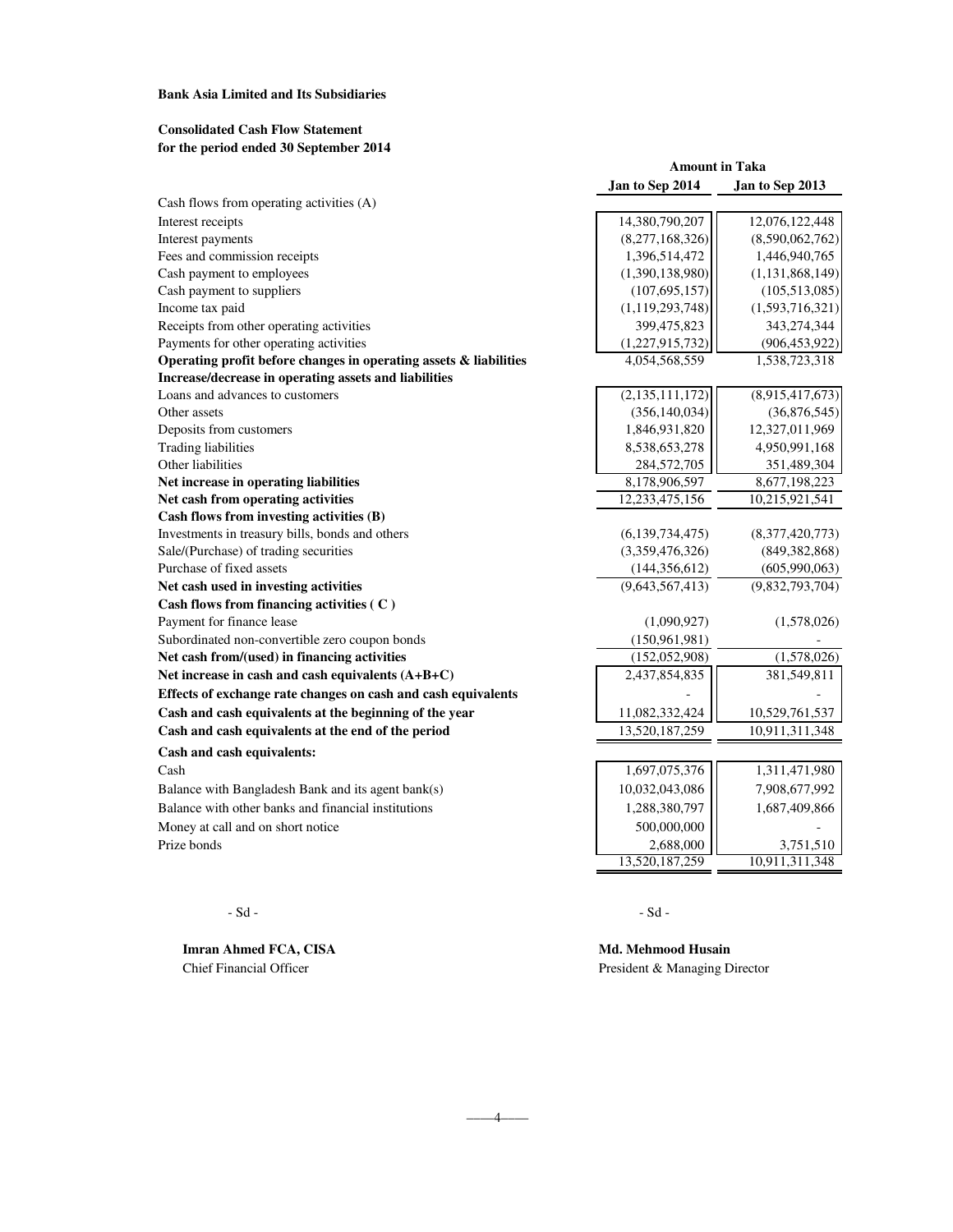### **Bank Asia Limited and Its Subsidiaries**

**Consolidated Statement of Changes in Equity for the period ended 30 September 2014**

| Consonauta statement of Changes in Equity for the period enaca so september 2014                                                       |                    |                             |                          |                               |                          |                             |                | Amount in Taka                  |                        |
|----------------------------------------------------------------------------------------------------------------------------------------|--------------------|-----------------------------|--------------------------|-------------------------------|--------------------------|-----------------------------|----------------|---------------------------------|------------------------|
| <b>Particulars</b>                                                                                                                     | Paid-up<br>capital | <b>Statutory</b><br>reserve | <b>Share</b><br>premium  | <b>Revaluation</b><br>reserve | General<br>reserve       | <b>Retained</b><br>earnings | <b>Total</b>   | Non-<br>controlling<br>interest | <b>Total</b><br>equity |
| Balance at 01 January 2013                                                                                                             | 6,305,748,720      | 3,503,958,171               | 330                      | 2,592,675,837                 | 8,166,144                | 703,603,495                 | 13,114,152,697 | 12,191                          | 13,114,164,888         |
| Transferred during the period                                                                                                          |                    | 426,299,254                 |                          |                               |                          | (426, 299, 254)             |                |                                 |                        |
| Adjustment on revaluation of fixed assets and others                                                                                   |                    |                             |                          | 75,646,201                    |                          |                             | 75,646,201     | $\overline{\phantom{a}}$        | 75,646,201             |
| Issue of bonus shares                                                                                                                  | 630,574,870        |                             |                          |                               |                          | (630, 574, 870)             |                |                                 |                        |
| Issue of right shares                                                                                                                  |                    |                             |                          |                               |                          |                             |                |                                 |                        |
| Dividend paid to non-controlling (minority) interest                                                                                   |                    |                             |                          |                               |                          |                             |                |                                 |                        |
| Net profit for the period                                                                                                              |                    |                             |                          |                               |                          | 736,237,285                 | 736,237,285    | (3,192)                         | 736,234,093            |
| Balance at 30 September 2013                                                                                                           | 6,936,323,590      | 3,930,257,425               | 330                      | 2,668,322,038                 | 8,166,144                | 382,966,656                 | 13,926,036,183 | 8,999                           | 13,926,045,182         |
| Transferred during the period<br>Adjustment on revaluation of fixed assets and others                                                  |                    | 277,818,452                 | $\overline{\phantom{a}}$ | 37,069,565                    | $\overline{\phantom{a}}$ | (277, 818, 452)             | 37,069,565     |                                 | 37,069,565             |
| Issue of bonus shares                                                                                                                  |                    |                             |                          |                               |                          |                             |                |                                 |                        |
| Issue of right shares                                                                                                                  |                    |                             |                          |                               |                          |                             |                |                                 |                        |
| Dividend paid to non-controlling (minority) interest                                                                                   |                    |                             |                          |                               |                          |                             |                |                                 |                        |
| Net profit for the period                                                                                                              |                    |                             |                          |                               | $\overline{\phantom{a}}$ | 594,301,704                 | 594,301,704    | 2,605                           | 594,304,309            |
|                                                                                                                                        |                    |                             |                          |                               |                          |                             |                |                                 |                        |
| Balance at 31 December 2013                                                                                                            | 6,936,323,590      | 4,208,075,877               | 330                      | 2,705,391,603                 | 8,166,144                | 699,449,908                 | 14,557,407,452 | 11,604                          | 14,557,419,056         |
| Transferred during the year                                                                                                            |                    | 463,077,218                 | $\overline{a}$           |                               |                          | (463,077,218)               |                | $\overline{\phantom{a}}$        |                        |
| Adjustment for revaluation of fixed assets and others<br>Issue of bonus shares<br>Dividend paid to non-controlling (minority) interest | 693,632,350        |                             | $\overline{\phantom{a}}$ | 333,229,636                   |                          | (693, 632, 350)             | 333,229,636    |                                 | 333,229,636            |
| Net profit for the period                                                                                                              |                    |                             |                          |                               |                          | 802,563,406                 | 802,563,406    | 174                             | 802,563,580            |
| <b>Balance at 30 September 2014</b>                                                                                                    | 7,629,955,940      | 4,671,153,095               | 330                      | 3,038,621,239                 | 8.166.144                | 345, 303, 745               | 15,693,200,494 | 11,778                          | 15,693,212,272         |

- Sd -

**Imran Ahmed FCA, CISA**<br>Chief Financial Officer

- Sd -

**Md. Mehmood Husain** President & Managing Director

 $-5$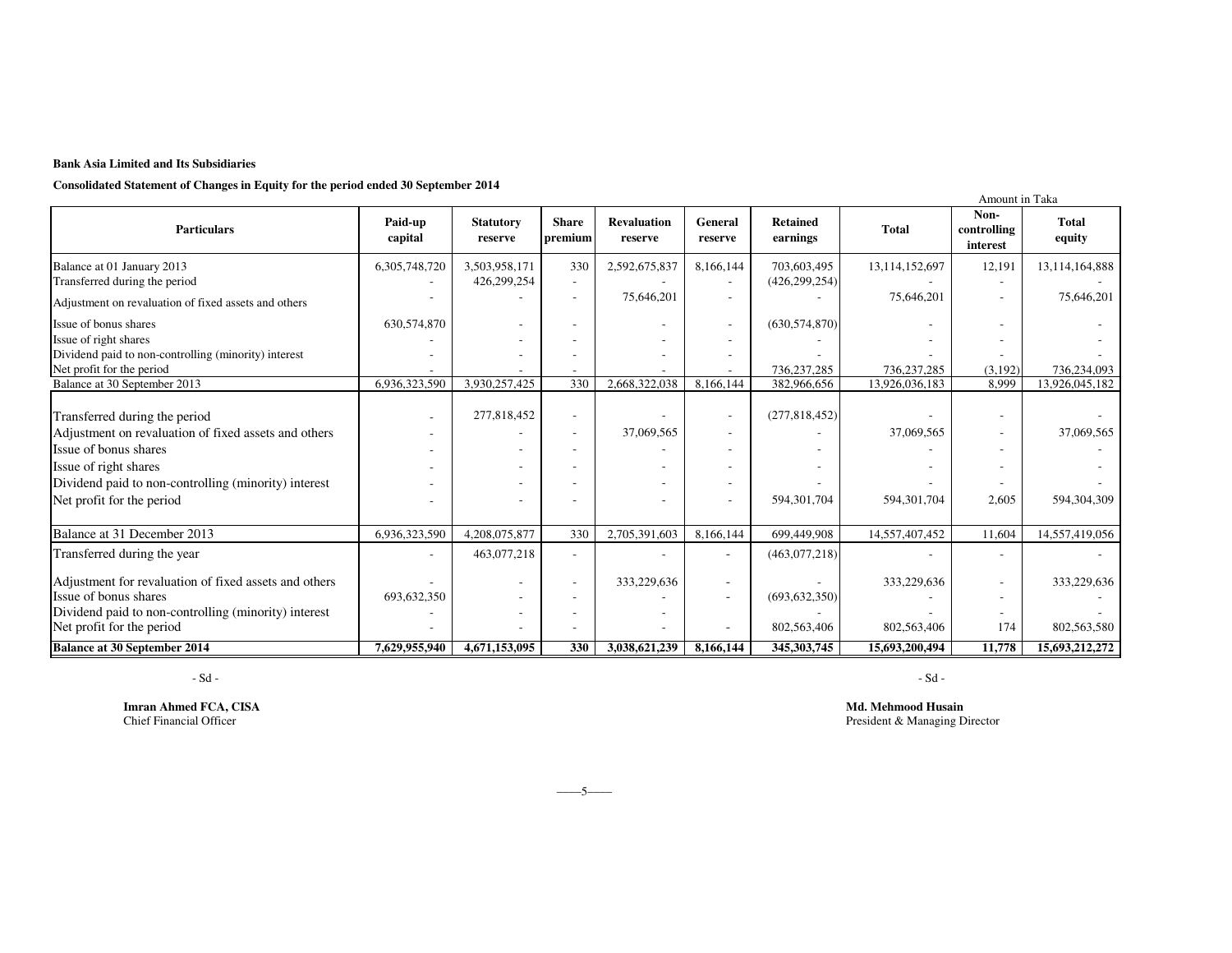# **Bank Asia Limited Balance Sheet as at 30 September 2014**

|                                                                          |                | At                 | At              |
|--------------------------------------------------------------------------|----------------|--------------------|-----------------|
|                                                                          | <b>Notes</b>   | 30 Sep 2014        | 31 Dec 2013     |
| <b>PROPERTY AND ASSETS</b>                                               |                |                    |                 |
| Cash                                                                     | $\overline{4}$ | 11,728,571,659     | 9,708,569,284   |
| In hand (including foreign currencies)                                   | 4.1            | 1,696,528,573      | 1,621,692,543   |
| Balance with Bangladesh Bank and its agent bank                          |                |                    |                 |
| (including foreign currencies)                                           | 4.2            | 10,032,043,086     | 8,086,876,741   |
| Balance with other banks and financial institutions                      | 5              | 1,232,533,258      | 1,362,883,245   |
| In Bangladesh                                                            | 5.1            | 999,507,944        | 1,325,297,321   |
| <b>Outside Bangladesh</b>                                                | 5.2            | 233,025,314        | 37,585,924      |
| Money at call and on short notice                                        | 6              | 500,000,000        |                 |
| <b>Investments</b>                                                       | 7              | 43,399,821,603     | 33,933,356,023  |
| Government                                                               |                | 36,652,376,892     | 30,512,642,417  |
| Others                                                                   |                | 6,747,444,711      | 3,420,713,606   |
| <b>Loans and advances/investments</b>                                    | $\,8\,$        | 107,110,843,548    | 104,911,261,053 |
| Loans, cash credits, overdrafts, etc/investments                         |                | 102,710,029,141    | 101,074,736,530 |
| Bills purchased and discounted                                           |                | 4,400,814,407      | 3,836,524,523   |
| Fixed assets including premises, furniture and fixtures                  | 9              | 5, 147, 818, 220   | 5,288,348,327   |
| <b>Other assets</b>                                                      | 10             | 10,058,330,094     | 8,573,325,470   |
| Non - banking assets                                                     |                |                    |                 |
| <b>Total assets</b>                                                      |                | 179, 177, 918, 382 | 163,777,743,402 |
| <b>LIABILITIES AND CAPITAL</b>                                           |                |                    |                 |
| <b>Liabilities</b>                                                       |                |                    |                 |
| Borrowings from other banks, financial institutions and agents           | 11             | 10,635,513,175     | 1,944,757,246   |
| Subordinated non-convertible zero coupon bonds                           | $11$ aa        | 449,036,430        | 599,998,411     |
| Deposits and other accounts                                              | 12             | 135,405,371,051    | 133,489,374,641 |
| Current/Al-wadeeah current accounts and other accounts                   |                | 21,400,086,258     | 17,124,519,794  |
| Bills payable                                                            |                | 1,355,782,597      | 1,667,720,280   |
| Savings bank/Mudaraba savings bank deposits                              |                | 15,520,414,875     | 12,827,249,596  |
| Fixed deposits/Mudaraba fixed deposits<br>Bearer certificates of deposit |                | 97,129,087,321     | 101,869,884,971 |
| Other deposits                                                           |                |                    |                 |
| Other liabilities                                                        | 13             | 16,942,231,126     | 13,125,909,087  |
| <b>Total liabilities</b>                                                 |                | 163, 432, 151, 782 | 149,160,039,385 |
| Capital/shareholders' equity                                             |                |                    |                 |
| <b>Total shareholders' equity</b>                                        |                | 15,745,766,600     | 14,617,704,017  |
| Paid-up capital                                                          | 14.2           | 7,629,955,940      | 6,936,323,590   |
| Share premium                                                            |                | 330                | 330             |
| Statutory reserve                                                        | 15             | 4,671,153,095      | 4,208,075,877   |
| Revaluation reserve                                                      | 16             | 3,038,621,239      | 2,705,391,603   |
| General reserve                                                          |                | 8,166,144          | 8,166,144       |
| Retained earnings                                                        | 17             | 397,869,851        | 759,746,473     |
| Total liabilities and shareholders' equity                               |                | 179, 177, 918, 382 | 163,777,743,402 |

Amount in Taka

 $-\frac{6-1}{2}$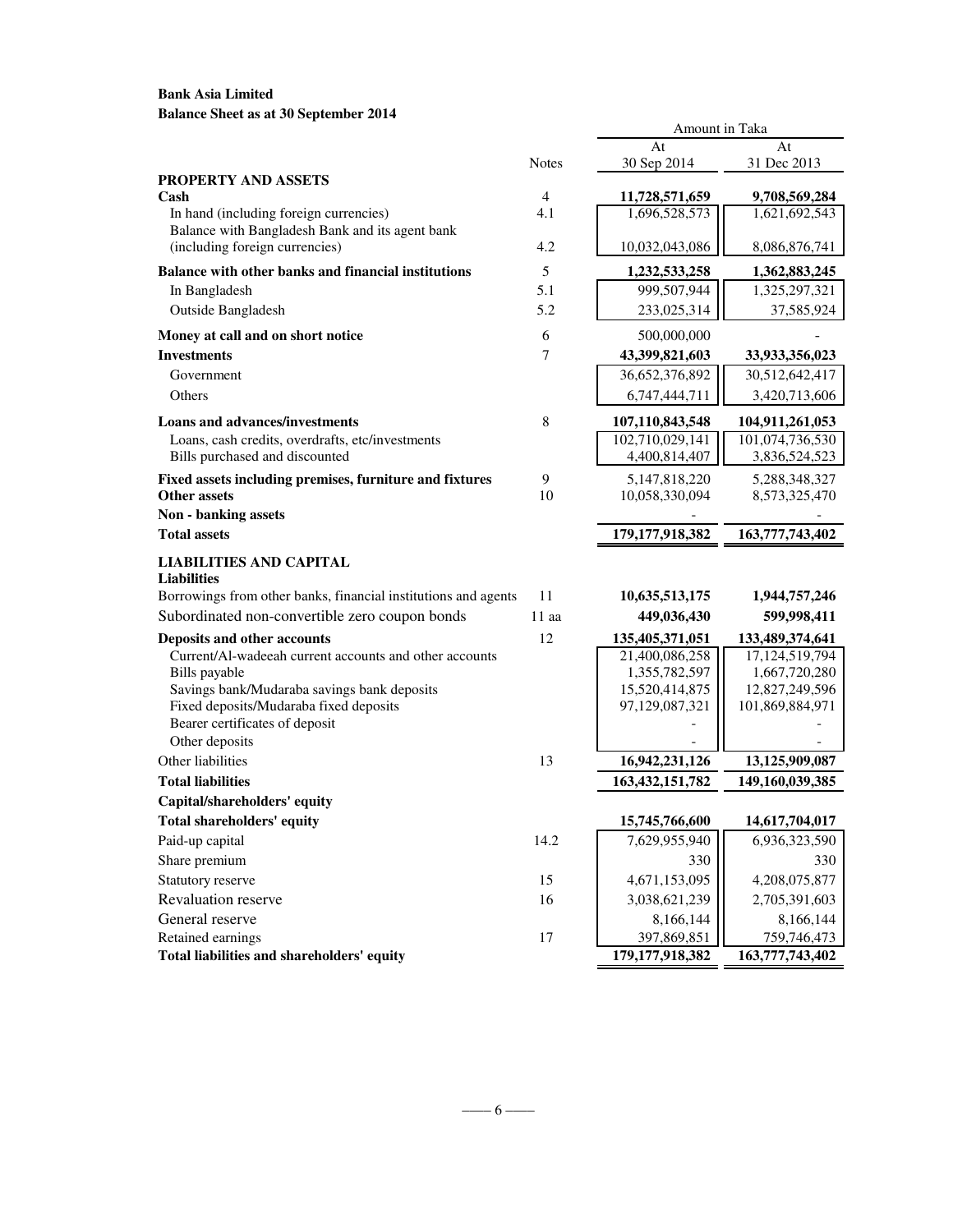### **Bank Asia Limited Balance Sheet as at 30 September 2014**

|                                                                       |              | Amount in Taka |                |
|-----------------------------------------------------------------------|--------------|----------------|----------------|
|                                                                       |              | At             | At             |
|                                                                       | <b>Notes</b> | 30 Sep 2014    | 31 Dec 2013    |
| <b>OFF-BALANCE SHEET ITEMS</b>                                        |              |                |                |
| Contingent liabilities                                                | 18           | 74.784.927.475 | 67.164.264.930 |
| Acceptances and endorsements                                          |              | 22,131,590,740 | 22,488,214,073 |
| Letters of guarantee                                                  |              | 21,241,935,620 | 17,820,912,163 |
| Irrevocable letters of credit                                         |              | 20,827,492,237 | 17,909,992,216 |
| Bills for collection                                                  |              | 10,583,908,878 | 8,945,146,478  |
| Other contingent liabilities                                          |              |                |                |
| Other commitments                                                     |              |                |                |
| Documentary credits and short term trade-related transactions         |              |                |                |
| Forward assets purchased and forward deposits placed                  |              |                |                |
| Undrawn note issuance and revolving underwriting facilities           |              |                |                |
| Undrawn formal standby facilities, credit lines and other commitments |              |                |                |
| Total off-balance sheet items including contingent liabilities        |              | 74,784,927,475 | 67,164,264,930 |

 $-Sd -$ 

**Imran Ahmed FCA, CISA Md. Mehmood Husain**<br>
Chief Financial Officer<br>
President & Managing D

President & Managing Director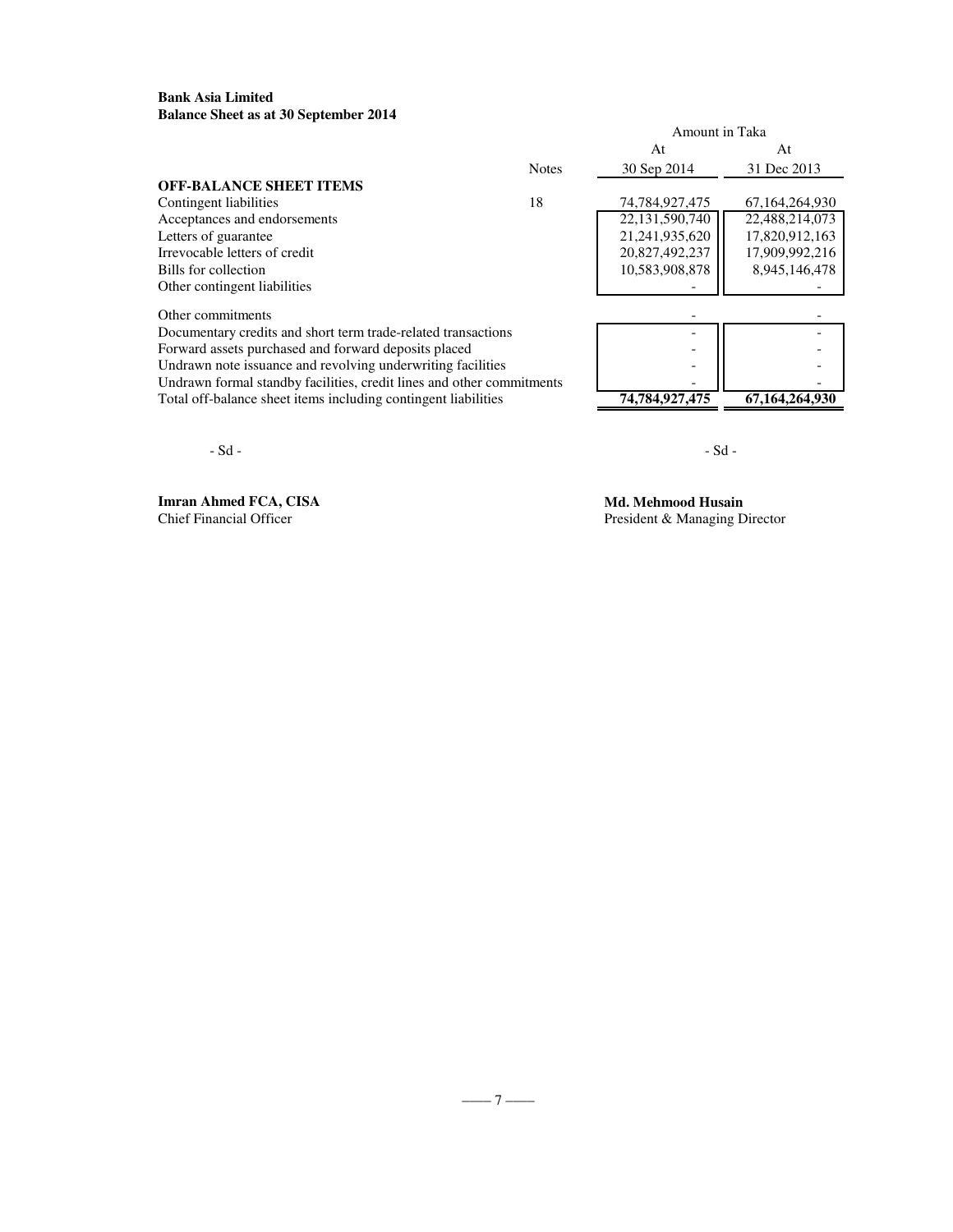**for the period ended 30 September 2014 Profit and Loss Statement**

| for the period ended 50 september 2014               |        |                                |                                | Amount in Taka             |                            |
|------------------------------------------------------|--------|--------------------------------|--------------------------------|----------------------------|----------------------------|
|                                                      | Notes  | Jan to Sep 2014                | Jan to Sep 2013                | July to Sep 2014           | July to Sep 2013           |
| <b>OPERATING INCOME</b>                              |        |                                |                                |                            |                            |
| Interest income                                      | 20     | 10,385,182,829                 | 10,583,590,824                 | 3,366,847,977              | 3,531,630,702              |
| Interest paid on deposits and borrowings, etc        | 21     | 7,980,524,995                  | 8,228,752,064                  | 2,627,598,371              | 2,879,198,369              |
| Net interest income                                  |        | 2,404,657,834                  | 2,354,838,760                  | 739,249,606                | 652,432,333                |
| Investment income                                    | 22     | 2,807,101,796                  | 2,022,945,313                  | 1,007,343,862              | 761,576,392                |
| Commission, exchange and brokerage                   | 23     | 1,296,658,217                  | 1,363,687,697                  | 406,830,063                | 472,904,058                |
| Other operating income                               | 24     | 378,229,357                    | 331,325,486                    | 116,855,417                | 92,886,119                 |
|                                                      |        | 4,481,989,370                  | 3,717,958,496                  | 1,531,029,342              | 1,327,366,569              |
| Total operating income (A)                           |        | 6,886,647,204                  | 6,072,797,256                  | 2,270,278,948              | 1,979,798,902              |
| Salaries and allowances                              | 25     | 1,323,099,112                  | 1,102,859,130                  | 459,981,310                | 386,044,668                |
| Rent, taxes, insurance, electricity, etc             | 26     | 321,539,177                    | 281, 372, 334                  | 109,068,405                | 96,173,862                 |
| Legal expenses                                       | 27     | 7,856,920                      | 6,871,180                      | 3,746,122                  | 2,787,981                  |
| Postage, stamp, telecommunication, etc               | 28     | 52,154,097                     | 49,940,905                     | 18,876,109                 | 16,846,416                 |
| Stationery, printing, advertisements, etc            | 29     | 56,409,540                     | 51,849,701                     | 18,630,426                 | 16,151,496                 |
| Managing Director's salary and fees                  | 30     | 10,942,000                     | 9,206,000                      | 4,842,000                  | 3,106,000                  |
| Directors' fees                                      | 31     | 1,988,240                      | 1,255,000                      | 848,240                    | 365,000                    |
| Auditors' fees                                       | 32     |                                | 144,000                        |                            | 109,500                    |
| Depreciation and repairs of Bank's assets            | 33     | 326,541,004                    | 263,663,313                    | 111,261,460                | 96,272,690                 |
| Other expenses                                       | 34     | 784,661,471                    | 538,657,702                    | 296,814,540                | 185,491,510                |
| Total operating expenses (B)                         |        | 2,885,191,561                  | 2,305,819,265                  | 1,024,068,612              | 803,349,123                |
| Profit before provision (C=A-B)                      |        | 4,001,455,643                  | 3,766,977,991                  | 1,246,210,336              | 1,176,449,779              |
| Provision for loans and advances/investments         |        |                                |                                |                            |                            |
| General provision                                    |        | 69,916,866                     | (155,690,460)                  | 24,085,842                 | (106, 278, 121)            |
| Specific provision                                   |        | 1,447,624,171                  | 1,431,302,333                  | 551,931,551                | 596,065,204                |
|                                                      |        | 1,517,541,037                  | 1,275,611,873                  | 576,017,393                | 489,787,083                |
| Provision for off-balance sheet items                |        | 76,206,626                     | 34,869,849                     | (12,590,538)               | (41, 167, 845)             |
| Provision for diminution in value of investments     |        | 65,721,889                     | 320,000,000                    | (7,301,251)                | 120,000,000                |
| Other provisions                                     |        | 26,600,000                     | 5,000,000                      | 9,198,098                  | 5,000,000                  |
| Total provision (D)<br>Total profit before tax (C-D) |        | 1,686,069,552<br>2,315,386,091 | 1,635,481,722<br>2,131,496,269 | 565,323,702<br>680,886,634 | 573,619,238<br>602,830,541 |
| Provision for taxation                               |        |                                |                                |                            |                            |
| Current tax                                          | 13.4.1 | 1,520,553,144                  | 1,243,102,737                  | 518,318,144                | 379,304,244                |
| Deferred tax                                         | 13.4.2 |                                |                                |                            |                            |
|                                                      |        | 1.520.553.144                  | 1.243.102.737                  | 518,318,144                | 379,304,244                |
| Net profit after tax                                 |        | 794,832,947                    | 888,393,532                    | 162,568,490                | 223,526,297                |
| Appropriations                                       |        |                                |                                |                            |                            |
| Statutory reserve                                    | 15     | 463,077,218                    | 426,299,254                    | 136, 177, 327              | 120,566,108                |
| General reserve                                      |        |                                |                                |                            |                            |
|                                                      |        | 463,077,218                    | 426.299.254<br>462,094,278     | 136, 177, 327              | 120,566,108                |
| <b>Retained surplus</b>                              | 35     | 331,755,728                    |                                | 26,391,163                 | 102,960,189                |
| Earnings Per Share (EPS)                             |        | 1.04                           | 1.16                           | 0.21                       | 0.29                       |

#### $-Sd -$

**Imran Ahmed FCA, CISA**<br>Chief Financial Officer

Md. Mehmood Husain<br>President & Managing Director

 $-8$  ––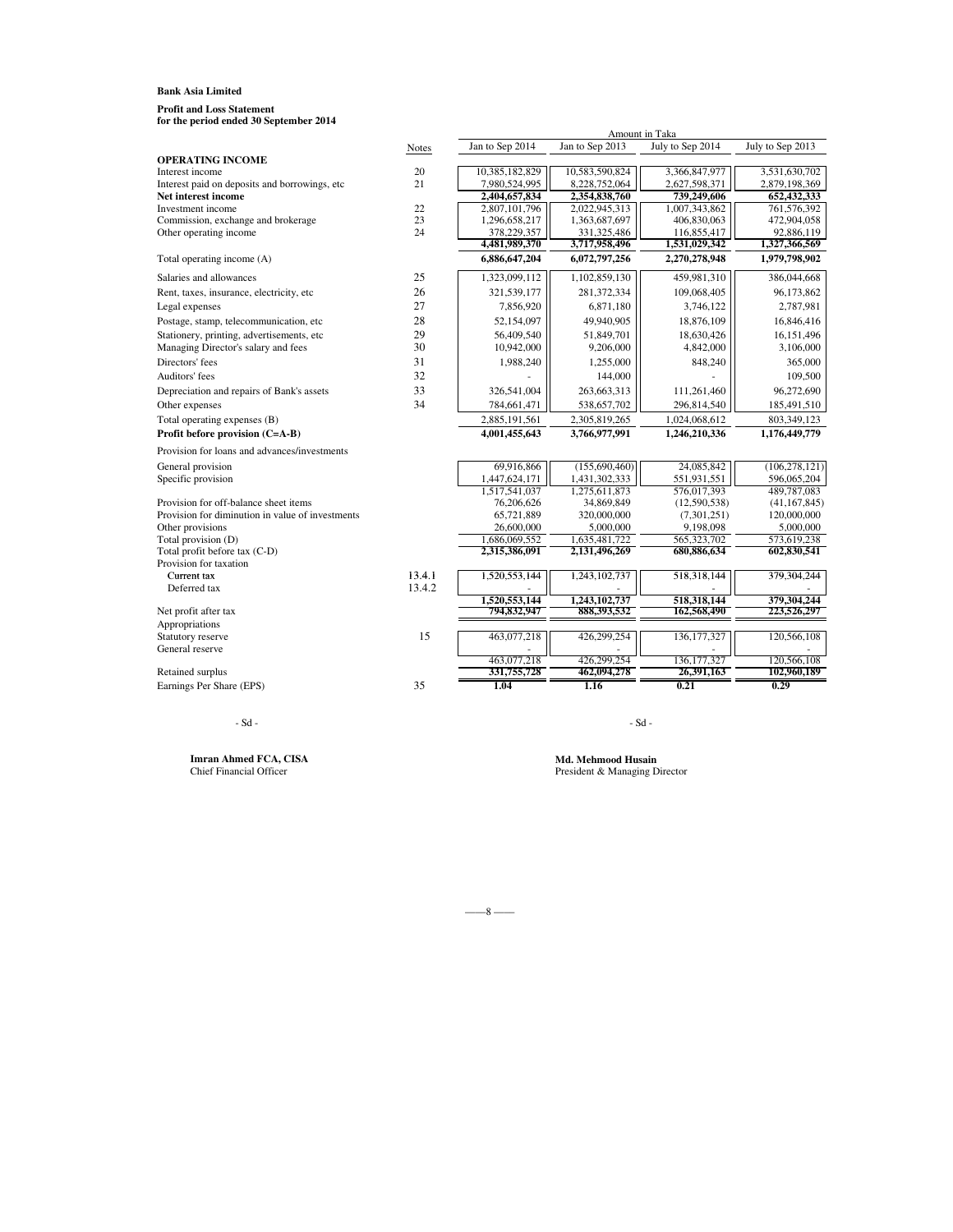## **Cash Flow Statement**

# **for the period ended 30 September 2014**

|                                                                   | Amount in Taka  |                    |
|-------------------------------------------------------------------|-----------------|--------------------|
|                                                                   | Jan to Sep 2014 | Jan to Sep 2013    |
| Cash flows from operating activities (A)                          |                 |                    |
| Interest receipts                                                 | 14,059,865,420  | 11,826,829,871     |
| Interest payments                                                 | (7,980,524,995) | (8,184,574,812)    |
| Fees and commission receipts                                      | 1,296,658,217   | 1,363,687,697      |
| Cash payment to employees                                         | (1,348,983,751) | (1,102,859,130)    |
| Cash payment to suppliers                                         | (106, 254, 370) | (104, 974, 565)    |
| Income tax paid                                                   | (1,106,219,092) | (1,583,352,201)    |
| Receipts from other operating activities                          | 393,234,642     | 344, 393, 864      |
| Payments for other operating activities                           | (1,178,250,217) | (885, 869, 095)    |
| Operating profit before changes in operating assets & liabilities | 4.029.525.854   | 1,673,281,629      |
| Increase/decrease in operating assets and liabilities             |                 |                    |
| Loans and advances to customers                                   | (2,199,582,495) | (7, 145, 260, 488) |
| Other assets                                                      | (284, 866, 775) | (1,586,876,545)    |
| Deposits from customers                                           | 1,915,996,410   | 12,293,885,261     |
| <b>Trading liabilities</b>                                        | 8,539,793,948   | 4,983,894,843      |
| Other liabilities                                                 | 161, 118, 674   | (11, 124, 847)     |
| Net increase in operating liabilities                             | 8,132,459,762   | 8,534,518,224      |
| Net cash from operating activities (A)                            | 12,161,985,616  | 10,207,799,853     |
| Cash flows from investing activities (B)                          |                 |                    |
| Investments in treasury bills, bonds and others                   | (6,139,734,475) | (8,377,420,773)    |
| Sale/(Purchase) of trading securities                             | (3,326,731,105) | (849, 382, 868)    |
| Purchase of fixed assets                                          | (135, 011, 650) | (604, 366, 953)    |
| Investments in subsidiaries                                       | (18,900,000)    |                    |
| Net cash used in investing activities                             | (9,620,377,230) | (9,831,170,594)    |
|                                                                   |                 |                    |
| Cash flows from financing activities $(C)$                        |                 |                    |
| Payment for finance lease                                         | (1,090,927)     | (1,578,026)        |
| Subordinated non-convertible zero coupon bonds                    | (150, 961, 981) |                    |
| Net cash from/(used) in financing activities                      | (152, 052, 908) | (1,578,026)        |
| Net increase in cash and cash equivalents $(A+B+C)$               | 2,389,555,478   | 375,051,233        |
| Effects of exchange rate changes on cash and cash equivalents     |                 |                    |
| Cash and cash equivalents at the beginning of the year            | 11,074,237,439  | 10,520,729,481     |
| Cash and cash equivalents at the end of the period                | 13,463,792,917  | 10,895,780,714     |
| Cash and cash equivalents:                                        |                 |                    |
| Cash                                                              | 1,696,528,573   | 1,308,903,671      |
| Balance with Bangladesh Bank and its agent bank(s)                | 10,032,043,086  | 7,908,677,992      |
| Balance with other banks and financial institutions               | 1,232,533,258   | 1,674,447,541      |
| Money at call and on short notice                                 | 500,000,000     |                    |
| Prize bonds                                                       | 2,688,000       | 3,751,510          |
|                                                                   | 13,463,792,917  | 10,895,780,714     |

 $-Sd - Sd -$ 

**Imran Ahmed FCA, CISA Md. Mehmood Husain**<br>Chief Financial Officer President & Managing D

President & Managing Director

(0.41) (0.41) (0.41) (0.41) (0.41) (0.41) (0.41) (0.41) (0.41) (0.41) (0.41) (0.41) (0.41) (0.41) (0.41) (0.41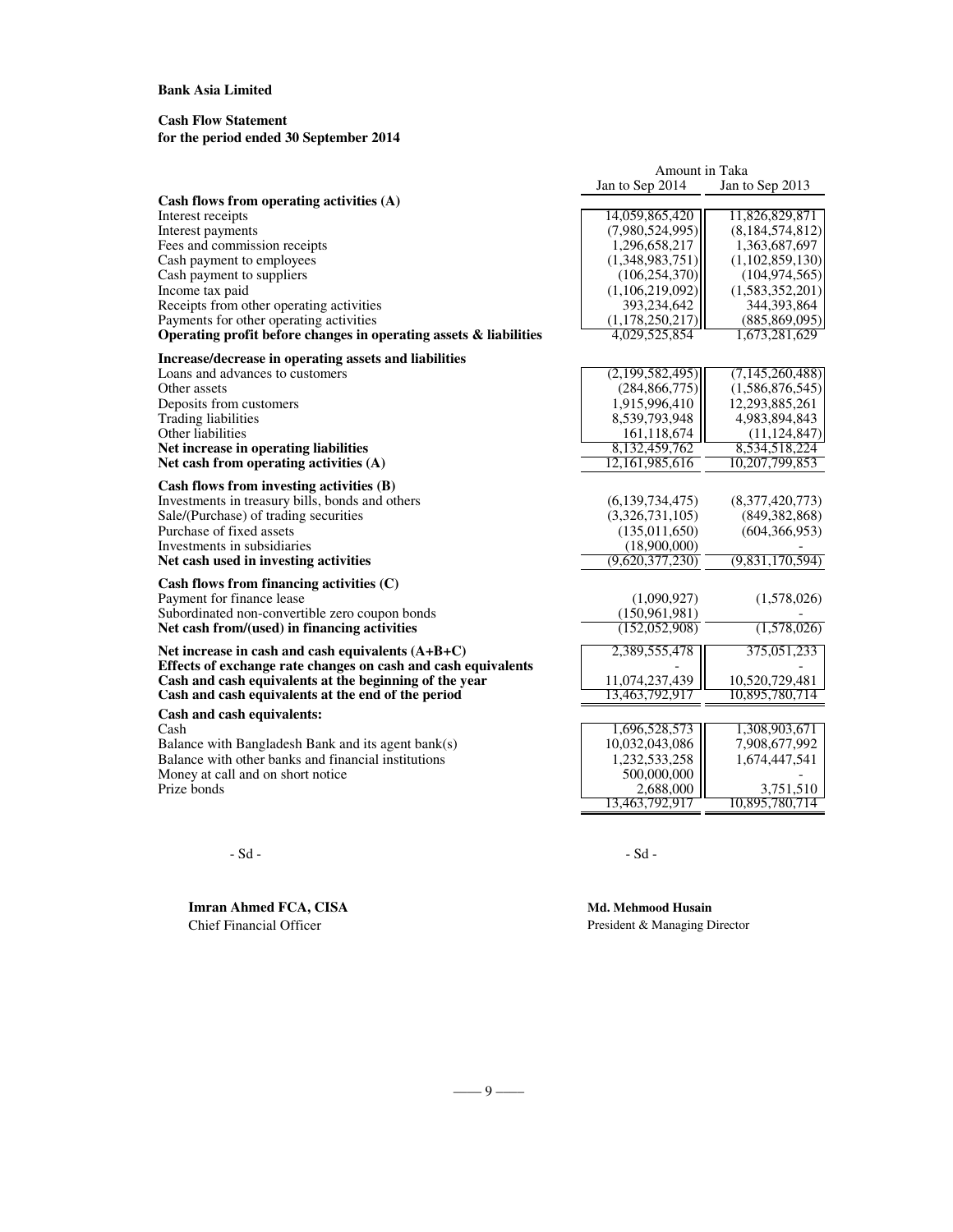# **Bank Asia Limited Statement of Changes in Equity for the period ended 30 September 2014**

|                                     |                    |                             |                         |                               |                    |                             | Amount in Taka |
|-------------------------------------|--------------------|-----------------------------|-------------------------|-------------------------------|--------------------|-----------------------------|----------------|
| <b>Particulars</b>                  | Paid-up<br>capital | <b>Statutory</b><br>reserve | <b>Share</b><br>premium | <b>Revaluation</b><br>reserve | General<br>reserve | <b>Retained</b><br>earnings | <b>Total</b>   |
| <b>Balance at 01 January 2013</b>   | 6,305,748,720      | 3,503,958,171               | 330                     | 2,592,675,837                 | 8,166,144          | 634, 621, 144               | 13,045,170,346 |
| Statutory reserve                   |                    | 426,299,254                 |                         |                               |                    | (426, 299, 254)             |                |
| <b>Revaluation reserve</b>          |                    |                             |                         | 75,646,201                    |                    |                             | 75,646,201     |
| Issue of bonus shares               | 630, 574, 870      |                             |                         |                               |                    | (630, 574, 870)             |                |
| Issue of right shares               |                    |                             |                         |                               |                    |                             |                |
| Net profit for the period           |                    |                             |                         |                               |                    | 888, 393, 532               | 888, 393, 532  |
| Balance as at 30 September 2013     | 6,936,323,590      | 3,930,257,425               | 330                     | 2,668,322,038                 | 8,166,144          | 466,140,552                 | 14,009,210,079 |
| Statutory reserve                   |                    | 277,818,452                 |                         |                               |                    | (277,818,452)               |                |
| <b>Revaluation reserve</b>          |                    |                             |                         | 37,069,565.00                 |                    |                             | 37,069,565     |
| Issue of bonus shares               |                    |                             |                         |                               |                    |                             |                |
| Issue of right shares               |                    |                             |                         |                               |                    |                             |                |
| Net profit for the period           |                    |                             |                         |                               |                    | 571,424,373                 | 571,424,373    |
| <b>Balance at 31 December 2013</b>  | 6,936,323,590      | 4,208,075,877               | 330                     | 2,705,391,603                 | 8,166,144          | 759,746,473                 | 14,617,704,017 |
| Balance at 01 January 2014          | 6,936,323,590      | 4,208,075,877               | 330                     | 2,705,391,603                 | 8,166,144          | 759,746,473                 | 14,617,704,017 |
| Statutory reserve                   |                    | 463,077,218                 |                         |                               |                    | (463,077,218)               |                |
| <b>Revaluation reserve</b>          |                    |                             |                         | 333,229,636                   |                    |                             | 333,229,636    |
| Issue of bonus shares               | 693, 632, 350      |                             |                         |                               |                    | (693, 632, 350)             |                |
| Issue of right shares               |                    |                             |                         |                               |                    |                             |                |
| Net profit for the period           |                    |                             |                         |                               |                    | 794,832,947                 | 794,832,947    |
| <b>Balance at 30 September 2014</b> | 7,629,955,940      | 4,671,153,095               | 330                     | 3,038,621,239                 | 8,166,144          | 397,869,851                 | 15,745,766,600 |

 $-Sd -$ 

.

**Imran Ahmed FCA, CISA**Chief Financial Officer

 **Md. Mehmood Husain** President & Managing Director

 $-\frac{10}{-}$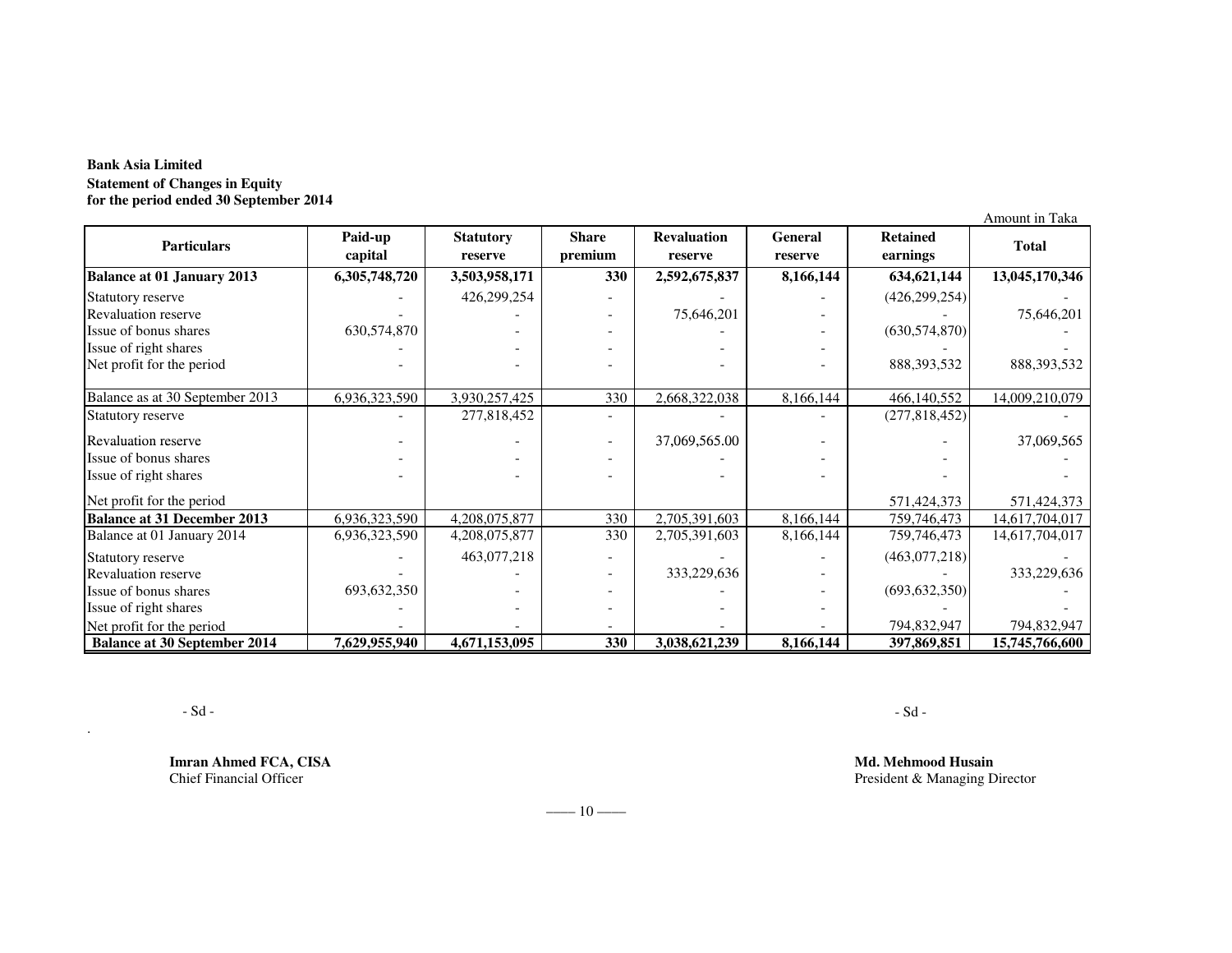## **Bank Asia Limited Notes to financial statements for the period ended 30 September 2014**

### **General**

### **1. The Bank and its activities**

### **1.1 Bank Asia Limited**

Bank Asia Limited ("the Bank") is one of the third generation private commercial banks (PCBs) incorporated in Bangladesh on 28 September 1999 as a public limited company under the Companies Act 1994, governed by the Bank Company Act 1991. The Bank went for public issue of its shares on 23 September 2003 and its shares are listed with Dhaka Stock Exchange Limited and Chittagong Stock Exchange Limited. At present the Bank has 89 branches, 6 SME centres and 93 own ATM booths. The Bank has three subsidiary companies namely, Bank Asia Securities Limited incorporated in Bangladesh, BA Exchange Company (UK) Limited incorporated in United Kingdom and BA Express USA, Inc operating in USA. The Bank has also an Offshore Banking Unit (OBU) at Chittagong Export Processing

Bank Asia Limited acquired the business of Bank of Nova Scotia, Dhaka (incorporated in Canada) in the year 2001. At the beginning of the year 2002, the Bank also acquired the Bangladesh operations of Muslim Commercial Bank Limited (MCBL), a bank incorporated in Pakistan, having two branches at Dhaka and Chittagong. In taking over Bangladesh operations, all assets and certain specific liabilities of MCBL were taken over by Bank Asia Limited at their book values.

The registered office of the Bank is situated at Rangs Tower (2nd to 6th Floors), 68 Purana Paltan, Dhaka 1000, Bangladesh.

### **1.2 Principal activities**

The principal activities of the Bank are to provide all kinds of conventional and Islamic commercial banking services to its customers through its branches, islamic windows, SME centres, and vibrant alternative delivery channels (ATM booths, Mobile banking, internet banking) in Bangladesh.

### **1.3 Bank Asia Securities Limited**

Bank Asia Securities Limited, a fully owned subsidiary company of Bank Asia Limited was incorporated as a private limited company in Bangladesh on 04 August 2010 bearing certificate of incorporation no. C-86230/10 dated 04 August 2010 under the Companies Act 1994 having its registered office at Hadi Mansion (7th Floor), 2 Dilkusha Commercial Area, Dhaka 1000 which has commenced its business on the 17 April 2011.

The main objective of this company is to act as a full fledged stock broker and stock dealer to execute buy and sell order and to maintain own portfolio as well as customers' portfolio under the discretion of customers. It also performs the other activities relating to capital market as and when regulators permit.

### **1.4 BA Exchange Company (UK) Limited**

BA Exchange Company (UK) Limited was incorporated as a private limited company under United Kingdom Companies Act and registered with Companies House of England and Wales vide registration no. 07314397 as a fully owned subsidiary company of Bank Asia Limited, BA Exchange Company (UK) Limited launched its operation in London on 16 May 2011. BA Exchange Company (UK) Limited attaches a fresh width to the Bank's remittance operation and expands its global presence for remittance services. Bank Asia stretched its business in United Kingdom through its wholly owned subsidiary to facilitate speedy and dependable medium for remitting the hard-earned money of expatriates to home.

### **1.5 Islamic banking unit**

The Bank obtained permission from Bangladesh Bank (country's central bank) to operate Islamic Banking Unit vide Bangladesh Bank's letter no. BRPD(P-3)745(53)/2008-4804 dated 17 December 2008. The Bank commenced operation of this Unit from 24 December 2008. The Islamic Banking Unit is governed under the rules and regulations of Bangladesh Bank.

 $-$ –––11 $-$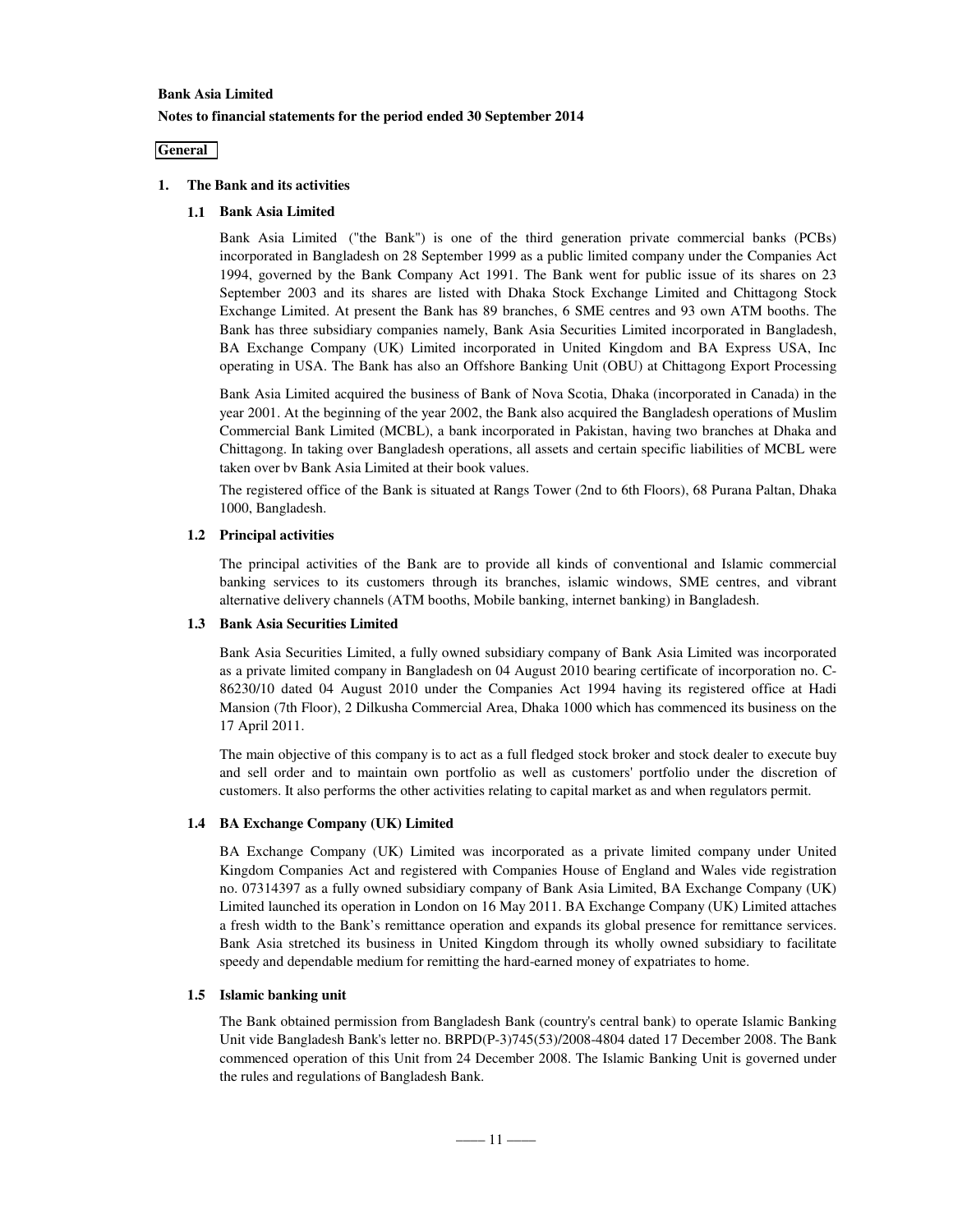#### **Notes to financial statements for the period ended 30 September 2014**

### **1.6 Off-shore banking unit**

The Bank obtained off-shore banking unit permission from Bangladesh Bank vide its letter no. BRPD (P-3)744(94)/2007-1853 dated 21 June 2007. Operation of this unit commenced from 28 January 2008 and its office is located at Zone Service Complex, Chittagong Export Processing Zone, Chittagong. Off-shore banking unit is governed under the rules and regulations of Bangladesh Bank.

### **1.7 BA Express USA, Inc**

Bank Asia has obtained license for BA Express USA, Inc from New York State Department of Financial Services. Hopefully, during the second quarter of 2014, this 100% owned subsidiary will be able to start its operation in USA.

### **2. Basis of preparation**

### **2.1 Statement of compliance**

The financial statements of the Bank have been prepared in accordance with the "First Schedule (Section 38) of the Bank Company Act 1991 as amended by BRPD circular no. 14 dated 25 June 2003, other Bangladesh Bank Circulars, Bangladesh Financial Reporting Standards (BFRSs), Bangladesh Accounting Standards (BAS), etc. The Bank complied with the requirement of the following regulatory and legal authorities:

- i. Bank Company Act 1991
- ii. Companies Act 1994
- iii Rules, regulations and circulars issued by the Bangladesh Bank from time to time
- iv. The Securities and Exchange Ordinance 1969
- v. The Securities and Exchange Rules 1987
- vi Bangladesh Securities and Exchange Commission Act 1993
- vii. Bangladesh Securities and Exchange Commission (Public Issues) Rules 2006
- viii. Income Tax Ordinance and Rules 1984
- ix. Value Added Tax Act 1991
- x. Dhaka Stock Exchange (DSE), Chittagong Stock Exchange (CSE) and Central Depository Bangladesh (CDBL) rules and regulations.

### **2.2 Basis of measurement**

The financial statements of the Bank have been prepared on historical cost basis except for the following:

- Government Treasury Bills and Bonds designated as 'Held for Trading (HFT)' at present value using marked to market with gains, if any, credited to revaluation reserve.
- Government Treasury Bills and Bonds designated as 'Held to Maturity (HTM)' at present value using amortisation concept.
- Zero Coupon Bonds at present value using amortisation concept.

### **2.3 Use of estimates and judgments**

The preparation of the financial statements in conformity with BAS/ BFRS requires management to make judgments, estimates and assumptions that affect the application of accounting policies and the reported amounts of assets, liabilities, income and expenses. Actual results may differ from these estimates. Estimates and underlying assumptions are reviewed on an ongoing basis. Revisions to accounting estimates are recognised in the period in which the estimate is revised and in any future periods affected.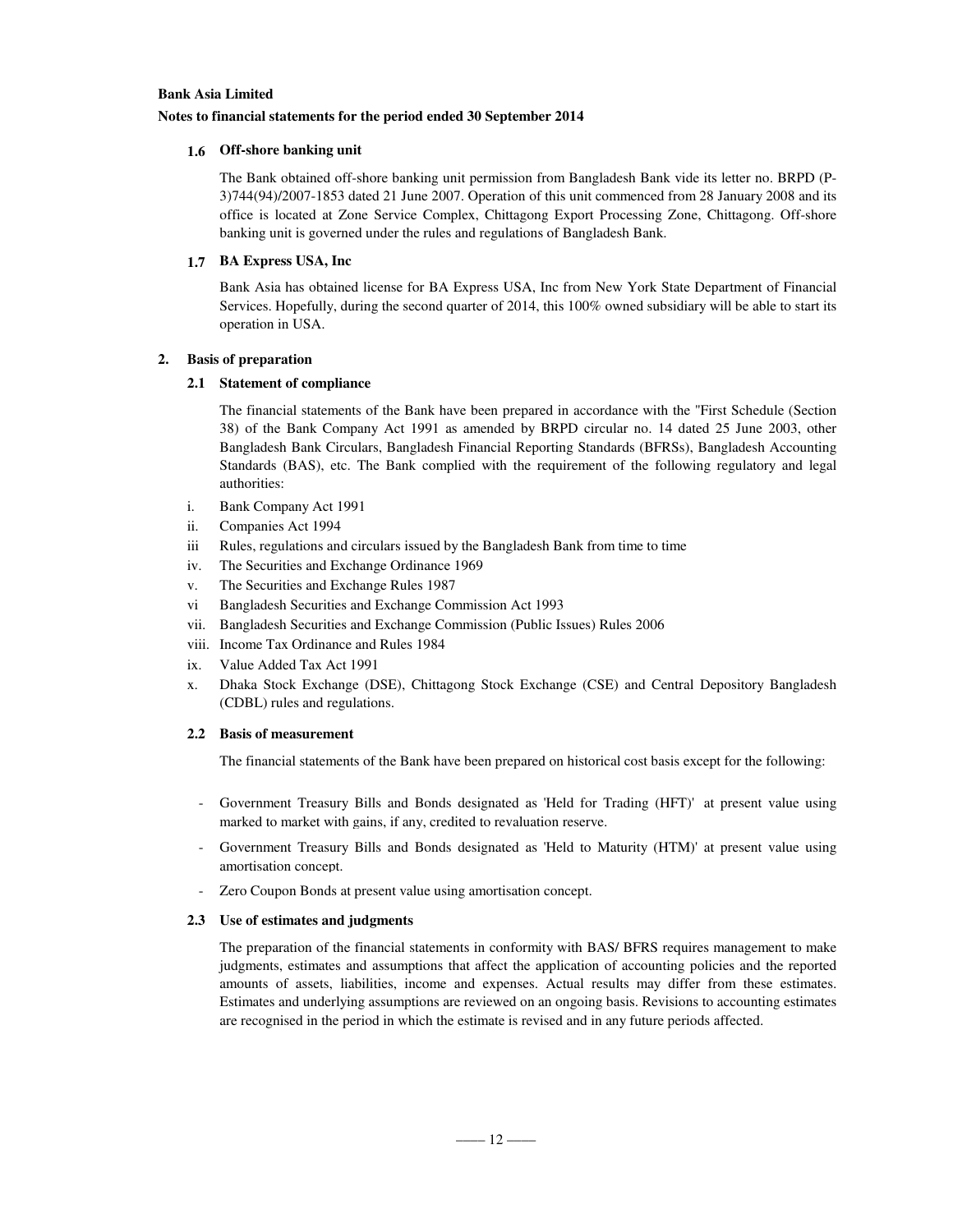### **Notes to financial statements for the period ended 30 September 2014**

### **2.4 Foreign currency transactions**

#### **Functional and presentation currency**

These financial statements are presented in Bangladesh Taka (BDT), which is the Bank's functional currency. Functional currencies for Off-shore banking unit and BA Exchange Company (UK) Limited are US Dollar and UK Pound respectively. Except as indicated, financial information have been rounded off to the nearest Taka.

### **Foreign currency translation**

Foreign currency transactions have been converted into equivalent Taka currency at the ruling exchange rates on the respective date of such transactions as per BAS 21 "The Effects of Changes in Foreign Exchange Rates".

Assets and liabilities in foreign currencies as at September 30, 2014 have been converted into Taka currency at the notional rate determined by the Bank.

Differences arising through buying and selling transactions of foreign currencies on different dates of the year have been adjusted by debiting /crediting exchange gain or loss account.

### **Commitment**

Commitments for outstanding forward foreign exchange contracts disclosed in the consolidated financial statements and financial statements of Bank have been translated at contracted rates. Contingent liabilities/commitments for letter of credit, letter of guarantee and acceptance denominated in foreign currencies have been expressed in Taka currency at the rate of notional rate.

### **Translation gain and losses**

Gains or losses arising out of translation of foreign exchange have been included in the Profit and Loss Statement, except those arising on the translation of net investment in foreign subsidiaries.

### **Foreign operations**

The results of financial statements of the Bank whose functional currency is not Bangladesh Taka are translated into Bangladesh Taka as follows:

- a. assets and liabilities for each statement of Balance Sheet have been translated at the notional rate on the date of Balance sheet.
- b. income and expenses for Profit and Loss Statement have been translated at notional rate; and
- c. all resulting exchange differences have been recognized as a separate components of equity.

### **2.5 Basis of consolidation**

The financial statements of the Bank's include the financial statements of main operation of Bank Asia Limited and its two business units namely, Islamic Banking Unit and Off-shore Banking Unit operating in Bangladesh.

The consolidated financial statements include the financial statements of the Bank and three subsidiary companies namely, Bank Asia Securities Limited operating in Bangladesh, BA Exchange Company (UK) Limited operating in United Kingdom and BA Express USA, Inc operating in USA.

The consolidated financial statements have been prepared in accordance with Bangladesh Accounting Standard 27: Separate Financial Statements and Bangladesh Financial Reporting Standard 10: Consolidated Financial Statements. The consolidated as well as separate financial statements are prepared for a common financial period ended on Septemeber 30, 2014.

. Consolidated financial statements and separate financial statements of the Bank comprise of Balance Sheet, Profit and Loss Statement, Cash Flow Statement, Statement of Changes in Equity, Liquidity Statement and relevant notes and disclosures.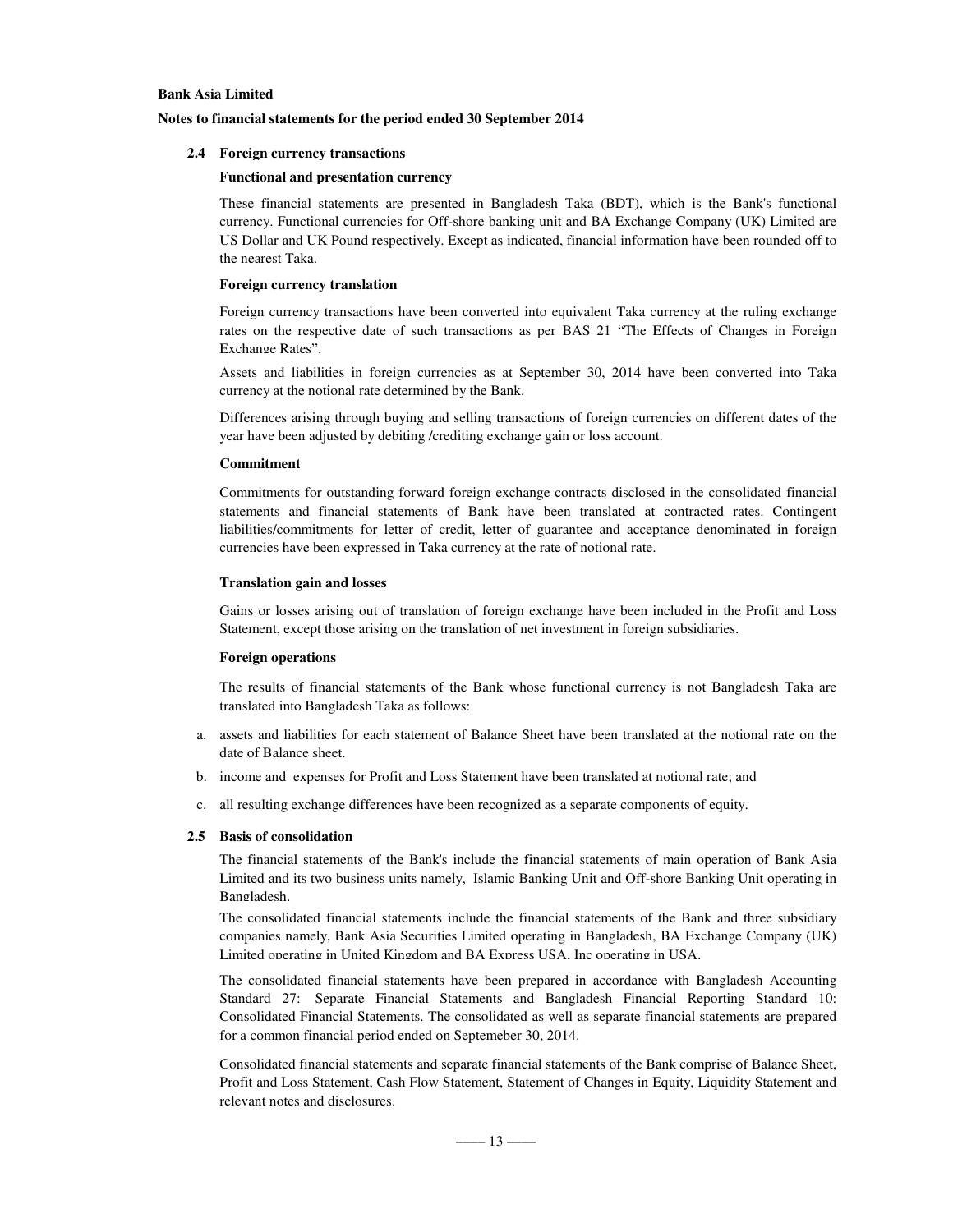### **Notes to financial statements for the year ended 30 September 2014**

### **2.5.1 Subsidiary**

A subsidiary company is one in which the parent company, Bank Asia Limited owns majority of its shares. As an owner of the subsidiary, the Bank controls the activities of the subsidiary. Bank Asia Limited has two subsidiary companies as detailed below:

| Name of Subsidiary                       | Ownership | Country of Operation     | <b>Status</b>  |
|------------------------------------------|-----------|--------------------------|----------------|
|                                          |           |                          |                |
| <b>Bank Asia Securities</b><br>Limited   | 99.99%    | Bangladesh               | Majority Owned |
| BA Exchange Company 100%<br>(UK) Limited |           | United Kingdom           | Wholly Owned   |
| BA Express USA, Inc.                     | $100\%$   | United States of America | Wholly Owned   |

### **2.6 Cash flow statement**

Cash Flow Statement is prepared principally in accordance with BAS 7 "Cash Flow Statement" under direct method as per the guidelines of BRPD circular no.14 dated 25 June 2003. The Cash Flow Statement shows the structure of and changes in cash and cash equivalents during the year. It Cash Flows during the period have been classified as operating activities, investing activities and financing activities.

### **2.7 Statement of changes in equity**

Statement of Changes in Equity has been prepared in accordance with BAS 1 "Presentation of Financial Statements" and following the guidelines of Bangladesh Bank BRPD circular no.14 dated 25 June 2003.

### **3. Significant accounting policies**

The accounting policy set out below have applied consistently to all the periods presented in these financial statements and have been applied consistently by the Bank.

### **3.1 Assets and basis of their valuation**

### **3.1.1 Cash and cash equivalents**

Cash and cash equivalents include cash in hand and balances with Bangladesh Bank and its agent bank, balances with other banks and financial institutions, money at call and on short notice and prize bonds.

### **3.1.2 Investments**

### **Investment in securities**

All investments in securities (bills and bonds) are initially recognized at purchase price excluding commission and accrued coupon interest. Investments are segregated in two broad categories. These are held to maturity (HTM) and held for trading (HFT).

### **Held to maturity**

Debt securities that a firm has intention to hold until maturity. These are reported at amortized cost therefore, they are not affected by swings in the financial markets.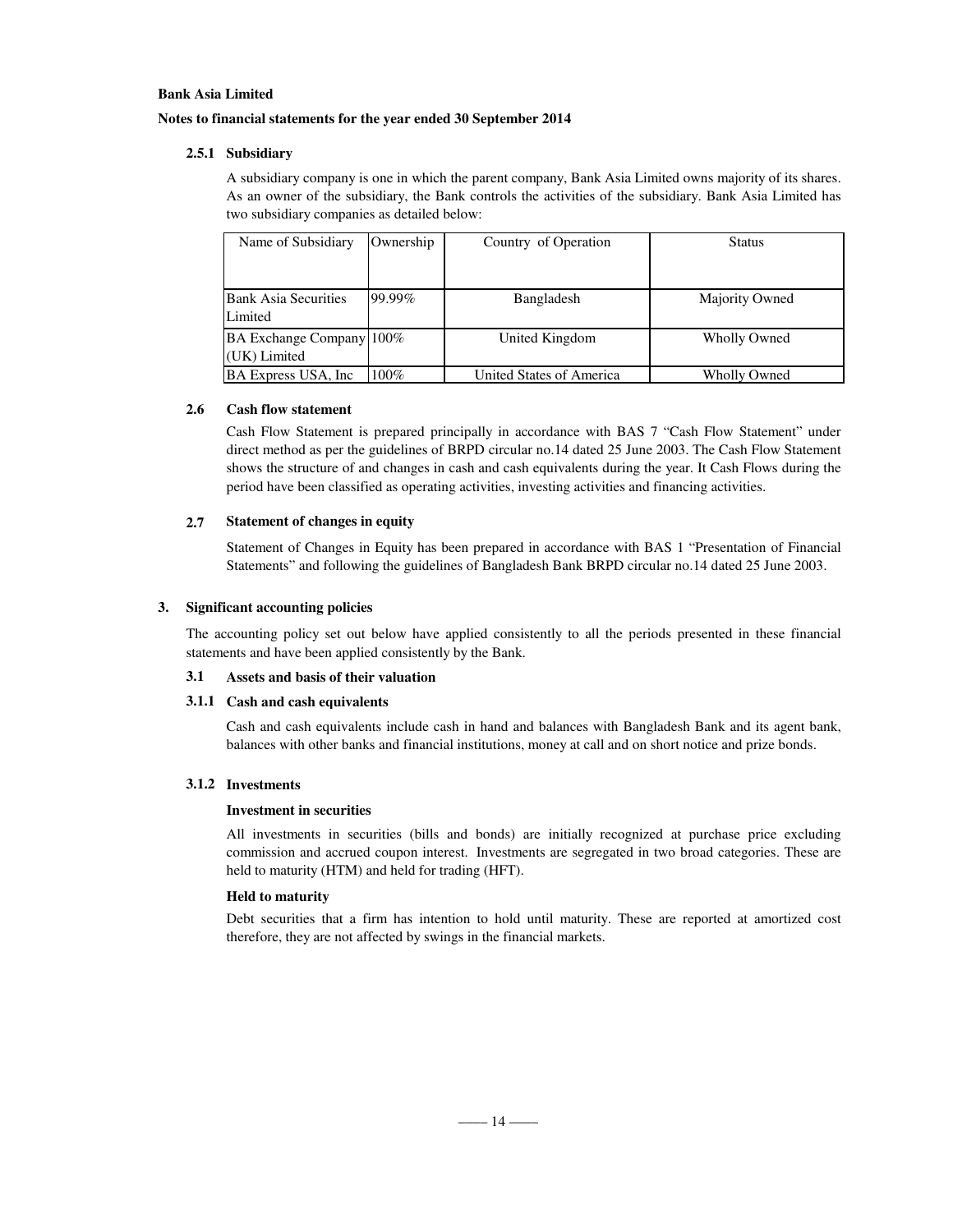### **Notes to financial statements for the year ended 30 September 2014**

### **Held for trading**

Held for trading securities are those which are held with intention of selling in order to generate profits. Held for trading securities are revalued at market price.

### **Revaluation**

As per Bangladesh Bank DOS circular letter no. 5 dated 28 January 2009, HFT securities are revalued each week using Marked to Market concept and HTM securities are amortized once a year according to Bangladesh Bank guidelines. The HTM securities are also revalued if these are reclassified to HFT category with the Board approval. Value of investment has been shown as under:

| Government treasury bills and bonds (HFT) | At present value (using marked to market concept)  |
|-------------------------------------------|----------------------------------------------------|
| Government treasury bills and bonds (HTM) | At present value (using amortisation concept)      |
| Zero coupon bonds                         | At present value (using amortisation concept)      |
| Prize bonds and other bonds               | At cost                                            |
| <b>Debentures</b>                         | At cost                                            |
| Unquoted shares (ordinary)                | At lower of cost and book value                    |
| Quoted shares (ordinary)                  | At lower of cost and market value at balance sheet |
|                                           | date.                                              |

### **3.1.3 Investment in listed securities**

These securities are bought and held primarily for the purpose of selling them in future or hold for dividend income which are reported at cost. Unrealised gains are not recognised in the profit and loss statement. But provision for diminution in value of investment.

### **3.1.4 Investment in unquoted securities**

Investment in unlisted securities is reported at cost under cost method. Adjustment is given for any shortage of book value over cost for determining the carrying amount of investment in unlisted securities.

As per Bangladesh Bank DOS Circular # 04 dated 24 November 2011, provision for diminution in value of investment was made by netting off unrealilsed gain/ loss of shares from market price/ book value less cost price.

Besides, bank complied with Bangladesh Bank BRPD Circular 14 dated June 25, 2003 as follows, "All investments in shares and securities (both dealing and investment) should be revalued at the year- end. The quoted shares should be valued as per market price in the stock exchange(s) and unquoted shares as per book value of last audited balance sheet. Provision should be made for any loss arising from diminution in value of investments."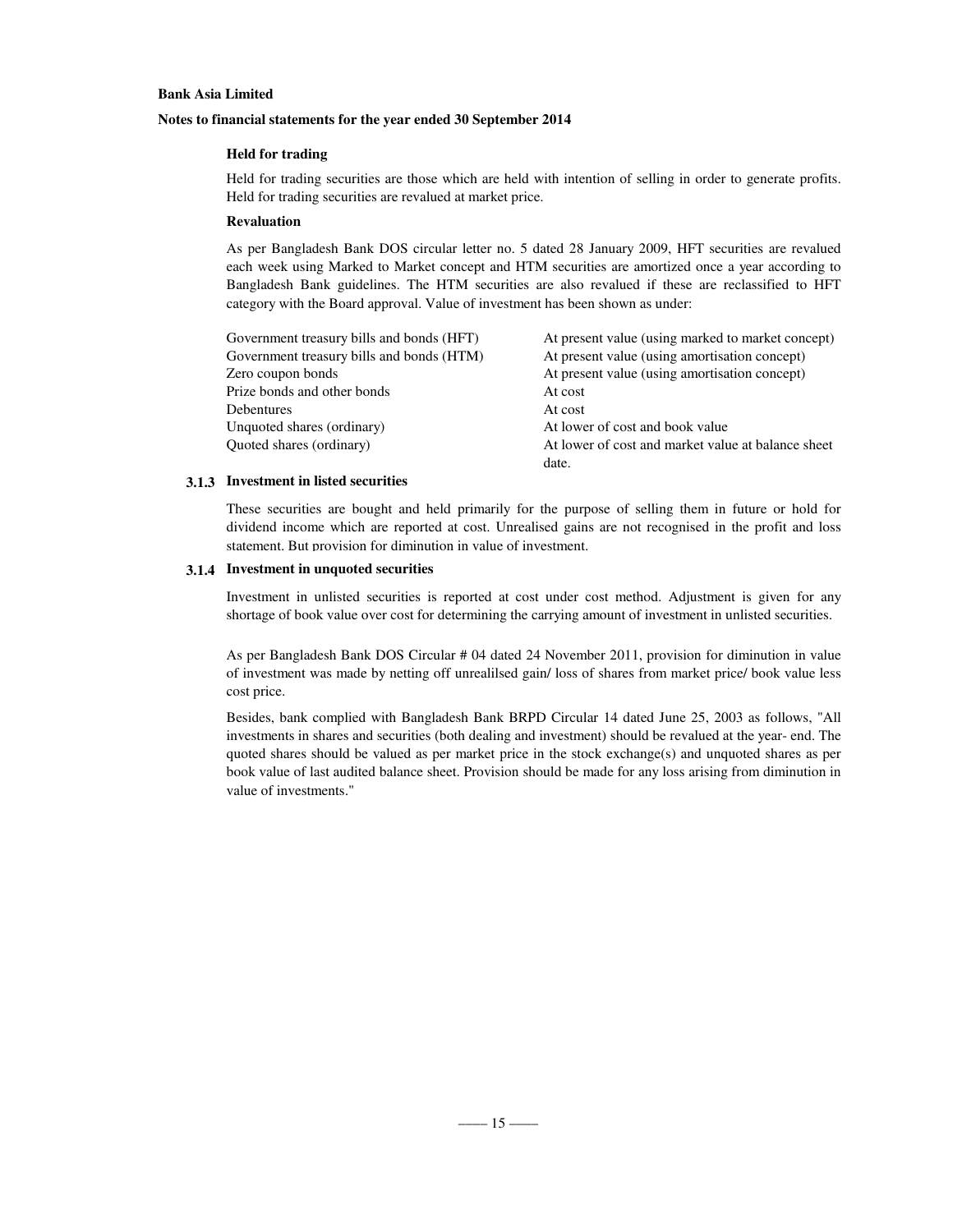### **Notes to financial statements for the year ended 30 September 2014**

### **3.1.5 Investment in subsidiary**

Investment in subsidiary is accounted for under the cost method of accounting in the Bank's financial statements in accordance with the BAS 27 "Consolidated and Separate Financial Statements" and BFRS 3 "Business Combination".

### **3.1.6 Loans and advances/investments**

- a) Loans and advances/investments are stated in the balance sheet on gross basis.
- b) Interest/profit is calculated on daily product basis, but charged and accounted for quarterly on accrual basis. Interest/profit on classified loans and advances/investments is kept in interest suspense account as per BRPD circulars no. 14 dated September 23, 2012 on Master Circular: Loan Classification and Provisioning. Interest/ profit is not charged on bad and loss loans and advances/ investments as per guidelines of Bangladesh Bank. Records of such interest amounts are kept in separate memorandum accounts.
- c) Commission and discounts on bills purchased and discounted are recognised at the time of realisation.
- d) Provision for loans and advances/investments is made based on the arrear in equivalent month and reviewed by the management following instructions contained in Bangladesh Bank BRPD circulars no. 5 dated 29 May 2013, 14 dated 23 September 2012, 16 dated 06 December 1998, 9 dated 14 May 2001, 9 and 10 dated 20 August 2005, 5 dated 05 June 2006, 8 dated 07 August 2007, 10 dated 18 September 2007, 5 dated 29 April 2008 and 32 dated 27 October 2010.

| Types of loans and advances                                                |                                                                    | Provision |            |     |     |         |
|----------------------------------------------------------------------------|--------------------------------------------------------------------|-----------|------------|-----|-----|---------|
|                                                                            |                                                                    | <b>UC</b> | <b>SMA</b> | SS  | DF  | BL      |
|                                                                            | House building and<br>professional                                 | 2%        | 2%         | 20% | 50% | $100\%$ |
| Consumer                                                                   | Other than housing<br>finance & professionals<br>to setup business | 5%        | 5%         | 20% | 50% | 100%    |
| Provision for loan to broker house,<br>merchant banks, stock dealers, etc. |                                                                    | $2\%$     | $2\%$      | 20% | 50% | 100%    |
| Short-term agri-credit and micro credit                                    |                                                                    | $5\%$     |            | 5%  | 5%  | $100\%$ |
| Small and medium enterprise finance                                        |                                                                    | 0.25%     | 0.25%      | 20% | 50% | $100\%$ |
| Others                                                                     |                                                                    | $1\%$     | $1\%$      | 20% | 50% | $100\%$ |

Rates of provision on loans and advances/investments are given below:

e) Loans and advances/investments are written off as per guidelines of Bangladesh Bank. These write off however will not undermine/affect the claim amount against the borrower. Detailed memorandum records for all such write off accounts are meticulously maintained and followed up.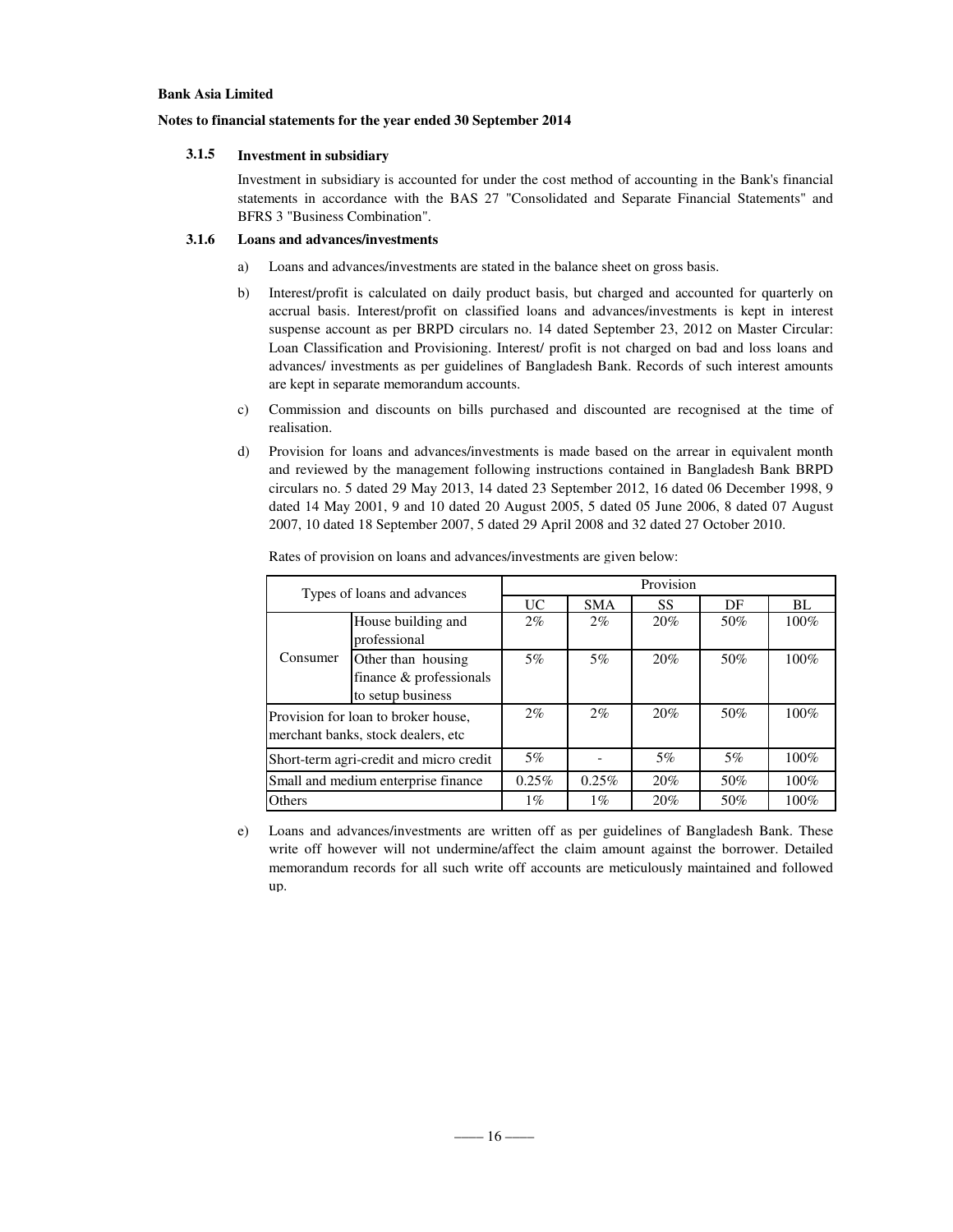### **Bank Asia Limited Notes to financial statements for the year ended 30 September 2014**

### **3.1.7 Impairment of Financial Assets**

At each balance sheet date, Bank Asia Limited assesses whether there is objective evidence that a financial asset or a group of financial assets ie, loans and advances, off balance sheet items and investments is impaired. A financial asset or group of financial assets is impaired and impairment losses are incurred if -

there is objective evidence of impairment as a result of a loss event that occurred after the initial recognition of the asset up to the balance sheet date;

the loss event had an impact on the estimated future cash flows of the financial asset or the group of financial assets; and

a reliable estimate of the loss amount can be made.

In the event of impairment loss, the Bank reviews whether a further allowance for impairment should be provided in the profit and loss statement in addition to the provision made based on Bangladesh Bank guidelines or other regulatory requirements.

### **3.1.8 Property, plant and equipment**

#### **Recognition and measurement**

All fixed assets are stated at cost less accumulated depreciation as per BAS 16 "Property, Plant and Equipment". Land is measured at cost.

The cost is the amount of cash or cash equivalents paid or the fair value of the other consideration given to acquire an asset at the time of its acquisition or construction or, where applicable, the amount attributed to that asset when initially recognised in accordance with the specific requirements of the BFRS.

The cost of an item of property, plant and equipment is recognised as an asset if-

it is probable that future economic benefits associated with the item will flow to the entity; and the cost of the item can be measured reliably.

The cost of an items of property, plant and equipement comprises:

- (a) its purchase price, including import duties and non- refundable purchase taxes, after deducting trade discounts and rebates
- (b) any costs directly attributable to bringing the asset to the location and condition necessary for it to be capable of operating in the manner intended by management
- (c) the initial estimate of the costs of dimantling and removing the item and restoring the site on which it is located, the obligation for which an entity incurs either when the item is acquired or as a consequence of having used the item during a particular period for purpose other than to produce inventories during that period.

#### **Subsequent costs**

The cost of replacing part of an item of fixed assets is recognised in the carrying amount of the item if it is probable that the future economic benefits embodied within the part will flow to the company and its cost can be measured reliably. The carrying amount of the replaced part is derecognised. The costs of the day-to-day servicing of fixed assets are recognised in profit or loss as incurred.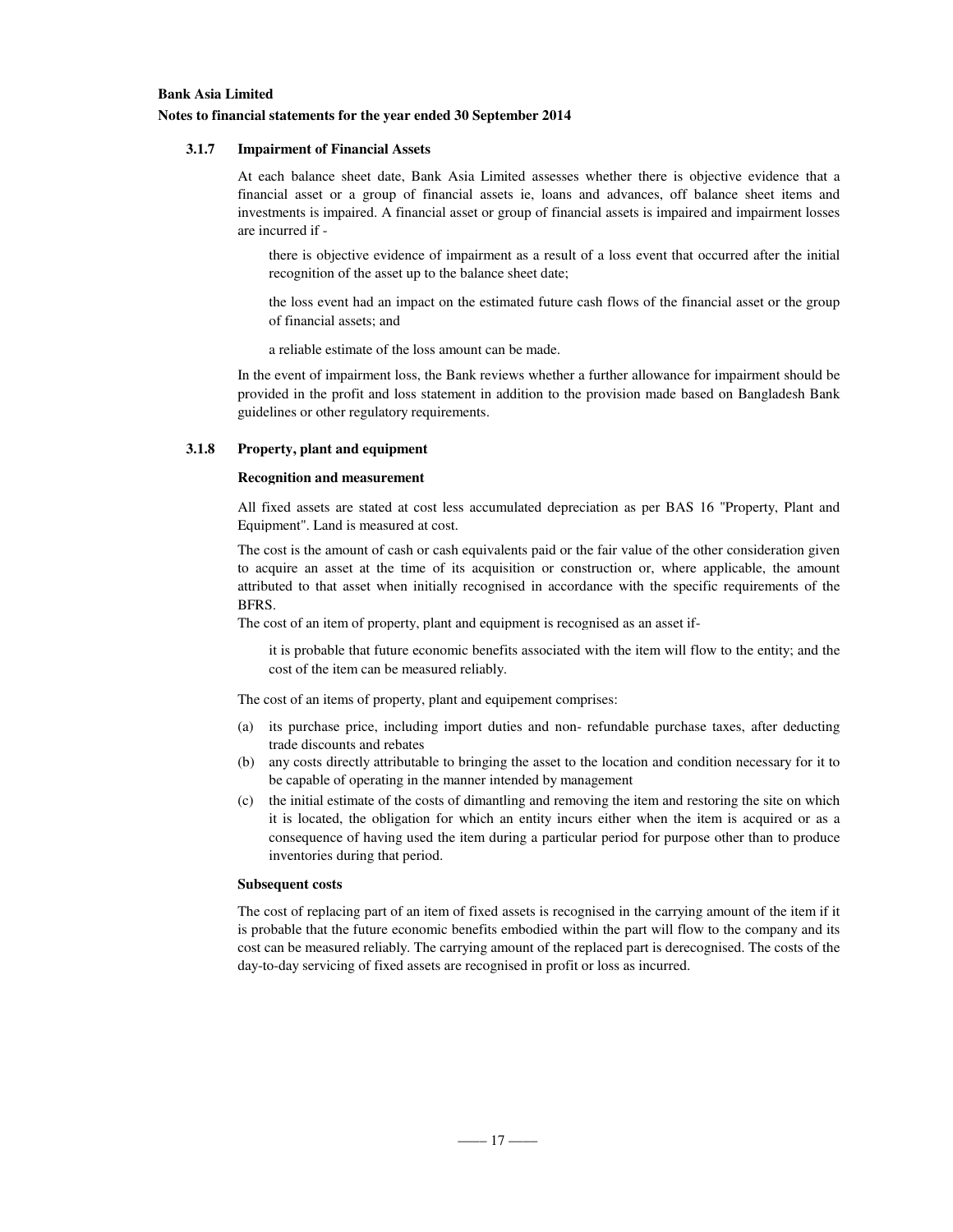### **Bank Asia Limited Notes to financial statements for the year ended 30 September 2014**

### **Depreciation**

No depreciation is charged on land. Depreciation is charged on straight-line method. In case of acquisition of fixed assets, depreciation is charged in the year of acquisition, whereas depreciation on disposed off fixed assets is charged up to the year prior to the year of disposal. Asset category-wise depreciation rates are as follows:

| Category of assets        | Rate of depreciation |
|---------------------------|----------------------|
| Building                  | 5%                   |
| Furniture and fixtures    | 20%                  |
| Equipment                 | 20%                  |
| Computers and accessories | 20%                  |
| Motor vehicles            | 20%                  |

Gain or loss on sale of fixed assets is recognised in profit and loss statement as per provision of BAS 16 "Property, Plant and Equipment".

### **3.1.9 Leased assets**

Where property, plant and equipment have been financed by lease arrangement under which substantially all the risks and rewards of ownership are transferred to the lessees are treated as finance leases as per BAS 17 "Leases". All other leases are classified as operating leases as per BAS 17 "Leases"

Assets held under finance lease are recognised as assets of the Bank at their fair value at the date of acquisition or if lower, at the present value of the minimum lease payments. The corresponding liability to the lessor is included in the balance sheet as a finance lease obligation.

Assets held under finance lease are depreciated over their expected useful lives on the same basis as owned assets.

### **3.1.10 Impairment of fixed assets**

At each balance sheet date, the Bank assesses whether there is any indication that the carrying amount of an asset exceeds its recoverable amount. An asset is carried at more than its recoverable amount if its carrying amount exceeds the amount to be recovered through use or sale of the asset. If this is the case, the asset is described as impaired and an impairment loss is recognised as an expense in the profit and loss statement unless the asset is carried at revalued amount in accordance with Bangladesh Accounting Standard (BAS) 16, Property, Plant and Equipment Fixed Assets, in which case any impairment loss of a revalued asset should be treated as a revaluation decrease under that Accounting Standard. No impairment loss was recognized up to the reporting period as there were no such indication existed as on Balance Sheet date.

### **3.1.11 Investment properties**

- a) Investment property is held to earn rentals or for capital appreciation or both and the future economic benefits that are associated with the investment property but not held for sale in the ordinary course of business.
- b) Investment property is accounted for under cost model in the financial statements. Accordingly, after recognition as an asset, the property is carried at its cost, less accumulated depreciation and accumulated impairment loss.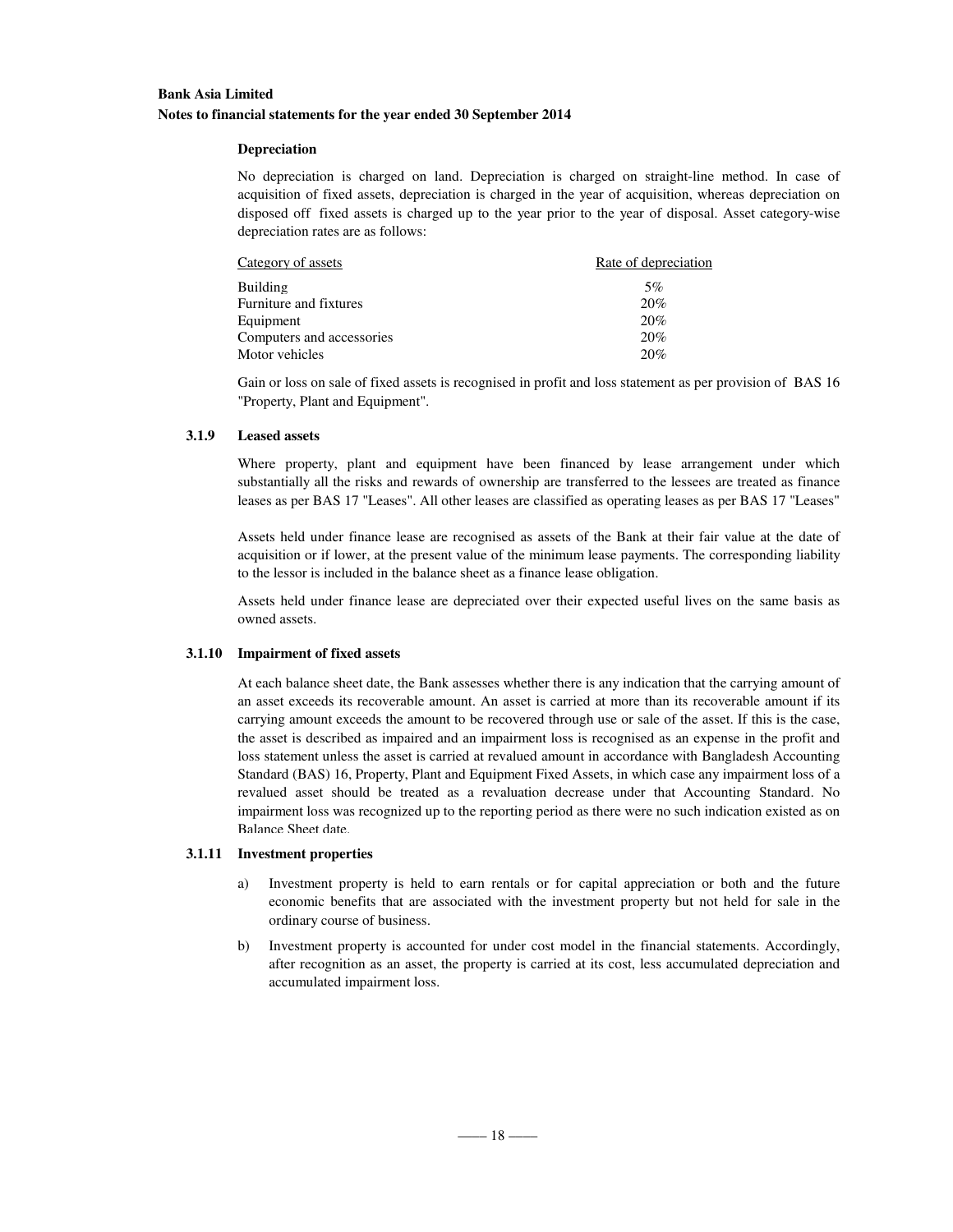### **Notes to financial statements for the year ended 30 September 2014**

### **3.1.12 Other assets**

Other assets include all other financial assets and include fees and other unrealised income receivable, advance for operating and capital expenditure and stocks of stationery and stamps.

### **3.1.13 Inventories**

Inventories are measured at the lower of cost and net realisable value.

### **3.2 Liabilities and provisions**

### **3.2.1 Borrowings from other banks, financial institutions and agents**

Borrowings from other banks, financial institutions and agents include interest-bearing borrowings redeemable at call and Bangladesh Bank refinance. These items are brought to financial statements at the gross value of the outstanding balance.

### **3.2.2 Deposits and other accounts**

Deposits and other accounts include non interest-bearing current deposit redeemable at call, bills payable, interest bearing on demand and special notice deposits, savings deposit and fixed deposit. These items are brought to financial statements at the gross value of the outstanding balance.

### **3.2.3 Other liabilities**

As per BAS 37 "Provisions, Contingent Liabilities and Contingent Assets" the Bank recognises provisions only when it has a present obligation as a result of a past event and it is probable that an outflow of resources embodying economic benefits will be required to settle the obligation and when a reliable estimate of the amount of the obligation can be made.

Other liabilities comprise items such as provision for loans and advances/investments, provision for taxes, interest payable, interest suspense, accrued expenses, obligation under finance lease etc. Other liabilities are recognised in the balance sheet according to the guidelines of Bangladesh Bank, income tax laws and internal policy of the Bank.

### **3.3 Capital/shareholders' equity**

#### **Authorised capital**

Authorised capital is the maximum amount of share capital that the Bank is authorised by its Memorandum and Articles of Association.

### **Paid-up capital**

Paid up capital represents total amount of share capital that has been paid in full by the ordinary shareholders. Holders of ordinary shares are entitled to receive dividends as declared from time to time and are entitled to vote at shareholders' meetings. In the event of winding-up of the company, ordinary shareholders rank after all other shareholders and creditors and are fully entitled to receive any residual proceeds of liquidation.

#### **Statutory reserve**

Statutory reserve has been maintained @ 20% of profit before tax in accordance with provisions of section 24 of the Bank Company Act 1991 until such reserve equal to its paid-up capital together with the share premium. Statutory reserve transferred in yearly basis.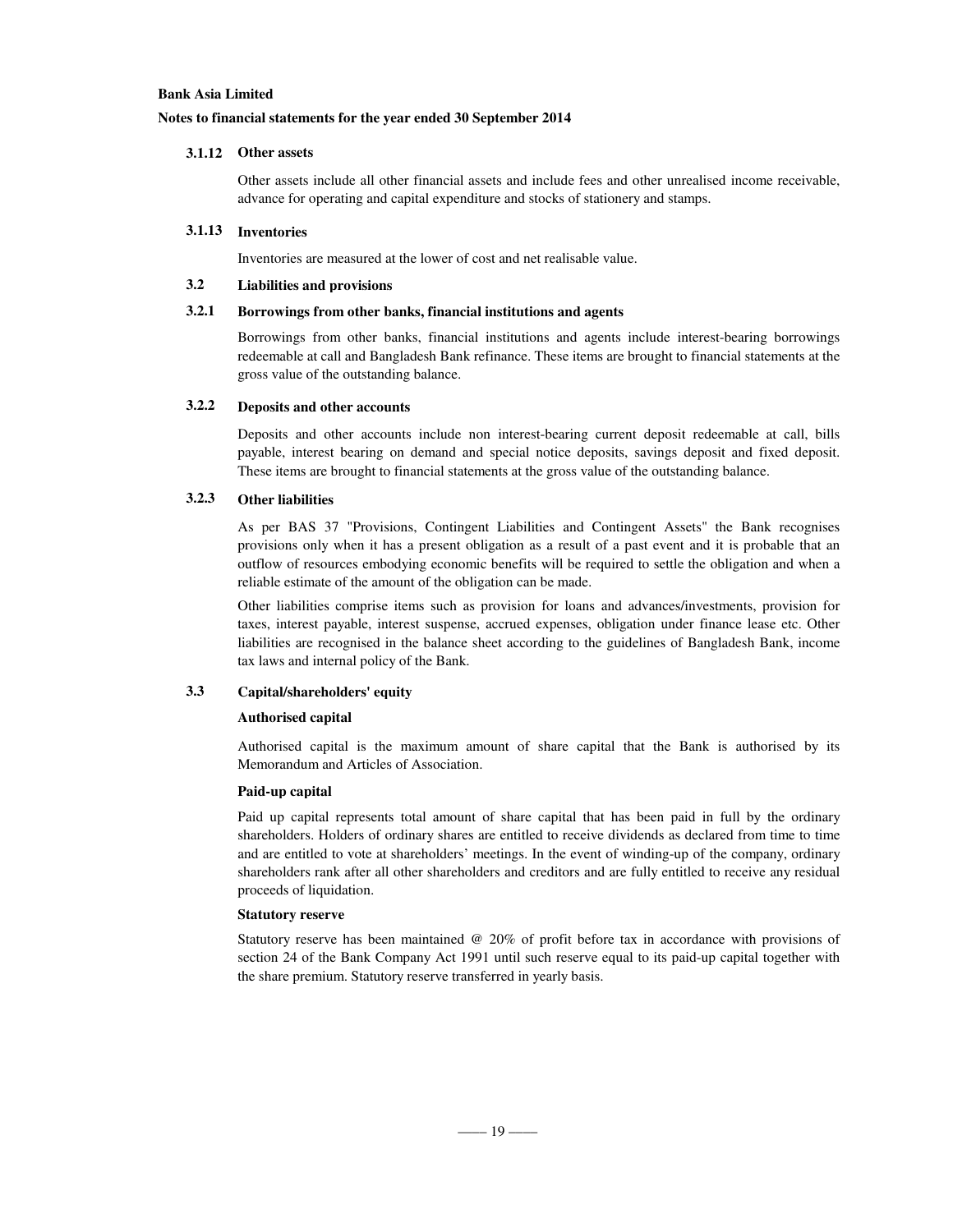### **Notes to financial statements for the year ended 30 September 2014**

### **Revaluation reserve**

Revaluation reserve arises from the revaluation of Treasury bills and bonds (HFT and HTM) in accordance with the Bangladesh Bank DOS circular no. 5 dated 26 May 2008. The tax effects on revaluation gain are measured and recognised in the financial statements as per BAS 12: Income Taxes.

#### **Non-controling (minority) interest**

Minority interest (non-controling interest) in business is an accounting concept that refers to the portion of a subsidiary company's stock that is not owned by the parent company. The magnitude of the minority interest in Bank Asia Securities Limited, a majority owned subsidiary (99.99%) of Bank Asia Limited is very insignificant. Minority interest belongs to a sponsor Director of the Bank and is reported on the consolidated balance sheet to reflect the claim on assets belonging to the other non-controlling shareholder. Also, minority interest is reported on the consolidated income statement as a share of profit belonging to the minority shareholder.

#### **3.4 Contingent liabilities**

Any possible obligation that arises from past events and the existence of which will be confirmed only by the occurrence or non-occurrence of one or more uncertain future events not wholly within the control of the Bank; or any present obligation that arises from past events but is not recognised because:

- it is not probable that an outflow of resources embodying economic benefits will be required to settle the obligation; or
- the amount of the obligation cannot be measured with sufficient reliability.

Contingent liabilities are not recognised but disclosed in the financial statements unless the possibility of an outflow of resources embodying economic benefits is reliably estimated.

Contingent assets are not recognised in the financial statements as this may result in the recognition of income which may never be realised.

### **3.5 Memorandum items**

Memorandum items are maintained for those items for which the Bank has only a business responsibility and no legal commitment. Stock of traveller's cheques, value of savings certificates (sanchaya patra), etc fall under the memorandum items.

### **3.6 Revenue recognition**

### **Interest income**

Interest on loans and advances is calculated on daily product basis, but charged and accounted for on quarterly basis. Interest on loans and advances ceases to be taken into income when such advances fall under classification. It is then kept in interest suspense account. Interest on classified loans and advances is accounted for on a cash receipt basis.

### **Profit on investment (Islamic Banking)**

Mark-up on investment is taken into income account proportionately from profit receivable account. Overdue charge/compensation on classified investments is transferred to profit suspense account instead of income account.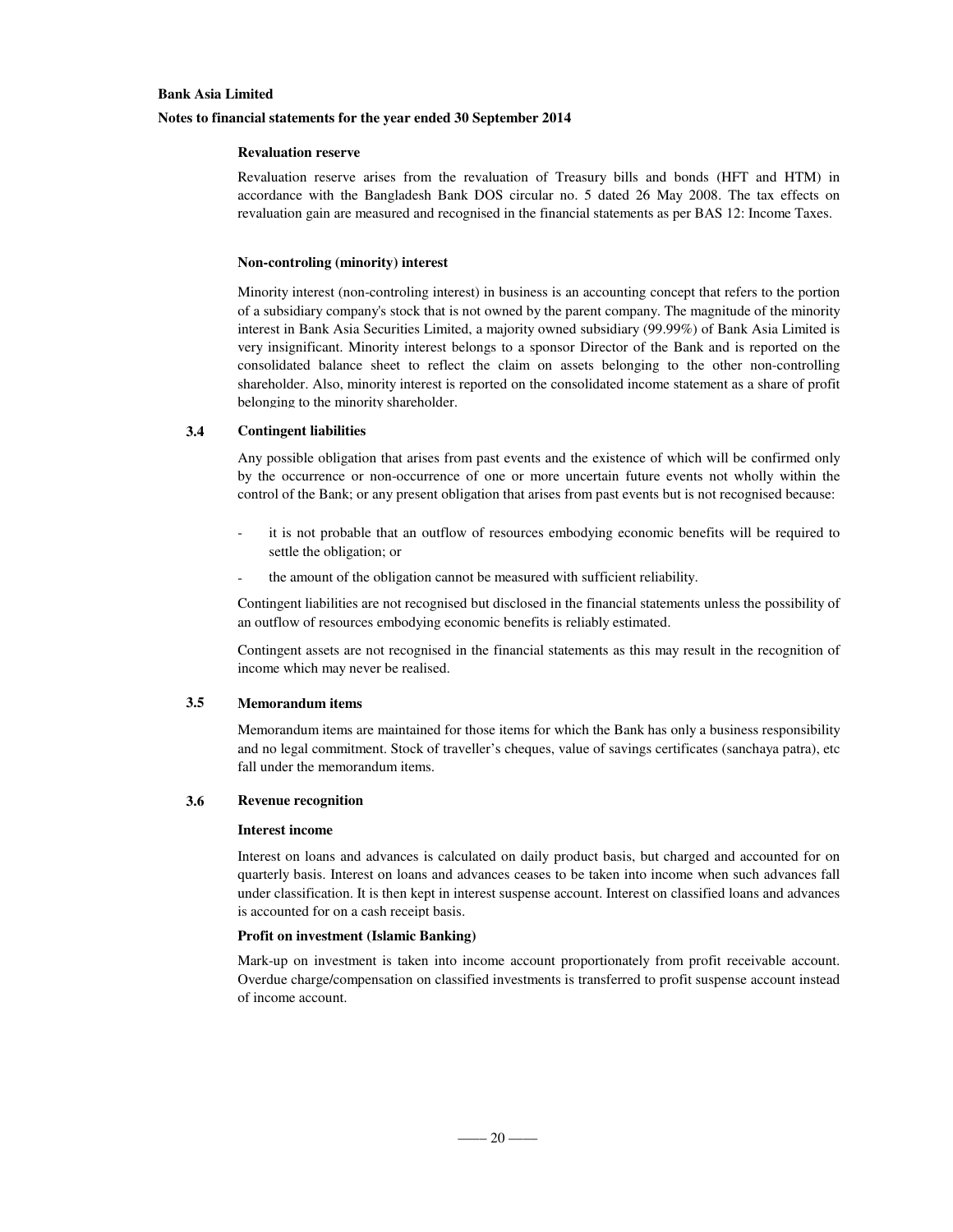### **Notes to financial statements for the year ended 30 September 2014**

### **Investment income**

Income on investments is recognised on accrual basis. Investment income includes discount on treasury bills and zero coupon bonds, interest on treasury bonds, debentures and fixed deposits with other banks. Capital gain on investments in shares and dividend on investment in shares are also included in investment income.

#### **Interest and fees receivable on credit cards**

Interest and fees receivable on credit cards are recognised on accrual basis. Interest and fees ceases to be taken into income when the recovery of interest and fees is in arrear for over three months. Thereafter, interest and fees are accounted for on cash basis.

#### **Fees and commission income**

The Bank earns fees and commissions from diverse range of services provided to its customers. This includes fees and commission income arising on financial and other services provided by the Bank including trade finance, credit cards, debit cards, passport endorsement, loan processing, loan syndication and locker facilities, etc. Fees and commission income is recognised on the basis of realisation.

### **Dividend income on shares**

As per BAS 18 "Revenue", dividend income from investment in shares is recognised when the Bank's right to receive dividend is established. It recognised when:

- a. It is probable that the economic benefits associated with the transaction will flow to the entity; and
- b. the amount of the revenue can be measured reliably.

### **Interest paid on borrowing and other deposits (conventional banking)**

Interest paid and other expenses are recognised on accrual basis.

### **Profit paid on deposits (Islamic Banking)**

Profit paid to mudaraba deposits is recognised on accrual basis as per provisional rate.

### **Other operating expenses**

All other operating expenses are provided for in the books of the account on accrual basis according to the BAS 1 "Presentation of Financial Statements".

### **3.7 Employee benefits**

### **3.7.1 Provident Fund**

Provident fund benefits are given to the staff of the Bank in accordance with the approved provident fund rules. The fund is operated by a Board of Trustees. All confirmed employees of the Bank are contributing 10% of their basic salary as subscription of the fund. The Bank also contributes equal amount of the employees' contribution to the fund.

### **3.7.2 Gratuity Fund**

Gratuity fund benefits are given to the eligible staff of the Bank in accordance with the approved gratuity fund rules. Gratuity payable is determined on the basis of existing rules and regulations of the Bank. Actuarial valuation is not considered essential since amount payable at the date of balance sheet is recognised and accounted for as at that date based on actual rate.

 $-$ ––21 ––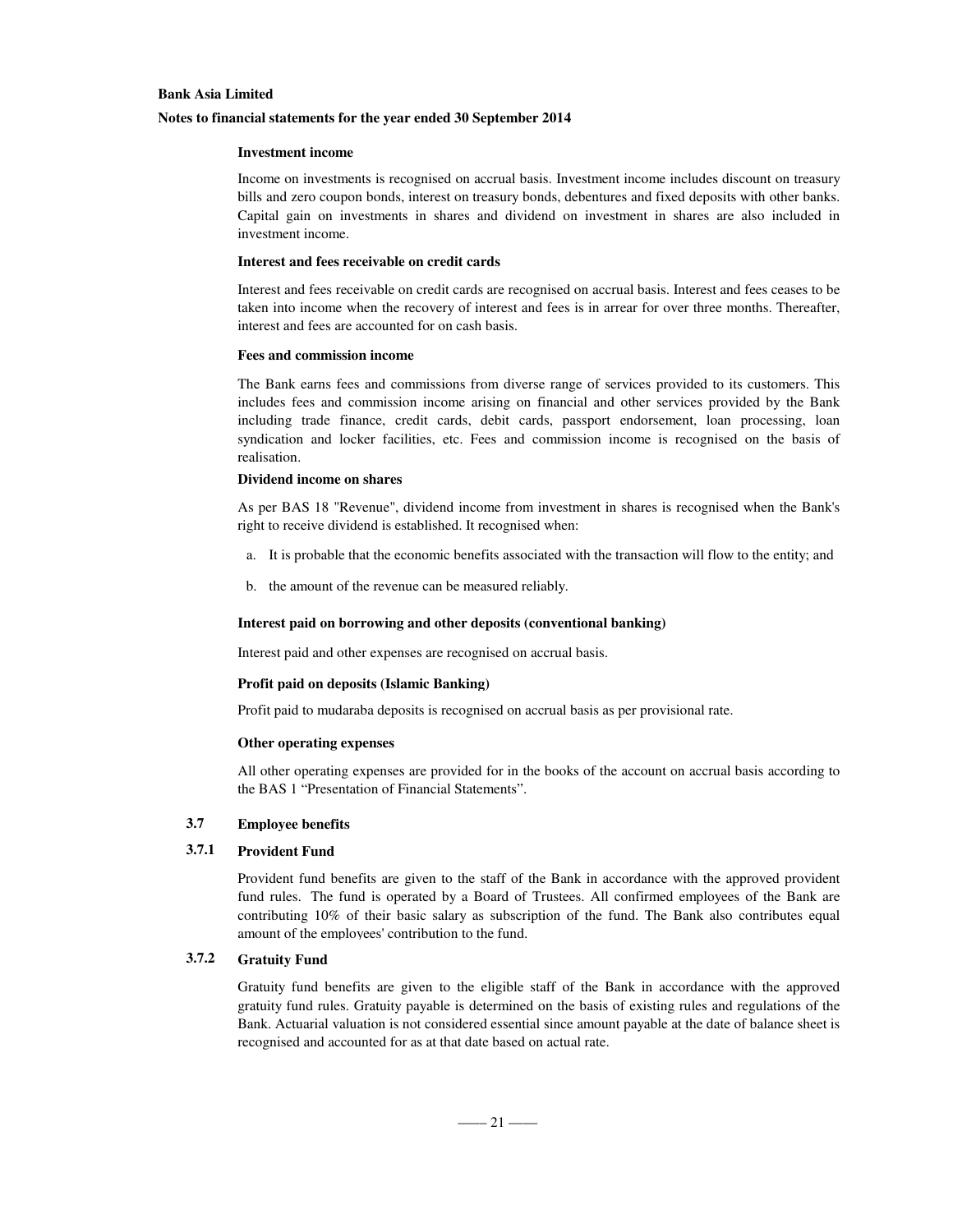### **Notes to financial statements for the year ended 30 September 2014**

### **3.7.3 Superannuation Fund**

The Bank operates a superannuation fund for which provision is made annually covering all its eligible employees. The fund is operated by a separate Board of Trustees.

### **3.7.4 Hospitalisation insurance**

The Bank operates a health insurance scheme to its confirmed employees and their respective spouses at rates provided in health insurance coverage policy.

### **3.8 Provision for off-balance sheet exposures**

In compliance with Bangladesh Bank guidelines off-balance sheet items have been disclosed under contingent liabilities. As per BRPD circular no. 10 dated 18 September 2007, the Bank is required to maintain provision @ 1% against off-balance sheet exposures.

### **3.9 Provision for nostro accounts**

According to guidelines of Foreign Exchange Policy Department of Bangladesh Bank, circular no. FEOD (FEMO)/01/2005-677 dated 13 September 2005, Bank is required to make provision regarding the un-reconciled debit balance as at balance sheet date.

### **3.10 Taxation**

Income tax expense comprises current and deferred tax. Current tax and deferred tax are recognised in profit or loss except to the extent that it relates to items recognised directly in equity.

Current tax is the expected tax payable or receivable on the taxable income or loss for the period, using tax rates enacted or substantively enacted at the reporting date, and any adjustment to tax payable in respect of previous years.

Deferred tax is recognised in respect of temporary differences between the carrying amounts of assets and liabilities for financial reporting purposes and the amounts used for taxation purposes. Deferred tax is not recognised for the temporary differences relating to the initial recognition of goodwill, the initial recognition of assets or liabilities in a transaction that is not a business combination and that affects neither accounting nor taxable profit or loss, and differences relating to investments in subsidiaries to the extent that it is probable that they will not reverse in the foreseeable future. Deferred tax is measured at the tax rates that are expected to be applied to the temporary differences when they reverse, based on the laws that have been enacted or substantively enacted by the reporting date. Deferred tax assets and liabilities are offset if there is a legally enforceable right to offset current tax liabilities against current tax assets, and they relate to income taxes levied by the same tax authority on the same taxable entity, or on different tax entities, but they intend to settle current tax liabilities and assets on a net basis or their tax assets and liabilities will be realised simultaneously.

A deferred tax asset is recognised for unused tax credits and deductible temporary differences to the extent that it is probable that future taxable profits will be available against which they can be utilised. Deferred tax assets are reviewed at each reporting date and are reduced to the extent that it is no longer probable that the related tax benefit will be realised.

Deferred tax relating to unrealised surplus on revaluation of held to maturity (HTM) securities is recognised directly in revaluation reserve as a part of equity and is subsequently recognised in profit and loss statement on maturity of the security.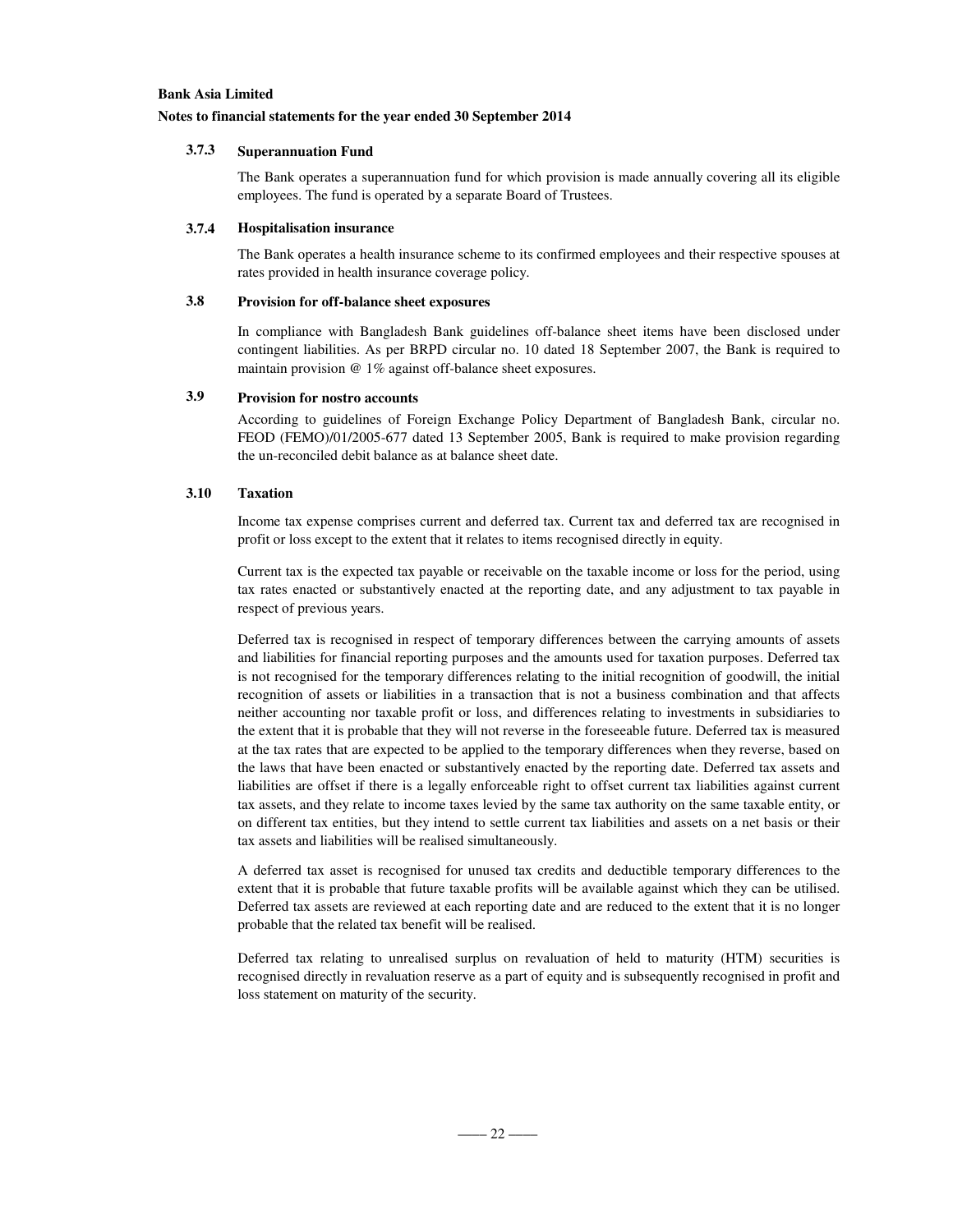### **Notes to financial statements for the year ended 30 September 2014**

### **3.11 Leases**

Upon initial recognition, the leased asset is measured at the amount equal to the lower of its fair value and the present value of the minimum lease payment. Subsequent to initial recognition the asset is accounted for in accordance with the accounting policy applicable to that asset.

### **3.12 Earnings Per Share**

Earnings per share (EPS) has been computed by dividing the basic earnings by the weighted average number of ordinary shares outstanding at 31 December 2013 as per Bangladesh Accounting Standard (BAS) - 33 "Earnings Per Share". EPS for comparative period also restated by the bonus share issued for the year 2012. Details are showen in note 37.

### **Basic earnings**

This represents earnings for the year attributable to ordinary shareholders. Net profit after tax has been considered as fully attributable to the ordinary shareholders.

### **Weighted average number of ordinary shares**

This represents the number of ordinary shares outstanding at the beginning of the year plus the number of ordinary shares issued during the year.

The basis of computation of number of shares is in line with the provisions of BAS 33 "Earnings per share". The logic behind this basis is, that the bonus shares are issued to the existing shareholders without any consideration, and therefore, the number of shares outstanding is increased without an increase in resources generating new earnings.

### **Diluted earnings per share**

No diluted earnings per share is required to be calculated for the year as there was no scope for dilution during the year under review.

### **3.13 Reconciliation of inter-bank/inter-branch account**

Books of account with regard to inter-bank (in Bangladesh and outside Bangladesh) are reconciled on monthly basis and there are no material differences which may affect the financial statements significantly.

Un-reconciled entries in case of inter-branch transactions as at the reporting date are not material.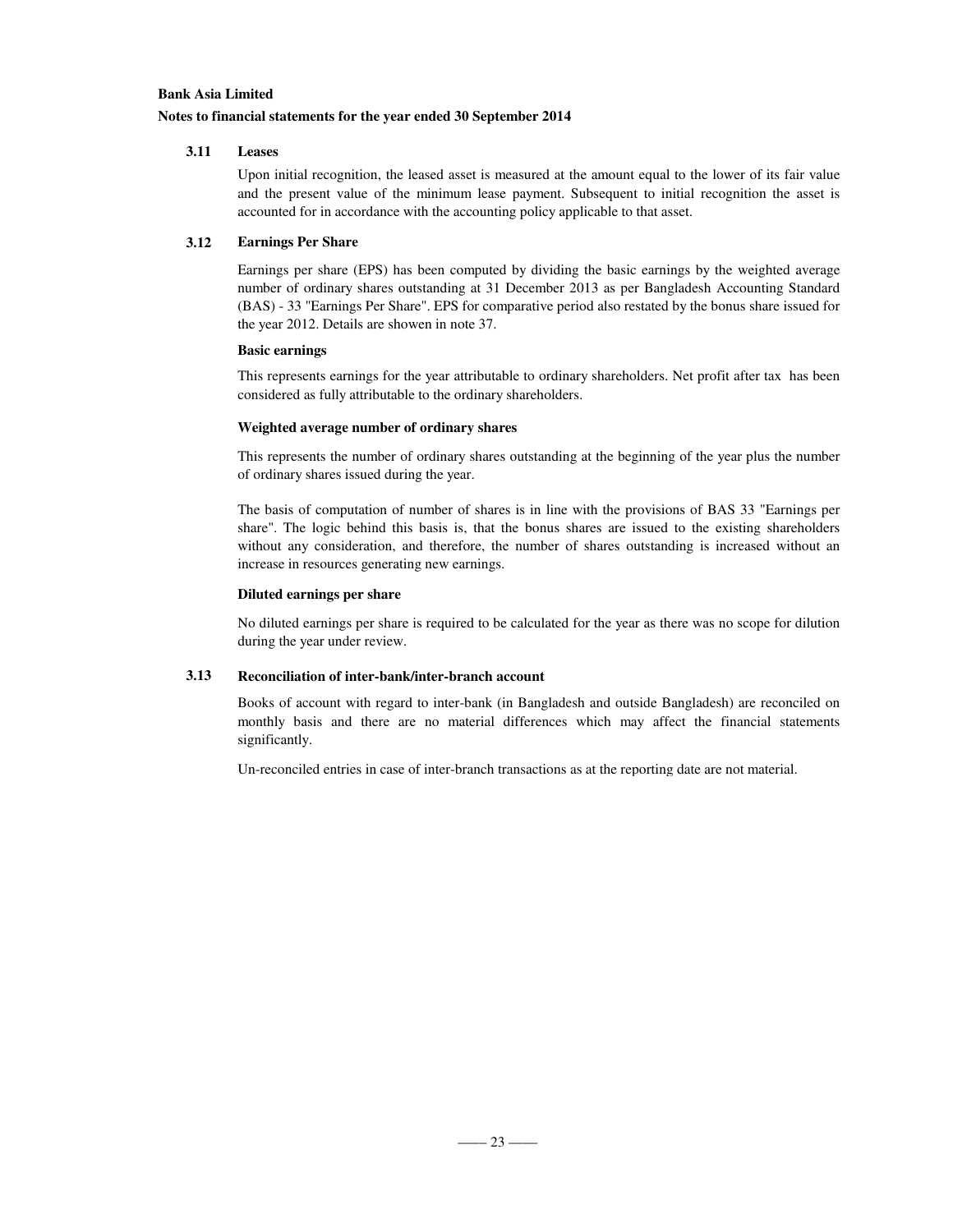#### **Notes to financial statements for the year ended 30 September 2014**

### **3.14 Events after reporting period**

As per BAS -10 "Events after Reporting Period" events after the reporting period are those events, favourable and unfavourable, that occur between the end of the reporting period and the date when the financial statements are authorised for issue. Two types of events can be identified:

(a) those that provide evidence of conditions that existed at the end of the reporting period (adjusting events after the reporting period); and

(b) those that are indicative of conditions that arose after the reporting period (no adjusting events after the reporting period).

#### **3.15 Related party disclosures**

A party is related to the company if:

- (i) directly or indirectly through one or more intermediaries, the party controls, is controlled by, or is under common control with, the company; has an interest in the company that gives it significant influence over the company; or has joint control over the company;
- (ii) the party is an associate;
- (iii) the party is a joint venture;
- (iv) the party is a member of the key management personnel of the Company or its parent;
- (v) the party is a close member of the family of any individual referred to in (i) or (iv);
- (vi) the party is an entity that is controlled, jointly controlled or significantly influenced by or for which significant voting power in such entity resides with, directly or indirectly, any individual referred to in  $(iv)$  or  $(v)$ ; or
- (vii) the party is a post-employment benefit plan for the benefit of employees of the company, or of any entity that is a related party of the company.

#### **3.16 Directors' responsibilities on statement**

The Board of Directors takes the responsibilities for the preparation and presentation of these financial Statements.

#### **3.17 Segment Reporting**

As per BFRS 8 "Operating Segments", an operating segment is a component of an equity:

- (a) that engages in business activities from which it may earn revenues and incur expenses (including revenues and expenses relating to transactions with other components of the same entity)
- (b) whose operating results are regularly reviewed by the entity's chief operating decision maker to make decisions about resources to be allocated to the segment and assess its performances, and
- (c) for which discrete financial information is available.

 $-$  24  $-$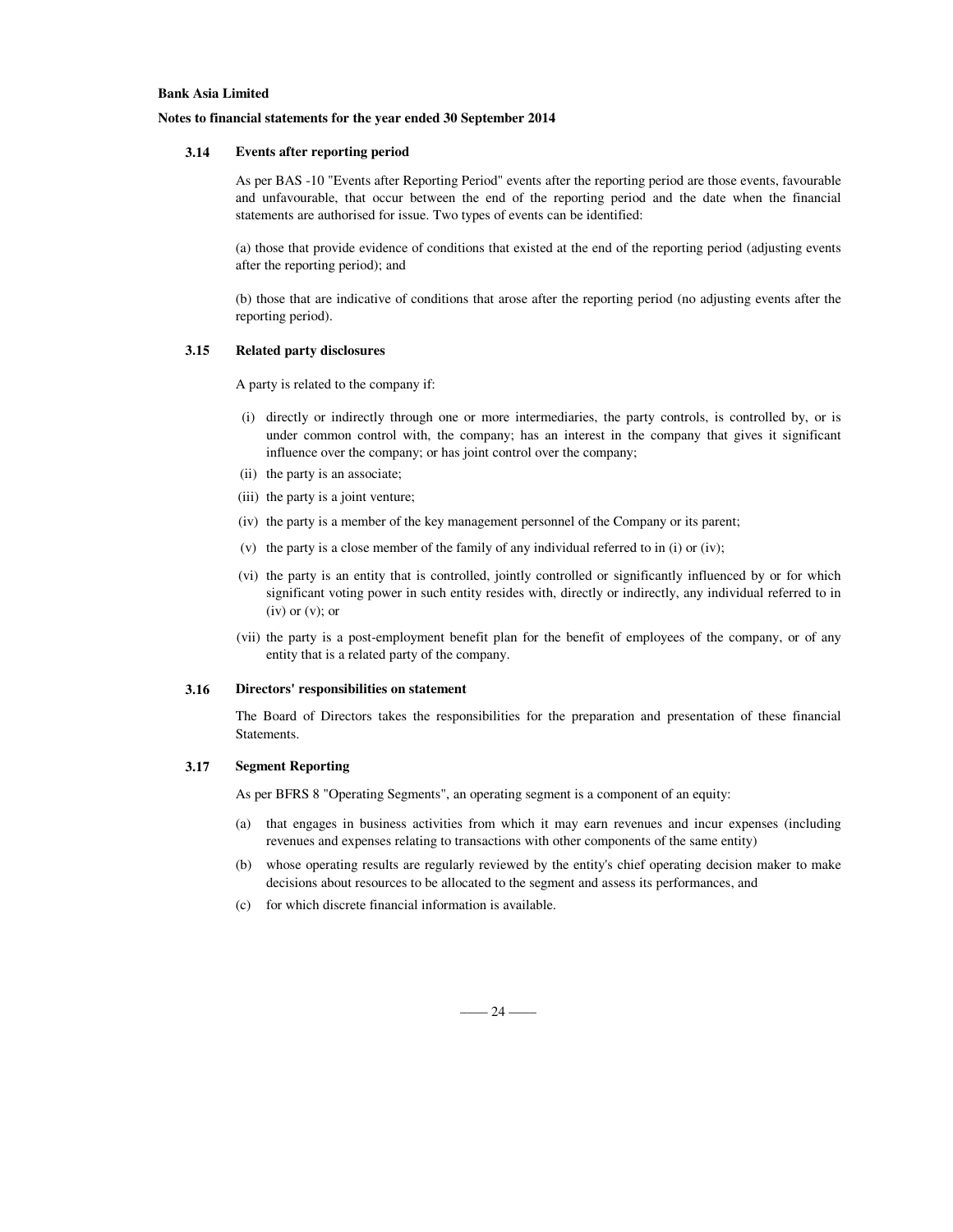**Notes to financial statements for the year ended 30 September 2014**

**3.18 Compliance checklist of Bangladesh Accounting Standards (BASs)/Bangladesh Financial Reporting Standards (BFRSs)**

| Name of the standards                                                    | Ref.           | <b>Status</b>                  |
|--------------------------------------------------------------------------|----------------|--------------------------------|
| First-time Adoption of Bangladesh Financial Reporting Standards          | BFRS-1         | N/A                            |
| <b>Share Based Payment</b>                                               | BFRS-2         | N/A                            |
| <b>Business Combinations</b>                                             | BFRS-3         | Complied                       |
| <b>Insurance Contracts</b>                                               | BFRS-4         | N/A                            |
| Non-current Assets Held for Sale and Discontinued Operations             | BFRS-5         | $\overline{\text{N}}/\text{A}$ |
| Exploration for and Evaluation of Mineral Resources                      | BFRS-6         | N/A                            |
| Financial Instruments: Disclosures                                       | BFRS-7         | Complied                       |
| <b>Operating Segments</b>                                                | BFRS-8         | Complied                       |
| <b>Consolidated Financial Statements</b>                                 | <b>BFRS-10</b> | Complied                       |
| Joint Arrangements                                                       | <b>BFRS-11</b> | N/A                            |
| Disclosure of Interests in other entities                                | BFRS-12        | N/A                            |
| Fair Value Measurement                                                   | <b>BFRS-13</b> | Partially                      |
|                                                                          |                | Complied                       |
| <b>Presentation of Financial Statements</b>                              | BAS-1          | Complied                       |
| Inventories                                                              | BAS-2          | Complied                       |
| <b>Statement of Cash Flows</b>                                           | BAS-7          | Complied                       |
| Accounting Policies, Changes in Accounting Estimates and Errors          | BAS-8          | Complied                       |
| Events after the Reporting Period                                        | <b>BAS-10</b>  | Complied                       |
| <b>Construction Contracts</b>                                            | <b>BAS-11</b>  | Complied                       |
| <b>Income Taxes</b>                                                      | <b>BAS-12</b>  | Complied                       |
| Property, Plant and Equipment                                            | <b>BAS-16</b>  | Complied                       |
| Leases                                                                   | <b>BAS-17</b>  | Complied                       |
| Revenue                                                                  | <b>BAS-18</b>  | Complied                       |
| <b>Employee Benefits</b>                                                 | <b>BAS-19</b>  | Complied                       |
| Accounting for Government Grants and Disclosure of Government Assistance | $BAS-20$       | N/A                            |
| The Effects of Changes in Foreign Exchange Rates                         | <b>BAS-21</b>  | Complied                       |
| <b>Borrowing Costs</b>                                                   | <b>BAS-23</b>  | Complied                       |
| <b>Related Party Disclosures</b>                                         | <b>BAS-24</b>  | Complied                       |
| Accounting and Reporting by Retirement Benefit Plans                     | <b>BAS-26</b>  | N/A                            |
| Consolidated and Separate Financial Statements                           | <b>BAS-27</b>  | N/A                            |
| <b>Investments</b> in Associates                                         | <b>BAS-28</b>  | Complied                       |
| Interests in Joint Ventures                                              | <b>BAS-31</b>  | N/A                            |
| Financial Instruments: Presentation                                      | <b>BAS-32</b>  | Complied                       |
| Earnings Per Share                                                       | <b>BAS-33</b>  | Complied                       |
| <b>Interim Financial Reporting</b>                                       | <b>BAS-34</b>  | Complied                       |
| <b>Impairment of Assets</b>                                              | <b>BAS-36</b>  | Complied                       |
| Provisions, Contingent Liabilities and Contingent Assets                 | <b>BAS-37</b>  | Complied                       |
| <b>Intangible Assets</b>                                                 | <b>BAS-38</b>  | Complied                       |
| Financial Instruments: Recognition and Measurement                       | <b>BAS-39</b>  | Complied                       |
| Investment property                                                      | <b>BAS-40</b>  | Complied                       |
| Agriculture                                                              | <b>BAS-41</b>  | N/A                            |

### **3.19 General**

- (i) Figures relating to the previous year included in this report have been rearranged, wherever considered necessary, to make them comparable with those of the current year without, however, creating any impact on the operating result and value of assets and liabilities as reported in the financial statements for the current year.
- (ii) Figures in these notes and in the annexed financial statements have been rounded off to the nearest Taka.
- (iii) These notes form an integral part of the annexed financial statements and accordingly are to be read in conjunction therewith.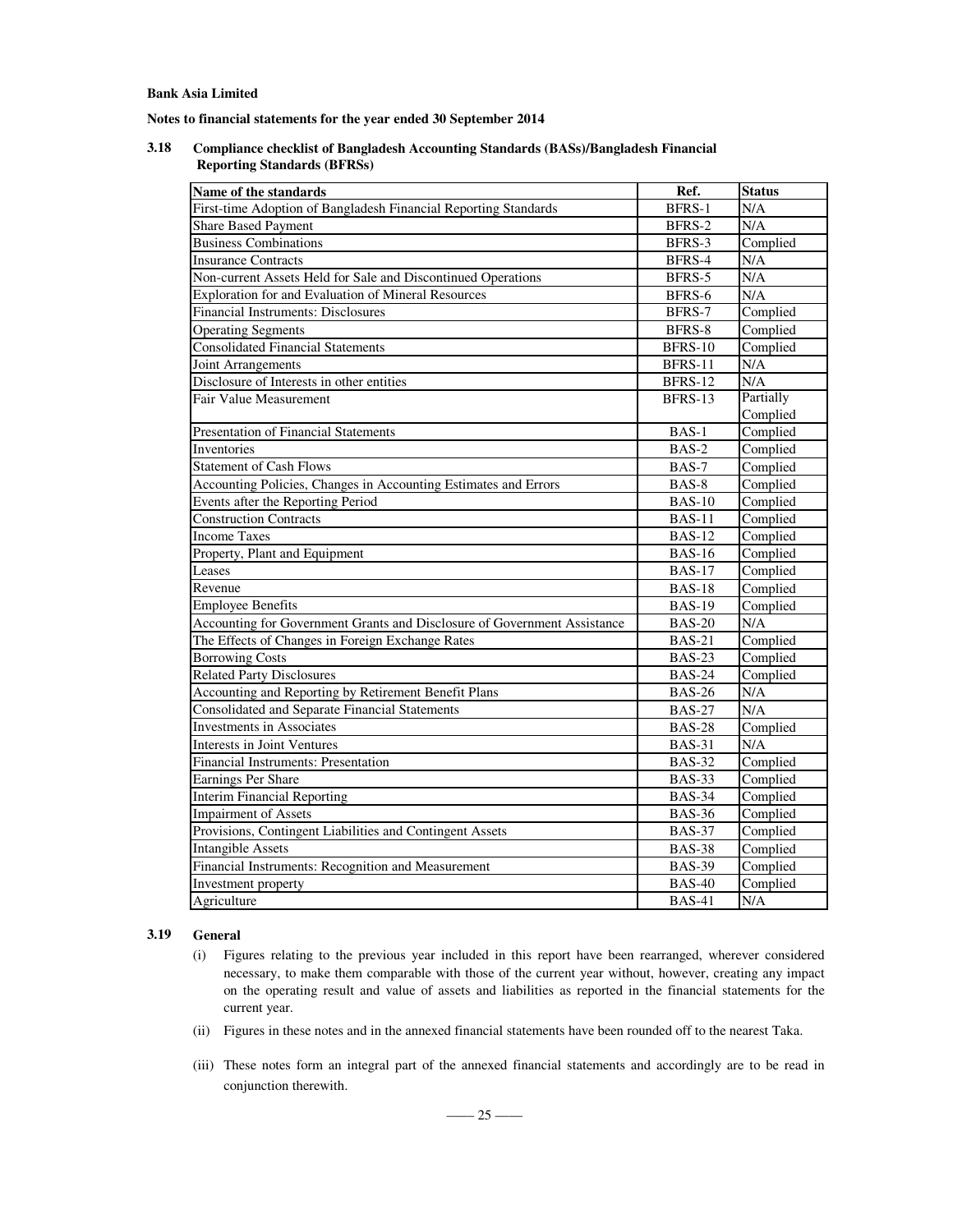### **Notes to financial statements for the period ended 30 September 2014**

|        |                                                                            | Amount in Taka              |                             |
|--------|----------------------------------------------------------------------------|-----------------------------|-----------------------------|
|        |                                                                            | At<br>30 Sep 2014           | At<br>31 Dec 2013           |
| 4      | Cash                                                                       |                             |                             |
| 4.1    | In hand                                                                    |                             |                             |
|        | Conventional and Islamic banking:                                          |                             |                             |
|        | Local currency                                                             | 1,678,557,613               | 1,610,300,083               |
|        | Foreign currencies                                                         | 17,970,960<br>1,696,528,573 | 11,392,460<br>1,621,692,543 |
|        | Off-shore banking unit                                                     |                             |                             |
| 4.1(a) | <b>Consolidated In hand</b>                                                | 1,696,528,573               | 1,621,692,543               |
|        | <b>Bank Asia Limited</b>                                                   | 1,696,528,573               | 1,621,692,543               |
|        | <b>Bank Asia Securities Limited</b>                                        | 206,503                     | 14,857                      |
|        | BA Exchange Company (UK) Limited                                           | 326,300                     | 2,041,520                   |
|        | BA Express USA, Inc.                                                       | 14,000<br>1,697,075,376     | 1,623,748,920               |
| 4.2    | Balance with Bangladesh Bank and its agent bank                            |                             |                             |
|        | Conventional and Islamic banking:                                          |                             |                             |
|        | Balance with Bangladesh Bank                                               |                             |                             |
|        | Local currency (statutory deposit)                                         | 9,389,654,964               | 7,949,014,646               |
|        | Foreign currencies                                                         | 526,534,378                 | 95,017,949<br>8,044,032,595 |
|        | Balance with agent bank (Sonali Bank Limited)                              | 9,916,189,342               |                             |
|        | Local currency                                                             | 115,853,744                 | 42,844,146                  |
|        | Foreign currencies                                                         | 115,853,744                 | 42,844,146                  |
|        |                                                                            | 10,032,043,086              | 8,086,876,741               |
|        | Off-shore banking unit                                                     |                             |                             |
| 4.2(a) | <b>Consolidated Balance with Bangladesh Bank and its agent bank</b>        | 10,032,043,086              | 8,086,876,741               |
|        | <b>Bank Asia Limited</b>                                                   | 10,032,043,086              | 8,086,876,741               |
|        | <b>Bank Asia Securities Limited</b>                                        |                             |                             |
|        | BA Exchange Company (UK) Limited                                           |                             |                             |
| 5      | Balance with other banks and financial institutions                        | 10,032,043,086              | 8,086,876,741               |
|        | In Bangladesh                                                              |                             |                             |
|        | Conventional and Islamic banking (Note 5.1.1)                              | 999,507,944                 | 1,325,297,321               |
|        | Off-shore banking unit                                                     |                             |                             |
|        |                                                                            | 999,507,944                 | 1,325,297,321               |
|        | <b>Outside Bangladesh</b><br>Conventional and Islamic banking (Note 5.2.1) | 220,544,577                 | 30,350,600                  |
|        | Off-shore banking unit                                                     | 12,480,737                  | 7,235,324                   |
|        |                                                                            | 233,025,314                 | 37,585,924                  |
|        |                                                                            | 1,232,533,258               | 1,362,883,245               |
| 5.1    | In Bangladesh                                                              |                             |                             |
| 5.1.1  | <b>Conventional and Islamic banking</b>                                    |                             |                             |
|        | <b>Current accounts</b>                                                    |                             |                             |
|        | <b>AB Bank Limited</b><br>Agrani Bank Limited                              | 41,480<br>826,280           | 41,480<br>826,280           |
|        | National Bank Limited                                                      | 744,567                     | 752,918                     |
|        | Sonali Bank Limited                                                        | 61,108,548                  | 61,252,979                  |
|        | <b>Standard Chartered Bank</b>                                             | 12,479,858                  | 366,707                     |
|        | Prime Bank Limited<br><b>Trust Bank Limited</b>                            | 35,058,771                  | (34, 602, 703)              |
|        |                                                                            | 110,259,504                 | 28,637,661                  |
|        | Short-notice deposit accounts                                              |                             |                             |
|        | <b>BRAC Bank Limited</b>                                                   | 2,021,717                   | 4,685,599                   |
|        | AB Bank Limited<br>Islami Bank Bangladesh Limited                          | 501,161<br>166,322          | 489,190<br>160,042          |
|        | Rupali Bank Limited                                                        |                             |                             |
|        | Uttara Bank Limited                                                        | 6,559,240                   | 1,771,057                   |
|        |                                                                            | 9,248,440                   | 7,105,888                   |
|        |                                                                            |                             |                             |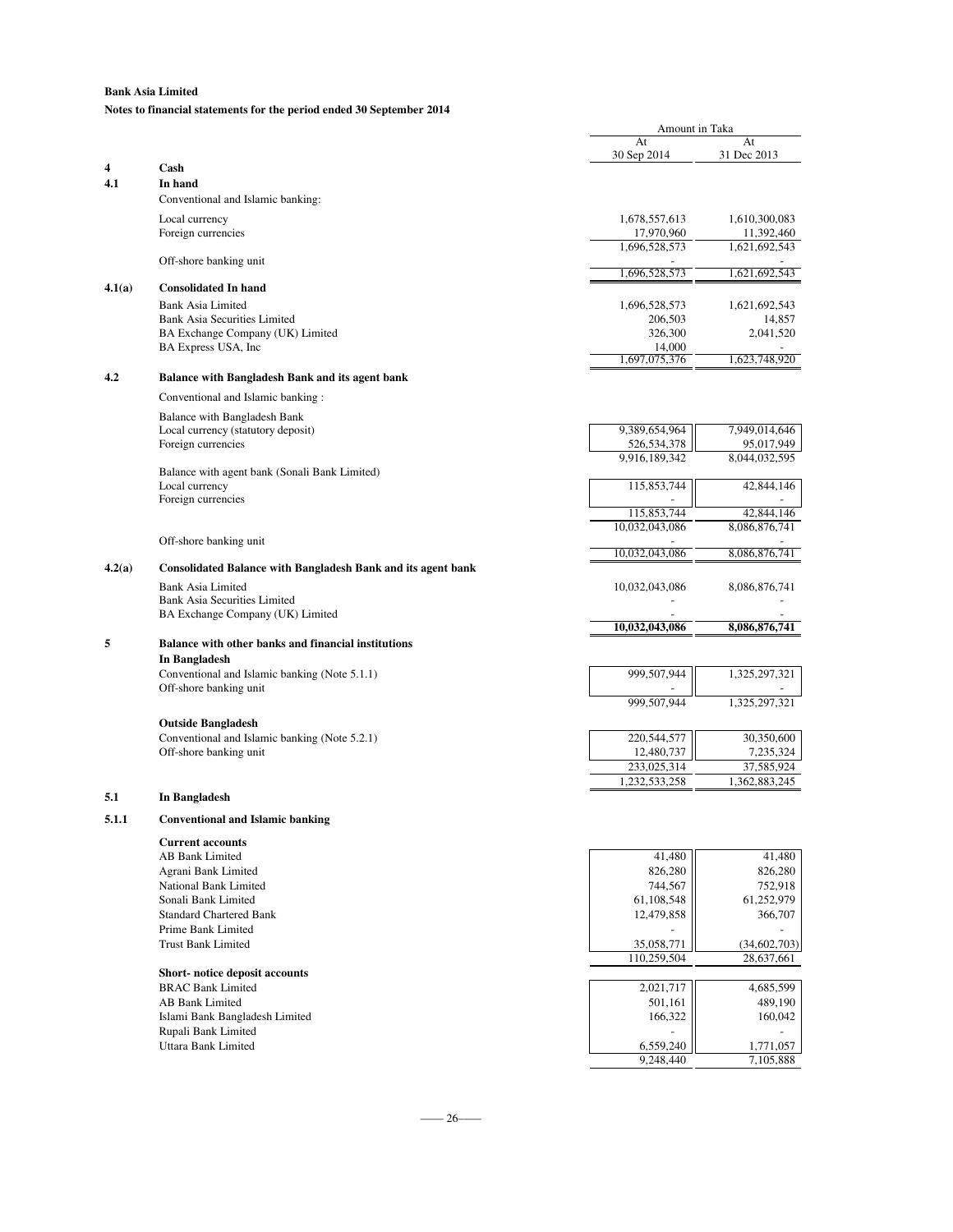**Notes to financial statements for the period ended 30 September 2014**

|       |                                          | At          | At            |
|-------|------------------------------------------|-------------|---------------|
|       |                                          | 30 Sep 2014 | 31 Dec 2013   |
|       | <b>Fixed deposit accounts/ MTDR</b>      |             |               |
|       | Islamic Finance and Investment Limited   | 80,000,000  | 100,000,000   |
|       | Hajj Finance Company Limited             | 350,000,000 | 150,000,000   |
|       | Shahjalal Islami Bank Limited            |             |               |
|       | Southeast Bank Limited                   |             | 200,000,000   |
|       | The Premier Bank Limited                 | 200,000,000 | 200,000,000   |
|       | Social Islamic Bank Limited              |             |               |
|       | Al-Arafah Islami Bank limited            |             | 439,553,772   |
|       | <b>Union Bank Limited</b>                | 250,000,000 | 200,000,000   |
|       |                                          | 880,000,000 | 1,289,553,772 |
|       |                                          | 999,507,944 | 1,325,297,321 |
| 5.2   | <b>Outside Bangladesh</b>                |             |               |
| 5.2.1 | <b>Conventional and Islamic banking</b>  |             |               |
|       | <b>Current accounts</b>                  |             |               |
|       | <b>Interest bearing:</b>                 |             |               |
|       | Citibank N.A., London (EURO)             |             | 752,522       |
|       | Citibank N.A., London (GBP)              | 7,310,547   | 319,791       |
|       | Citibank NA, New York (USD)              |             | 150,771       |
|       | Habib American Bank, New York            |             | 6,913         |
|       | Mashreqbank psc, New York                |             | 1,816,270     |
|       | National Westminster Bank plc, London    |             | 125,970       |
|       | Standard Chartered Bank, Mumbai          | 4,512,955   | 1,900,097     |
|       | Standard Chartered Bank, New York        | 100,386,829 | 495,162       |
|       |                                          | 112,210,331 | 5,567,496     |
|       | Non-interest bearing:                    |             |               |
|       | AB Bank Limited, Mumbai                  | 7,124,763   | 41,091        |
|       | Al Rajhi Bank K.S.A                      | 1,584,119   | 1,988,360     |
|       | Bhutan National Bank Limited, Thimphu    | 98,906      | 702,167       |
|       | Canadian Imperial Bank of Commerce       |             |               |
|       | Casisse Centrale Desjardins              | 87,087      | 275,000       |
|       | Commerzbank AG, Frankfurt (EURO)         | 4,334,888   | 1,813,503     |
|       | Commerzbank AG, Frankfurt (USD)          | 25,537,173  |               |
|       | Credit Suisse First Boston, Zurich       |             |               |
|       | Habib Metropolitan Bank Limited, Karachi |             | 1,688,249     |
|       | Habib Bank UK, London                    | 6,648       | 650,000       |
|       | HSBC Australia Limited, Sydney           |             | 25,493        |
|       | HSBC, New York                           |             | 3,542,797     |
|       | <b>ICICI Bank Limited, Hong Kong</b>     |             | 891,184       |
|       | ICICI Bank Limited, Mumbai               | 59,485,345  | 993,418       |
|       | JP Morgan Chase Bank N.A New York, U.S.A |             | 1,290,761     |
|       | Muslim Commercial Bank Limited, Colombo  | 532,901     | 2,751,569     |
|       | Muslim Commercial Bank Limited, Karachi  | 2,421,391   | 3,719,191     |
|       | National Australia Bank Limited          | 88,148      | 92,750        |
|       | Nepal Bangladesh Bank Limited, Kathmandu | 1,070,608   | 2,012,529     |
|       | Sonali Bank (UK) Limited, London         |             | 282,710       |
|       | Saudi Hollandi K.S.A                     | 109,714     | 109,714       |
|       | UBAF, Tokyo                              | 236,159     | 1,388,798     |
|       | Unicredit Bank AG, Munich (EURO)         | 367,943     | 46,932        |
|       | Wells Fargo Bank NA, New York, (USD)     | 4,880,291   | 82,119        |
|       | Wells Fargo Bank NA, London, (Euro)      | 282,377     | 54,819        |
|       | Zurcher Kantonal Bank, Switzerland       | 85,785      | 339,950       |
|       |                                          | 108.334.246 | 24.783.104    |
|       |                                          | 220,544,577 | 30,350,600    |

Amount in Taka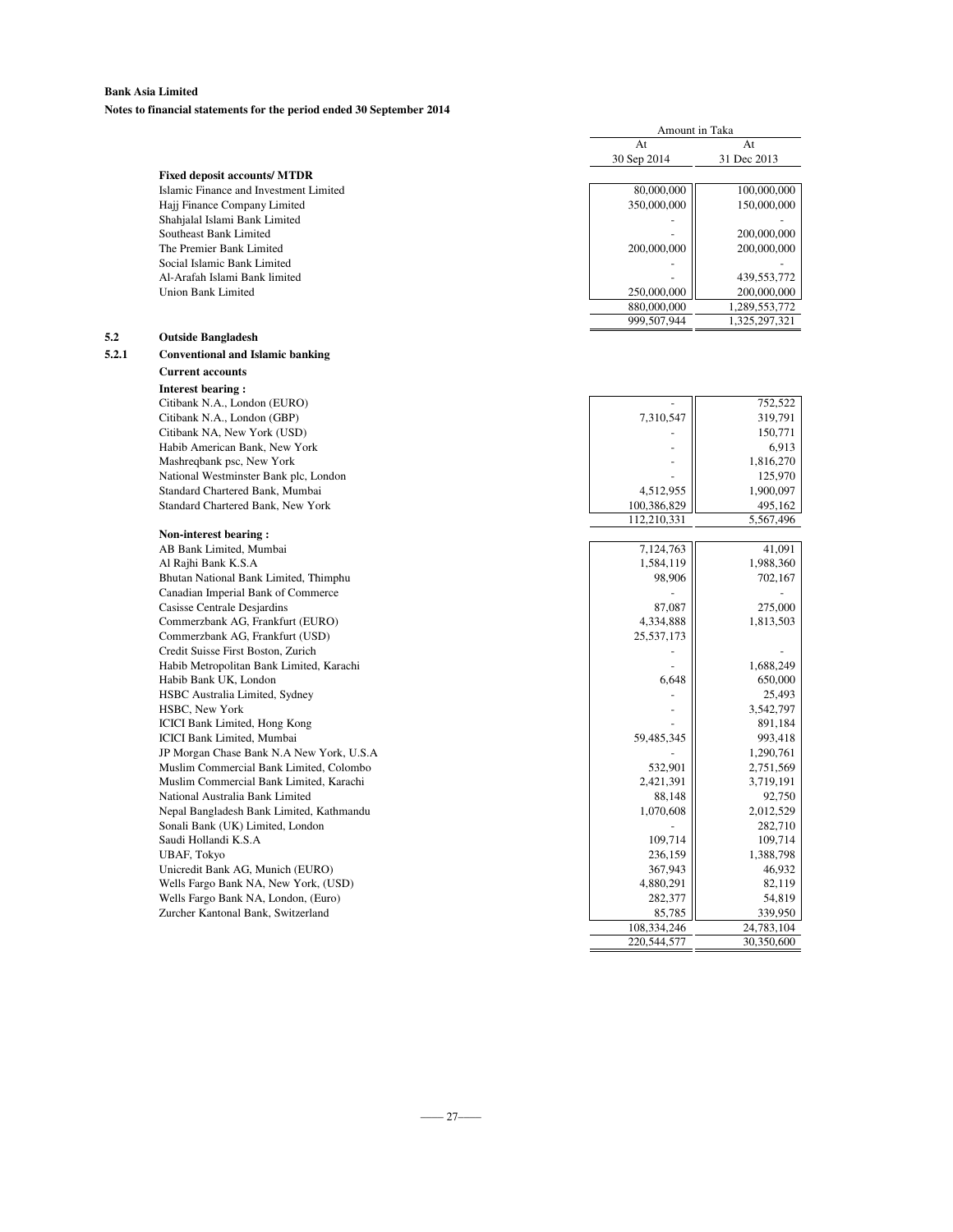### **Notes to financial statements for the period ended 30 September 2014**

|         |                                                                         | At             | At                       |
|---------|-------------------------------------------------------------------------|----------------|--------------------------|
|         |                                                                         | 30 Sep 2014    | 31 Dec 2013              |
| 5(a)    | <b>Consolidated Balance with other banks and financial institutions</b> |                |                          |
|         | In Bangladesh                                                           |                |                          |
|         | <b>Bank Asia Limited</b>                                                | 999,507,944    | 1,325,297,321            |
|         | <b>Bank Asia Securities Limited</b>                                     | 7,058,188      | 6,302,861                |
|         | BA Exchange Company (UK) Limited                                        |                |                          |
|         | BA Express USA, Inc.                                                    |                |                          |
|         |                                                                         | 1,006,566,132  | 1,331,600,182            |
|         | Less: Inter-company transactions                                        |                | 1,449,463                |
|         |                                                                         | 1,006,566,132  | 1,330,150,719            |
|         | <b>Outside Bangladesh</b>                                               |                |                          |
|         | <b>Bank Asia Limited</b>                                                | 233,025,314    | 37,585,924               |
|         | <b>Bank Asia Securities Limited</b>                                     |                |                          |
|         | BA Exchange Company (UK) Limited                                        | 10,798,190     | 1,185,210                |
|         | BA Express USA, Inc.                                                    | 37,991,161     |                          |
|         |                                                                         | 281,814,665    | 38,771,134               |
|         |                                                                         | 1,288,380,797  | 1,368,921,853            |
| 6       | Money at call and on short notice                                       |                |                          |
|         | Call money                                                              |                |                          |
|         | With Banking companies (Note 6.1)                                       |                |                          |
|         | With Non-banking financial institutions                                 | 500,000,000    |                          |
|         |                                                                         | 500,000,000    |                          |
| 6.1     | <b>Call Money- with Banking companies:</b>                              |                |                          |
|         |                                                                         |                |                          |
|         |                                                                         | L.             |                          |
| 6.2     | <b>Call Money- with non Banking companies:</b>                          |                |                          |
|         | Investment Corporation of Bangladesh                                    | 500,000,000    |                          |
|         |                                                                         |                |                          |
|         |                                                                         | 500,000,000    |                          |
| 6(a)    | <b>Consolidated Money at call and on short notice</b>                   |                |                          |
|         | <b>Bank Asia Limited</b>                                                | 500,000,000    |                          |
|         | <b>Bank Asia Securities Limited</b>                                     |                |                          |
|         | BA Exchange Company (UK) Limited                                        |                |                          |
|         |                                                                         | 500,000,000    | $\overline{\phantom{a}}$ |
| 7       | <b>Investments</b>                                                      |                |                          |
|         | Government (Note 7.1)                                                   | 36,652,376,892 | 30,512,642,417           |
|         | Others (Note 7.2)                                                       | 6,747,444,711  | 3,420,713,606            |
|         |                                                                         | 43,399,821,603 | 33,933,356,023           |
| 7.1     | Government                                                              |                |                          |
|         | Conventional and Islamic banking (Note 7.1.1)                           | 36,652,376,892 | 30,512,642,417           |
|         | Off-shore banking unit                                                  |                |                          |
|         |                                                                         | 36,652,376,892 | 30,512,642,417           |
| 7.1.1   | <b>Conventional and Islamic banking</b>                                 |                |                          |
|         | Treasury bills (Note 7.1.1.1)                                           | 14,850,418,399 | 9,101,643,856            |
|         | Treasury bonds (Note 7.1.1.2)                                           | 21,794,270,493 | 21,403,213,651           |
|         | Debentures of House Building Finance Corporation                        | 5,000,000      | 5,000,000                |
|         | Prize bonds                                                             | 2,688,000      | 2,784,910                |
|         |                                                                         | 36,652,376,892 | 30,512,642,417           |
| 7.1.1.1 | <b>Treasury bills</b>                                                   |                |                          |
|         | 91 days treasury bills                                                  | 231,892,259    | 147,949,221              |
|         | 182 days treasury bills                                                 | 6,845,817,522  | 363,616,692              |
|         | 364 days treasury bills                                                 | 7,772,708,618  | 8,590,077,943            |
|         |                                                                         | 14,850,418,399 | 9, 101, 643, 856         |
| 7.1.1.2 | <b>Treasury bonds</b>                                                   |                |                          |
|         | Bangladesh Bank Islamic bond                                            | 256,500,000    | 187,500,000              |
|         | 30 days Bangladesh Government treasury bonds                            |                | 777,576,373              |
|         | 2 years Bangladesh Government treasury bonds                            | 45,993,419     | 1,629,864,237            |
|         | 5 years Bangladesh Government treasury bonds                            | 8,050,301,643  | 9,116,194,613            |
|         | 10 years Bangladesh Government treasury bonds                           | 11,344,545,419 | 8,595,324,426            |
|         | 15 years Bangladesh Government treasury bonds                           | 1,920,462,271  | 920,286,261              |
|         | 20 years Bangladesh Government treasury bonds                           | 176, 467, 741  | 176, 467, 741            |
|         |                                                                         | 21,794,270,493 | 21,403,213,651           |
| 7.2     | <b>Others</b>                                                           |                |                          |
|         | Conventional and Islamic banking (Note 7.2.1)                           | 4,997,444,711  | 3,420,713,606            |
|         | Off-shore banking unit                                                  | 1,750,000,000  |                          |
|         |                                                                         | 6,747,444,711  | 3,420,713,606            |
|         |                                                                         |                |                          |

Amount in Taka

 $-$  28  $-$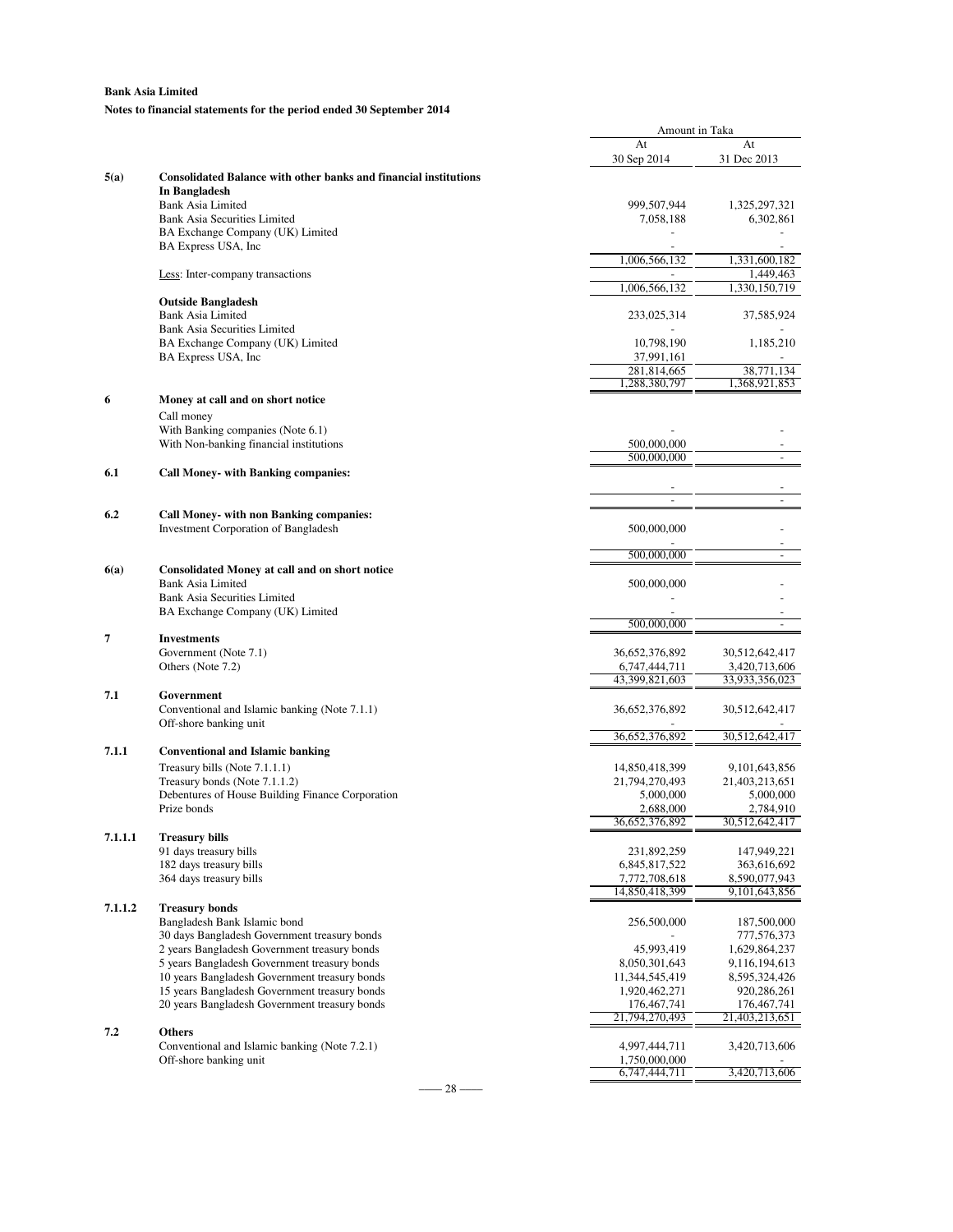### **Bank Asia Limited Notes to financial statements for the period ended 30 September 2014**

|       |                                                                | Amount in Taka               |                            |
|-------|----------------------------------------------------------------|------------------------------|----------------------------|
|       |                                                                | At                           | At                         |
|       |                                                                | 30 Sep 2014                  | 31 Dec 2013                |
| 7.2.1 | <b>Conventional and Islamic banking</b>                        |                              |                            |
|       | <b>Ordinary shares</b><br>a)                                   |                              |                            |
|       | Quoted shares<br>Unquoted share                                | 552, 347, 337<br>142,817,792 | 544,835,589<br>142,115,780 |
|       |                                                                | 695,165,129                  | 686,951,369                |
|       | <b>Mutual Fund</b><br>b)                                       |                              |                            |
|       | 1st Janata Bank Mutual fund                                    | 50,000,000                   | 50,000,000                 |
|       | <b>EBL NRB Ist Mutual Fund</b>                                 | 149,665,000                  | 149,665,000                |
|       | Ist Bangladesh Fixed Income Fund                               | 250,000,000                  | 250,000,000                |
|       | MBL 1st Mutual Fund                                            | 50,000,000                   | 50,000,000                 |
|       | <b>EXIM Bank 1st Mutual Fund</b>                               | 248,740,000<br>748,405,000   | 248,740,000<br>748,405,000 |
|       | <b>Debentures</b><br>c)                                        |                              |                            |
|       | <b>Beximco Denims Limited</b>                                  | 9,537,605                    | 10,514,422                 |
|       | <b>Beximco Textiles Limited</b>                                | 6,445,370                    | 8,227,537                  |
|       |                                                                | 15,982,975                   | 18,741,959                 |
|       | d)<br><b>Bonds</b>                                             |                              |                            |
|       | <b>ACI Zero Coupon Bonds</b>                                   | 7,891,607                    | 16,615,278                 |
|       | MTBL subordinated bond                                         | 150,000,000                  | 150,000,000                |
|       | Orascom Telecom Bangladesh Limited<br>Prime Bank Limited       |                              | 160,000,000                |
|       | <b>BSRML</b>                                                   | 140,000,000<br>100,000,000   | 140,000,000                |
|       |                                                                | 397,891,607                  | 466,615,278                |
|       | <b>Placements</b><br>$\bf e)$                                  |                              |                            |
|       | With Banking companies (Note $7.2.1(a)$ )                      | 1,190,000,000                |                            |
|       | With Non-banking financial institutions (Note $7.2.1(b)$ )     | 1,950,000,000                | 1,500,000,000              |
|       |                                                                | 3,140,000,000                | 1.500.000.000              |
|       |                                                                | 4,997,444,711                | 3,420,713,606              |
|       | 7.2.1(a) Placement- with Banking companies:                    |                              |                            |
|       | Local Currency:                                                |                              |                            |
|       | Foreign Currency:                                              |                              |                            |
|       | Southeast Bank Limited                                         | 490,000,000                  |                            |
|       | AB Bank Limited                                                | 700,000,000                  |                            |
|       |                                                                | 1,190,000,000                |                            |
|       | 7.2.1(b) Placement- with Non-banking financial institutions:   |                              |                            |
|       | <b>Investment Corporation of Bangladesh</b>                    | 500,000,000                  | 1,150,000,000              |
|       | Lanka Bangla Finance Limited                                   | 200,000,000                  |                            |
|       | Phoenix Finance and Investment Company Limited                 | 200,000,000                  | 200,000,000                |
|       | Hajj Finance Co. Ltd<br>Union Capital Limited                  | 100,000,000                  | 100,000,000                |
|       | <b>Bangladesh Finance</b>                                      |                              | 50,000,000                 |
|       | United Leasing Co. Ltd.                                        | 350,000,000                  |                            |
|       | Uttara Finance                                                 | 100,000,000                  |                            |
|       | <b>IDLC</b> Finance Ltd.                                       | 400,000,000                  |                            |
|       | <b>MIDAS</b>                                                   | 100,000,000                  |                            |
|       |                                                                | 1,950,000,000                | 1,500,000,000              |
| 7.3   | <b>Investments classified as per Bangladesh Bank circular:</b> |                              |                            |
|       | Held for trading (HFT)                                         | 22,648,378,053               | 9,859,031,996              |
|       | Held to maturity (HTM)                                         | 13,739,810,839               | 9,529,668,138              |
|       | Other securities                                               | 7,011,632,711                | 5,726,204,380              |
|       |                                                                | 43,399,821,603               | 25,114,904,514             |
|       |                                                                |                              |                            |

–––– 29 ––––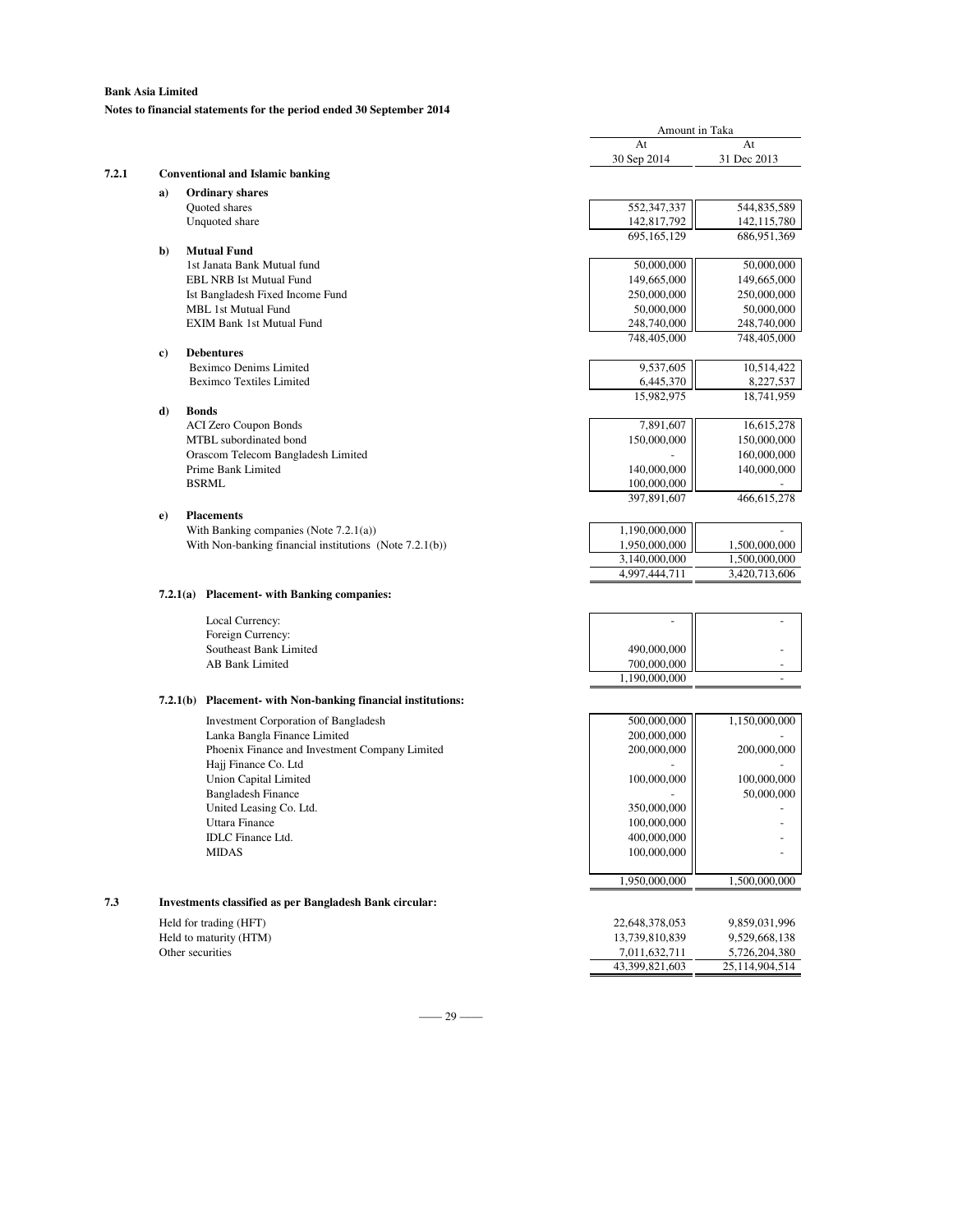**Notes to financial statements for the period ended 30 September 2014**

|      |                                                             |                              | Amount in Taka                  |  |
|------|-------------------------------------------------------------|------------------------------|---------------------------------|--|
|      |                                                             | At                           | At                              |  |
|      |                                                             | 30 Sep 2014                  | 31 Dec 2013                     |  |
| 7(a) | <b>Consolidated Investments</b>                             |                              |                                 |  |
|      | Government                                                  |                              |                                 |  |
|      | Bank Asia Limited                                           | 36,652,376,892               | 30,512,642,417                  |  |
|      | <b>Bank Asia Securities Limited</b>                         |                              |                                 |  |
|      | BA Exchange Company (UK) Limited                            |                              |                                 |  |
|      | <b>Others</b>                                               | 36,652,376,892               | 30,512,642,417                  |  |
|      | <b>Bank Asia Limited</b>                                    |                              |                                 |  |
|      | <b>Bank Asia Securities Limited</b>                         | 6,747,444,711<br>210,941,250 | 3,420,713,606<br>178,196,029    |  |
|      | BA Exchange Company (UK) Limited                            |                              |                                 |  |
|      | BA Express USA, Inc.                                        |                              |                                 |  |
|      |                                                             | 6,958,385,961                | 3,598,909,635                   |  |
|      |                                                             | 43,610,762,853               | 34,111,552,052                  |  |
| 8    | <b>Loans and advances/investments</b>                       |                              |                                 |  |
|      | Loans, cash credits, overdrafts, etc/investments (Note 8.1) | 102,710,029,141              | 101,074,736,530                 |  |
|      | Bills purchased and discounted (Note 8.2)                   | 4,400,814,407                | 3,836,524,523                   |  |
|      |                                                             | 107,110,843,548              | 104,911,261,053                 |  |
| 8.1  | Loans, cash credits, overdrafts, etc/investments            |                              |                                 |  |
|      | <b>Conventional and Islamic banking</b>                     |                              |                                 |  |
|      | <b>Inside Bangladesh</b>                                    |                              |                                 |  |
|      | Overdrafts/ Quard against deposit                           | 21,809,298,740               | 23,045,160,010                  |  |
|      | Cash credit/Bai Murabaha (Muajjal)                          | 978,182,052                  | 794,776,624                     |  |
|      | Loans (General)/ Musharaka                                  | 18, 305, 267, 830            | 16,534,053,688                  |  |
|      | House building loans                                        | 154,678,634                  | 204,978,595                     |  |
|      | Loan against trust receipts/ Bai Murabaha post import       | 12,536,765,731               | 14,356,815,703                  |  |
|      | Payment against documents                                   | 604, 347, 573                | 592,809,509                     |  |
|      | Consumer credit scheme                                      | 3,848,197,052                | 3,326,870,132                   |  |
|      | Transport loan                                              | 1,158,333,342                | 967,743,358                     |  |
|      | Term loan-industrial                                        | 5,679,974,394                | 6,830,057,095                   |  |
|      | Term loan- others/ Hire purchase under Shirkatul Melk       | 32,293,903,021               | 27,835,722,087                  |  |
|      | <b>Staff Loan</b>                                           | 993,555,280                  | 814,286,807                     |  |
|      | Credit card                                                 | 1,027,660,525                | 951,977,130                     |  |
|      | Small and medium enterprise (SME)                           | 2,566,259,978                | 2,605,569,547                   |  |
|      | Credit for poverty alleviation scheme-micro credit          | 9,537,801<br>101,965,961,953 | 11,313,151<br>98, 872, 133, 436 |  |
|      | Outside Bangladesh                                          |                              |                                 |  |
|      |                                                             | 101,965,961,953              | 98, 872, 133, 436               |  |
|      | Off-shore banking unit                                      | 744,067,188                  | 2,202,603,094                   |  |
|      |                                                             | 102,710,029,141              | 101,074,736,530                 |  |
| 8.2  | <b>Bills purchased and discounted</b>                       |                              |                                 |  |
|      | Conventional and Islamic banking                            | 2,458,873,859                | 3,789,937,684                   |  |
|      | Off-shore banking unit                                      | 1,941,940,548                | 46,586,839                      |  |
|      |                                                             | 4,400,814,407                | 3,836,524,523                   |  |
| 8.14 | <b>Bills purchased and discounted</b>                       |                              |                                 |  |
|      | Payable in Bangladesh                                       | 3,556,418,647                | 3,464,833,678                   |  |
|      | Payable outside Bangladesh                                  | 844, 395, 760                | 371,690,845                     |  |
|      |                                                             | 4,400,814,407                | 3,836,524,523                   |  |
| 8(a) | <b>Consolidated Loans and advances/investments</b>          |                              |                                 |  |
|      | Loans, cash credits, overdrafts, etc/investments            |                              |                                 |  |
|      | Bank Asia Limited                                           | 102,710,029,141              | 101,074,736,530                 |  |
|      | <b>Bank Asia Securities Limited</b>                         | 5,886,534,532                | 5,580,299,642                   |  |
|      | BA Exchange Company (UK) Limited                            |                              |                                 |  |
|      | BA Express USA, Inc.                                        |                              |                                 |  |
|      |                                                             | 108,596,563,673              | 106, 655, 036, 172              |  |
|      | Less: Inter-companies transactions                          | 2,687,502,480                | 2,548,996,460                   |  |
|      |                                                             | 105,909,061,193              | 104, 106, 039, 712              |  |
|      | Bills purchased and discounted                              |                              |                                 |  |
|      | Bank Asia Limited                                           | 4,400,814,407                | 3,836,524,523                   |  |
|      | <b>Bank Asia Securities Limited</b>                         |                              |                                 |  |
|      | BA Exchange Company (UK) Limited                            |                              |                                 |  |
|      | BA Express USA, Inc                                         |                              |                                 |  |
|      |                                                             | 4,400,814,407                | 3,836,524,523                   |  |
| 9    |                                                             | 110,309,875,600              | 107,942,564,235                 |  |
|      | Fixed assets including premises, furniture and fixtures     |                              |                                 |  |
|      | Conventional and Islamic banking                            | 5, 147, 576, 166             | 5,288,050,203                   |  |
|      | Off-shore banking unit                                      | 242,054                      | 298,124                         |  |
|      |                                                             | 5,147,818,220                | 5,288,348,327                   |  |
|      | $30 -$                                                      |                              |                                 |  |

Amount in Taka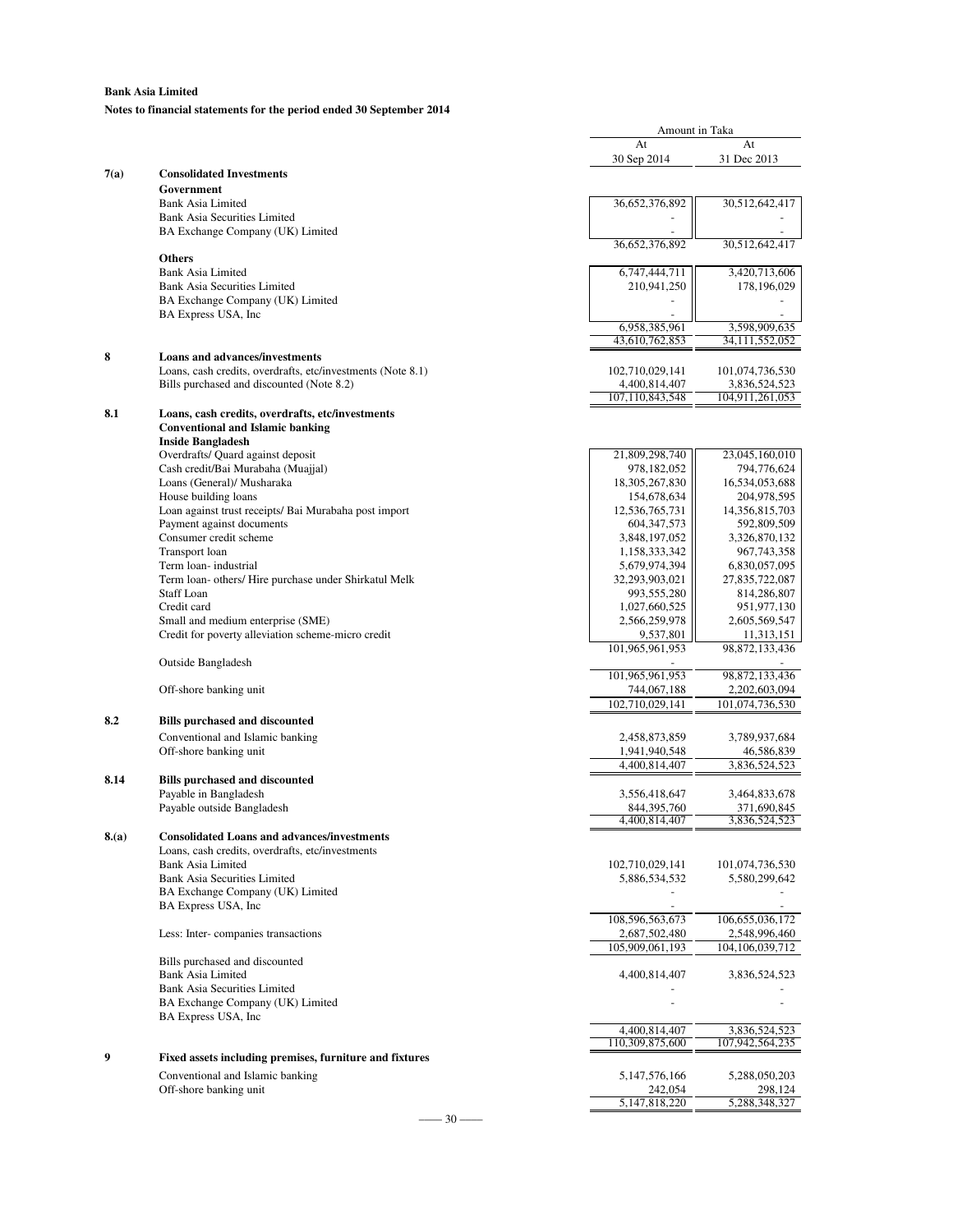### **Bank Asia Limited Notes to financial statements for the period ended 30 September 2014**

|        |                                                                                       | At                       | At                      |
|--------|---------------------------------------------------------------------------------------|--------------------------|-------------------------|
|        |                                                                                       | 30 Sep 2014              | 31 Dec 2013             |
| 9(a)   | Fixed assets including premises, furniture and fixtures                               |                          |                         |
|        | <b>Bank Asia Limited</b>                                                              | 5, 147, 818, 220         | 5,288,348,327           |
|        | <b>Bank Asia Securities Limited</b>                                                   | 6,571,566                | 9,852,653               |
|        | BA Exchange Company (UK) Limited                                                      | 10,907,390               | 12,576,200              |
|        | BA Express USA, Inc                                                                   | 8,691,327                |                         |
|        |                                                                                       | 5,173,988,503            | 5,310,777,180           |
| 10     | Other assets                                                                          |                          |                         |
|        | Conventional and Islamic banking (Note 10.1)                                          | 10,026,776,507           | 8,533,671,497           |
|        | Off-shore banking unit                                                                | 31,553,587               | 39,653,973              |
|        |                                                                                       | 10,058,330,094           | 8,573,325,470           |
| 10.1   | <b>Conventional and Islamic banking</b>                                               |                          |                         |
|        | Income generating other assets                                                        |                          |                         |
|        | Income receivable (Note 10.2)                                                         | 797,139,522              | 673, 555, 375           |
|        | Investment in BA Exchange Company (UK) Limited                                        | 39,000,000               | 39,000,000              |
|        | Investment in Bank Asia Securities Ltd                                                | 1,999,990,000            | 1,999,990,000           |
|        | Investment in BA Express USA Inc                                                      | 60,200,000               | 41,300,000              |
|        |                                                                                       | 2,896,329,522            | 2,753,845,375           |
|        |                                                                                       |                          |                         |
|        | Non-income generating other assets                                                    |                          |                         |
|        | Stock of stamps                                                                       | 4,652,215                | 3,595,391               |
|        | Stationery, printing materials, etc                                                   | 24, 275, 147             | 27,707,617              |
|        | Prepaid expenses                                                                      | 7,585,678                | 7,372,165               |
|        | Deposits and advance rent                                                             | 324,461,453              | 378,522,022             |
|        | Due from Capital Market Division of the Bank<br>Branch adjustment account (Note 10.3) | 10,082,764               | 9,999,998<br>40,645,004 |
|        | Advances, prepayments and others (Note 10.4)                                          | 140,011,626              | 96,611,166              |
|        | Advance income tax                                                                    | 6,107,862,847            | 5,001,463,755           |
|        | Receivable against government                                                         | 264, 181, 031            | 73,088,401              |
|        | Sundry debtors                                                                        | 77,802,577               | 63,361,605              |
|        | Protested bills                                                                       | 73,942,765               | 57,163,704              |
|        | Receivable from BA Exchange Company (UK) Limited                                      | 43,999,975               | 16,145,334              |
|        | Receivable from BA Express USA Inc                                                    | 51,249,297               |                         |
|        | Excise duty recoverable                                                               | 339,610                  | 4,149,960               |
|        |                                                                                       | 7,130,446,985            | 5,779,826,122           |
|        |                                                                                       | 10,026,776,507           | 8,533,671,497           |
| 10(a)  | <b>Consolidated Other assets</b>                                                      |                          |                         |
|        | Bank Asia Limited                                                                     | 10,058,330,094           | 8,573,325,470           |
|        | <b>Bank Asia Securities Limited</b>                                                   | 140,902,179              | 111,568,819             |
|        | BA Exchange Company (UK) Limited                                                      | 2,597,790                | 2,996,240               |
|        | BA Express USA, Inc.                                                                  | 42,338,349               |                         |
|        |                                                                                       | 10,244,168,412           | 8,687,890,529           |
|        | Less: Inter-companies transactions                                                    |                          |                         |
|        | Investment in Bank Asia Securities Limited                                            | 1,999,990,000            | 1,999,990,000           |
|        | Investment in BA Exchange Company (UK) Limited                                        | 39,000,000               | 39,000,000              |
|        | Investment in BA Express USA, Inc.                                                    | 60,200,000               |                         |
|        | Receivable from BASL                                                                  | 10,082,764               | 9,999,998               |
|        | Receivable from BA Exchange Company (UK) Limited                                      | 43,999,975               | 16, 145, 334            |
|        | Receivable from BA Exchange USA, Inc.                                                 | 51,249,297               |                         |
|        |                                                                                       | 8,039,646,376            | 6,622,755,197           |
| 11     | Borrowings from other banks, financial institutions and agents                        |                          |                         |
|        | Conventional and Islamic banking (Note 11.1)                                          | 7,957,823,023            | 1,944,757,246           |
|        | Off-shore banking unit                                                                | 2,677,690,152            |                         |
|        |                                                                                       | 10,635,513,175           | 1,944,757,246           |
| 11.1   | <b>Conventional and Islamic banking</b>                                               |                          |                         |
|        | In Bangladesh (Note 11.1.1)                                                           | 7,957,823,023            | 1,944,757,246           |
|        | <b>Outside Bangladesh</b>                                                             |                          |                         |
|        |                                                                                       | 7,957,823,023            | 1,944,757,246           |
| 11.1.1 | In Bangladesh                                                                         |                          |                         |
|        | <b>Secured</b>                                                                        |                          |                         |
|        | Un secured:                                                                           |                          |                         |
|        | Money at call and on short notice                                                     |                          |                         |
|        |                                                                                       |                          |                         |
|        |                                                                                       | $\overline{\phantom{a}}$ |                         |
|        | Term borrowing                                                                        |                          |                         |
|        | Bangladesh Bank refinance                                                             | 7,937,823,023            | 1,924,757,246           |
|        | <b>SME Foundation Pre Finance</b>                                                     | 20,000,000               | 20,000,000              |
|        |                                                                                       | 7,957,823,023            | 1,944,757,246           |
|        |                                                                                       | 7,957,823,023            | 1,944,757,246           |

Amount in Taka

–––– 31––––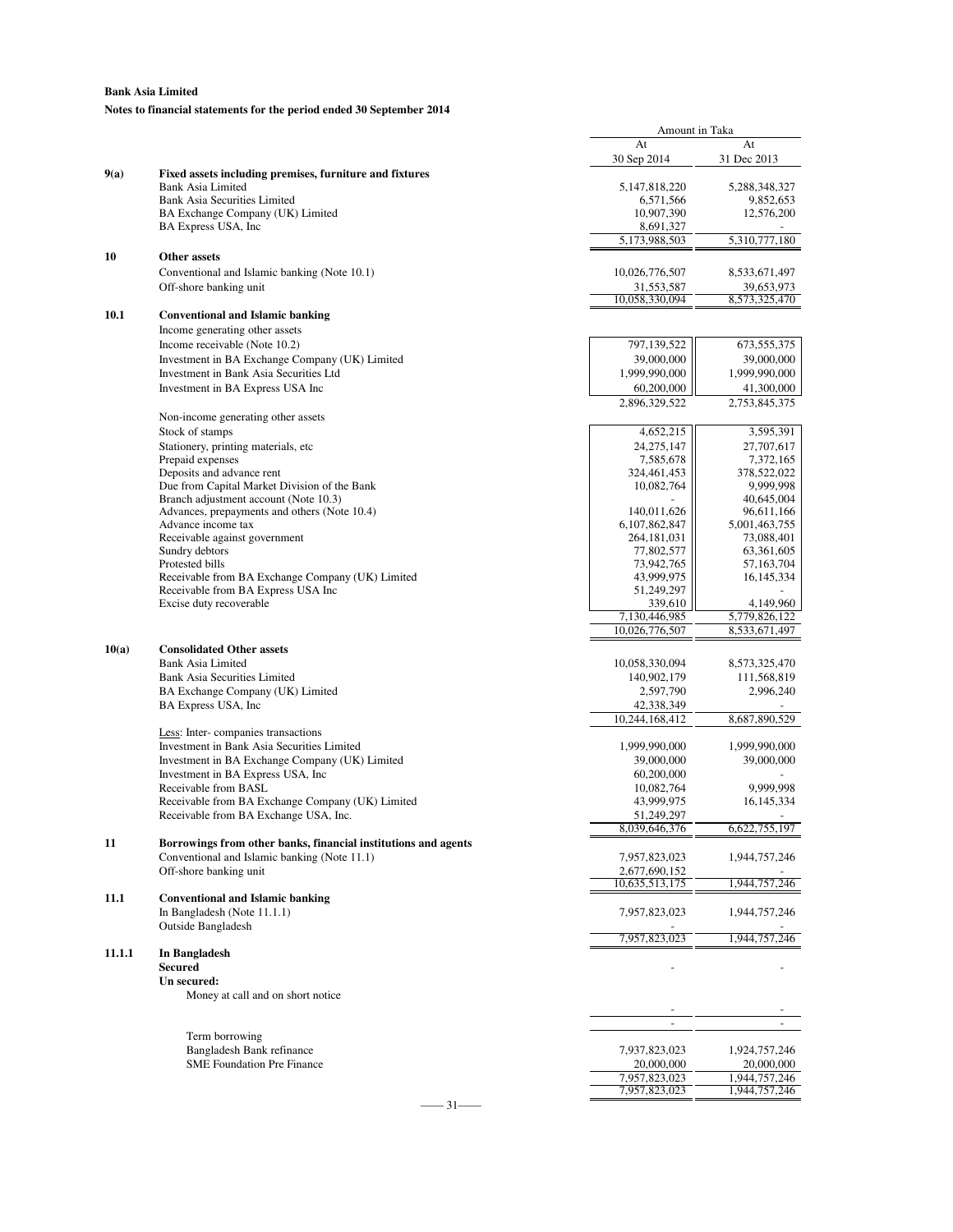### **Notes to financial statements for the period ended 30 September 2014**

|        |                                                                                    | Amount in Taka                      |                                |
|--------|------------------------------------------------------------------------------------|-------------------------------------|--------------------------------|
|        |                                                                                    | At                                  | At                             |
|        |                                                                                    | 30 Sep 2014                         | 31 Dec 2013                    |
| 11(a)  | <b>Consolidated Borrowings from other banks, financial institutions and agents</b> |                                     |                                |
|        | <b>Bank Asia Limited</b>                                                           | 10,635,513,175                      | 1,944,757,246                  |
|        | <b>Bank Asia Securities Limited</b>                                                | 3,100,721,639                       | 2,963,356,289                  |
|        | BA Exchange Company (UK) Limited                                                   |                                     |                                |
|        | BA Express USA, Inc                                                                | 13,736,234,814                      | 4,908,113,535                  |
|        | Less: inter-companies transactions                                                 | 2,687,502,480                       | 2,548,996,460                  |
|        |                                                                                    | 11,048,732,334                      | 2,359,117,075                  |
|        |                                                                                    |                                     |                                |
| 11(aa) | <b>Subordinated Non-Convertible Zero Coupon Bond</b>                               |                                     |                                |
|        | A.K Khan & Company Limited                                                         | 187,096,765                         | 249,997,004                    |
|        | <b>EBL NRB Mutual Fund</b>                                                         | 14,908,480                          | 19,920,576                     |
|        | Popular Life 1st Mutual Fund                                                       | 7,454,240                           | 9,960,288                      |
|        | <b>EXIM Bank 1st Mutual Fund</b>                                                   | 29,933,432                          | 39,996,781                     |
|        | IFIC Bank 1st Mutual Fund                                                          | 7,454,240                           | 9,960,288                      |
|        | AB Bank 1st Mutual Fund                                                            | 28,419,290                          | 37,973,598                     |
|        | <b>EBL First Mutual Fund</b>                                                       | 7,477,535                           | 9,991,414                      |
|        | First Bangladesh Fixed Income Fund                                                 | 157, 121, 403                       | 209,944,195                    |
|        | Industrial and Infrastructure Development Finance Company Limited (IIDFC)          | 9,171,045<br>449,036,430            | 12,254,267<br>599.998.411      |
| 12     | Deposits and other accounts                                                        |                                     |                                |
|        |                                                                                    |                                     |                                |
|        | Conventional and Islamic banking (Note 12.1)<br>Off-shore banking unit             | 134, 147, 607, 052<br>1,257,763,999 | 132,802,504,952<br>686,869,689 |
|        |                                                                                    | 135,405,371,051                     | 133,489,374,641                |
|        | Deposits and other accounts                                                        |                                     |                                |
|        | Current/Al-wadeeah current accounts and other accounts                             |                                     |                                |
|        | Deposits from banks                                                                |                                     |                                |
|        | Deposits from customers                                                            | 20,548,508,516                      | 16,836,782,077                 |
|        |                                                                                    | 20,548,508,516                      | 16,836,782,077                 |
|        | <b>Bills</b> payable                                                               |                                     |                                |
|        | Deposits from banks                                                                |                                     |                                |
|        | Deposits from customers                                                            | 1,355,782,597                       | 1,667,720,280                  |
|        |                                                                                    | 1,355,782,597                       | 1,667,720,280                  |
|        | Savings bank/Mudaraba savings bank deposits<br>Deposits from banks                 |                                     |                                |
|        | Deposits from customers                                                            | 15,520,414,875                      | 12,827,249,596                 |
|        |                                                                                    | 15,520,414,875                      | 12,827,249,596                 |
|        | <b>Fixed deposits/Mudaraba fixed deposits</b>                                      |                                     |                                |
|        | Deposits from banks                                                                | 215,333,295                         | 4,500,000,000                  |
|        | Deposits from customers                                                            | 96,507,567,769                      | 96,970,752,999                 |
|        |                                                                                    | 96,722,901,064                      | 101,470,752,999                |
|        |                                                                                    | 134, 147, 607, 052                  | 132,802,504,952                |
| 12.1   | <b>Conventional and Islamic banking</b>                                            |                                     |                                |
|        | Deposits from banks (Note 12.1.1)                                                  | 215,333,295                         | 4,500,000,000                  |
|        | Deposits from customers (Note 12.1.2)                                              | 133,932,273,757                     | 128,302,504,952                |
|        |                                                                                    | 134, 147, 607, 052                  | 132,802,504,952                |
| 12.1.1 | <b>Deposits from banks</b>                                                         |                                     |                                |
|        | <b>Fixed deposit/SND</b>                                                           |                                     |                                |
|        | <b>AB Bank Limited</b>                                                             | 1,299,207                           |                                |
|        | <b>EXIM Bank Limited</b>                                                           | 7,609,153                           |                                |
|        | Sonali Bank Limited                                                                | 5,390,051                           |                                |
|        | Social Islami Bank Limited<br>The Premier Bank Limited                             | 516,462<br>200,000,000              | 200,000,000                    |
|        | The Trust Bank Limited                                                             | 518,422                             |                                |
|        | Southeast Bank                                                                     |                                     | 200,000,000                    |
|        | <b>IFIC Bank Limited</b>                                                           |                                     | 500,000,000                    |
|        | Rupali Bank Limited                                                                |                                     | 3,000,000,000                  |
|        | <b>ONE Bank Limited</b>                                                            |                                     | 600,000,000                    |
|        |                                                                                    | 215,333,295                         | 4,500,000,000                  |
|        | Bangladesh Bank refinance                                                          |                                     |                                |
|        |                                                                                    | 215,333,295                         | 4,500,000,000                  |

–––– 32 ––––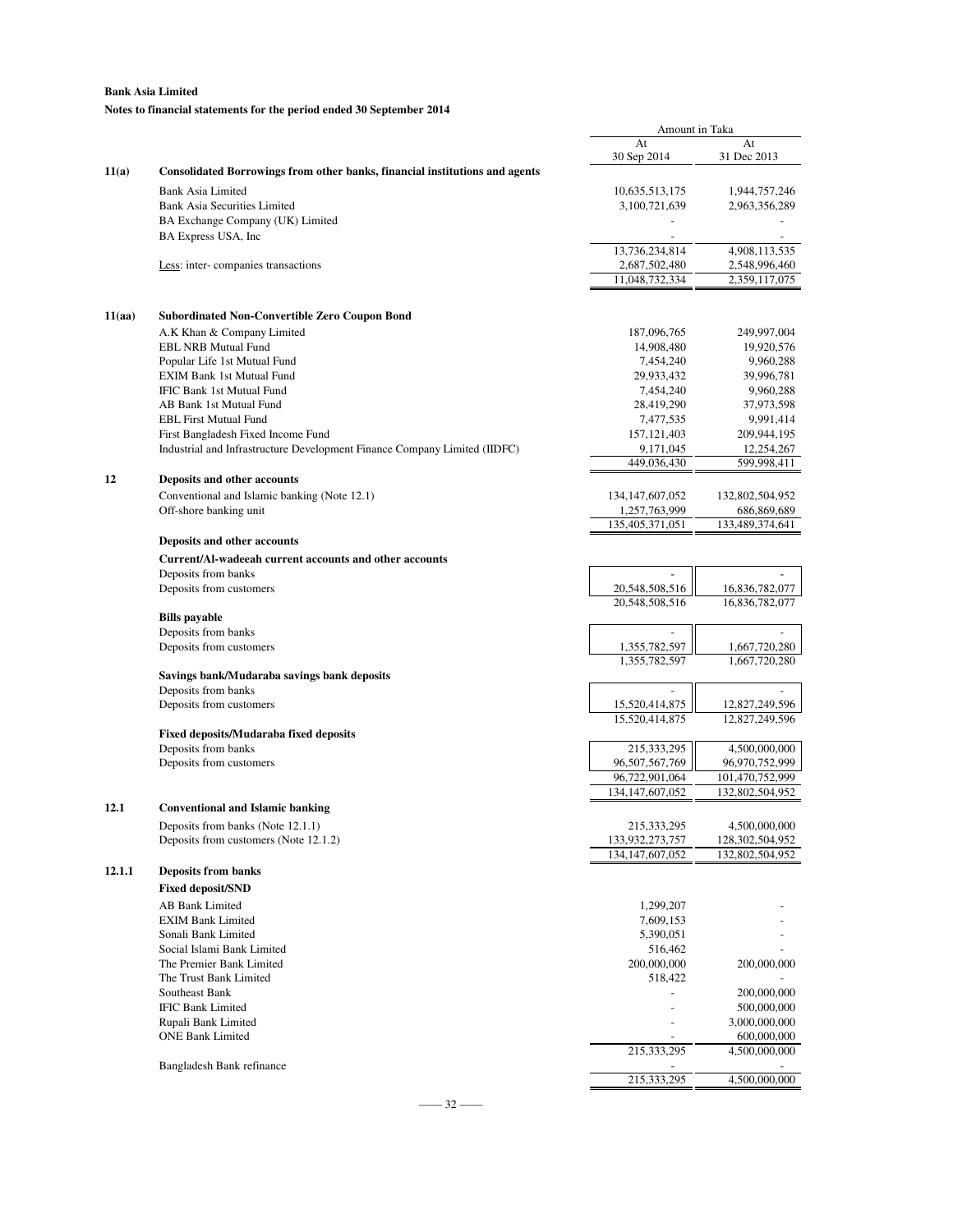### **Notes to financial statements for the period ended 30 September 2014**

|         |                                                                                    | Amount in Taka               |                              |
|---------|------------------------------------------------------------------------------------|------------------------------|------------------------------|
|         |                                                                                    | At                           | At                           |
| 12.1.2  |                                                                                    | 30 Sep 2014                  | 31 Dec 2013                  |
|         | <b>Deposits from customers</b><br>Current/Al-wadeeah current accounts and other    |                              |                              |
|         | accounts (Note 12.1.2a)                                                            | 20,548,508,516               | 16,836,782,077               |
|         | Bills payable (Note 12.1.2b)                                                       | 1,355,782,597                | 1,667,720,280                |
|         | Savings bank/Mudaraba savings deposits                                             | 15,520,414,875               | 12,827,249,596               |
|         | Fixed deposits/Mudaraba fixed deposits (Note 12.1.2c)                              | 96,507,567,769               | 96,970,752,999               |
|         |                                                                                    | 133,932,273,757              | 128,302,504,952              |
| 12.1.2a | Current/Al-wadeeah current accounts and other accounts                             |                              |                              |
|         | Current/Al-wadeeah current accounts                                                | 7,853,064,832                | 6,088,225,409                |
|         | Other demand deposit - Local currency<br>Other demand deposit - Foreign currencies | 10,201,147,220               | 8,704,668,986                |
|         | Foreign currency deposits                                                          | 1,854,250,029<br>640,046,435 | 1,545,775,165<br>498,112,517 |
|         |                                                                                    | 20,548,508,516               | 16,836,782,077               |
| 12.1.2b | <b>Bills</b> payable                                                               |                              |                              |
|         | Bills payable - local currency                                                     | 1,348,756,023                | 1,659,276,640                |
|         | Bills payable - foreign currencies                                                 | 7,026,574                    | 8,443,640                    |
|         |                                                                                    | 1,355,782,597                | 1,667,720,280                |
| 12.1.2c | <b>Fixed deposits/Mudaraba fixed deposits</b>                                      |                              |                              |
|         | Fixed deposits/Mudaraba fixed deposits                                             | 60,572,440,480               | 67,486,671,493               |
|         | Special notice deposit                                                             | 10,905,130,021               | 9,444,532,308                |
|         | Foreign currency deposits (interest bearing)                                       | 5,476,886                    | 5,469,270                    |
|         | Deposit under schemes                                                              | 25,024,520,382               | 20,034,079,928               |
|         |                                                                                    | 96,507,567,769               | 96,970,752,999               |
| 12.2    | Payable on demand and time deposits<br><b>Demand deposits</b><br>a)                |                              |                              |
|         | Current/Al-wadeeah current accounts and other accounts                             | 8,704,642,574                | 6,375,963,126                |
|         | Savings bank/Mudaraba savings deposits                                             | 1,396,837,339                | 1,154,452,464                |
|         | Foreign currency deposits (non interest bearing)                                   | 2,494,296,464                | 2,043,887,682                |
|         | Sundry deposits                                                                    | 10,201,147,220               | 8,704,668,986                |
|         | Bills payable                                                                      | 1,355,782,597                | 1,667,720,280                |
|         |                                                                                    | 24, 152, 706, 194            | 19,946,692,538               |
|         | b)<br><b>Time deposits</b>                                                         |                              |                              |
|         | Savings bank/Mudaraba savings deposits                                             | 14, 123, 577, 536            | 11,672,797,132               |
|         | Fixed deposits/Mudaraba fixed deposits                                             | 61,193,960,032               | 72,385,803,465               |
|         | Foreign currency deposits (interest bearing)<br>Special notice deposit             | 5,476,886<br>10,905,130,021  | 5,469,270<br>9,444,532,308   |
|         | Security deposits                                                                  |                              |                              |
|         | Deposits under schemes                                                             | 25,024,520,382               | 20,034,079,928               |
|         |                                                                                    | 111,252,664,857              | 113,542,682,103              |
|         |                                                                                    | 135,405,371,051              | 133,489,374,641              |
| 12(a)   | <b>Consolidated Deposits and other accounts</b>                                    |                              |                              |
|         | Current/Al-wadeeah current accounts and other accounts                             |                              |                              |
|         | <b>Bank Asia Limited</b>                                                           | 21,400,086,258               | 17, 124, 519, 794            |
|         | <b>Bank Asia Securities Limited</b>                                                | 124,450,577                  | 194,964,630                  |
|         | BA Exchange Company (UK) Limited                                                   |                              |                              |
|         | BA Express USA, Inc.                                                               |                              |                              |
|         |                                                                                    | 21,524,536,835               | 17,319,484,424               |
|         | Less: Inter-company transactions                                                   | 21,524,536,835               | 1,449,463<br>17,318,034,961  |
|         | <b>Bills</b> payable                                                               |                              |                              |
|         | Bank Asia Limited                                                                  | 1,355,782,597                | 1,667,720,280                |
|         | <b>Bank Asia Securities Limited</b>                                                |                              |                              |
|         | BA Exchange Company (UK) Limited                                                   |                              |                              |
|         | BA Express USA, Inc.                                                               |                              |                              |
|         |                                                                                    | 1,355,782,597                | 1,667,720,280                |
|         | Savings bank/Mudaraba savings bank deposits                                        |                              |                              |
|         | Bank Asia Limited                                                                  | 15,520,414,875               | 12,827,249,596               |
|         | <b>Bank Asia Securities Limited</b>                                                |                              |                              |
|         | BA Exchange Company (UK) Limited                                                   |                              |                              |
|         |                                                                                    | 15,520,414,875               | 12,827,249,596               |
|         | <b>Fixed deposits/Mudaraba fixed deposits</b><br>Bank Asia Limited                 |                              |                              |
|         | <b>Bank Asia Securities Limited</b>                                                | 97,129,087,321               | 101,869,884,971              |
|         | BA Exchange Company (UK) Limited                                                   |                              |                              |
|         |                                                                                    | 97,129,087,321               | 101,869,884,971              |
|         | $33 -$                                                                             |                              |                              |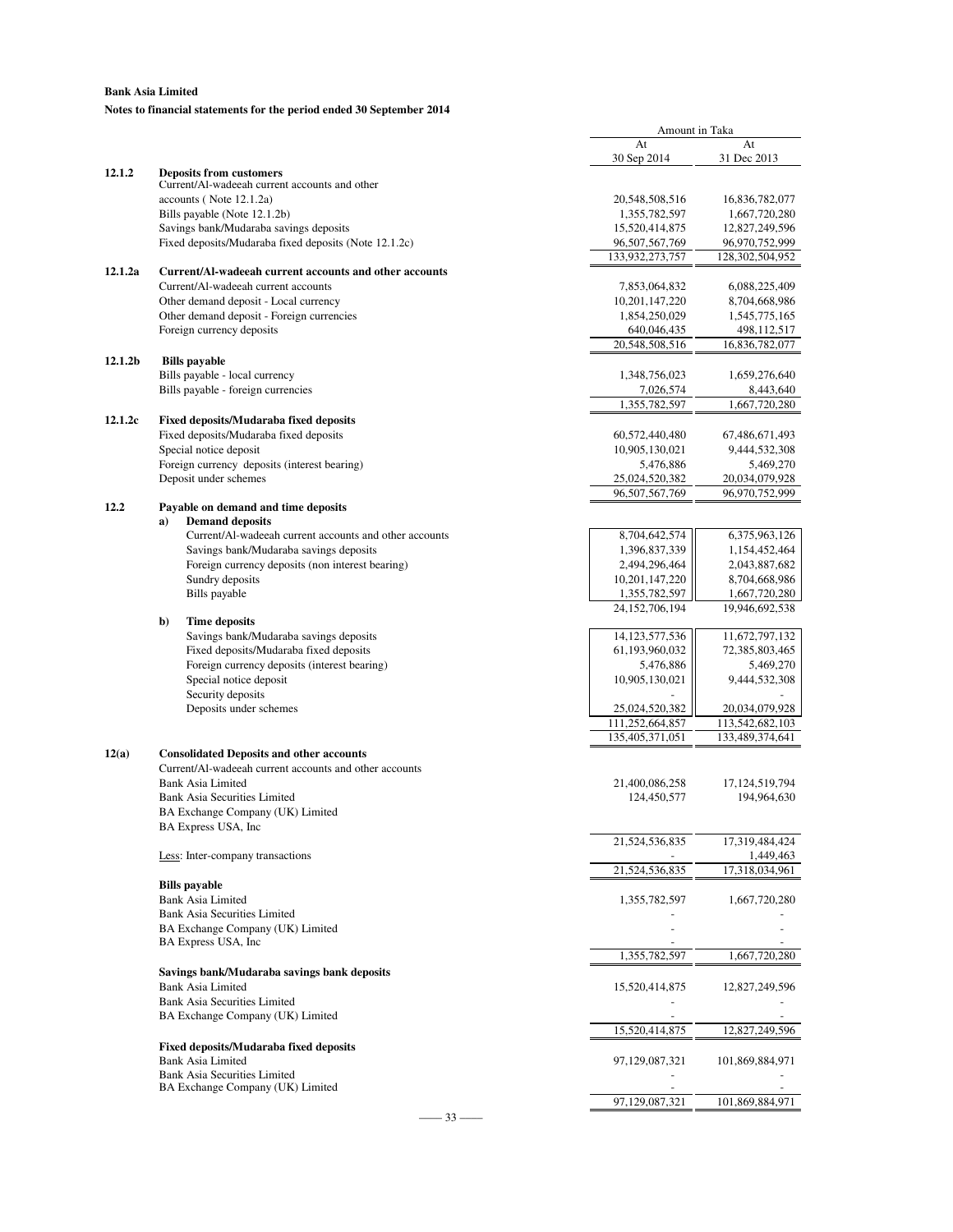### **Notes to financial statements for the period ended 30 September 2014**

|      |    |                                                                                         | Amount in Taka              |                           |
|------|----|-----------------------------------------------------------------------------------------|-----------------------------|---------------------------|
|      |    |                                                                                         | At                          | At                        |
| 13   |    | <b>Other liabilities</b>                                                                | 30 Sep 2014                 | 31 Dec 2013               |
|      |    | Provision for loans and advances/investments (Note 13.1)                                | 5,723,556,586               | 4,112,634,273             |
|      |    | Provision on off-balance sheet exposures (Note 13.2)                                    | 747,849,275                 | 671,642,649               |
|      |    | Interest suspense account                                                               | 973,583,470                 | 687,051,851               |
|      |    | Provision for income tax including deferred tax (Note 13.3)                             | 8,171,919,220               | 6,651,366,076             |
|      |    | Provision for performance and festival bonus                                            | 147,682,279                 | 184,017,005               |
|      |    | Master card and Visa card payables                                                      | 28,077,532                  | 7,306,276                 |
|      |    | Expenditures and other payables                                                         | 46,903,820                  | 80,379,428                |
|      |    | Obligation under finance lease (Note 13.4)<br>Provision for nostro accounts (Note 13.5) | 7,466,524                   | 10,836,114                |
|      |    | Other payable                                                                           | 48,524,303                  | 47,448,817                |
|      |    | Provision for profit equalisation                                                       | 15,575,800                  | 20,643,916                |
|      |    | Provison for Smart Junior Saver A/c                                                     | 49,665                      | 49,665                    |
|      |    | Provision for diminution in value of shares                                             | 312,605,442                 | 246,883,553               |
|      |    | Payable to Government                                                                   | 26,452,621                  | 32,465,155                |
|      |    | Provision for others (Note 13.6)                                                        | 96,422,336                  | 69,831,098                |
|      |    | Unearned income                                                                         | 296,667,679                 | 244,882,150               |
|      |    | Clearing adjustment account                                                             | 68,374,473                  | 28,861,480                |
|      |    | Interest payable on subordinated non-covertable zero coupon bond                        | 9,861,530                   | 29,609,581                |
|      |    | Branch adjustment account credit balance                                                | 97,362,051                  |                           |
|      |    | Adjustment with OBU                                                                     | 553,500                     |                           |
|      |    | Nostro account credit balance                                                           | 122,743,020                 |                           |
|      |    |                                                                                         | 16,942,231,126              | 13,125,909,087            |
| 13.1 |    | Provision for loans and advances/investments                                            |                             |                           |
|      | А. | General                                                                                 |                             |                           |
|      |    | Balance at the beginning of the year                                                    | 1,015,707,596               | 984, 827, 113             |
|      |    | Add: Provision made during the period<br>On general loans and advances/investments etc. | (38,780,025)                | 30,880,483                |
|      |    | On special mentioned account                                                            | 104,328,713                 |                           |
|      |    |                                                                                         | 65,548,688                  | 30,880,483                |
|      |    | Less: Provision no longer required                                                      |                             |                           |
|      |    | On general loans and advances/investments etc.                                          | ÷,                          |                           |
|      |    | On special mentioned account                                                            |                             |                           |
|      |    |                                                                                         |                             |                           |
|      |    | Balance at the end of the period                                                        | 1,081,256,284               | 1,015,707,596             |
|      | В. | <b>Specific</b>                                                                         |                             |                           |
|      |    | Balance at the beginning of the year                                                    | 3,074,434,778               | 2,641,109,129             |
|      |    | Less: Interest waiver during the period                                                 | (19, 167, 464)              | (123, 022)                |
|      |    | Write off/amicable settlement during the period                                         |                             | (1,209,667,879)           |
|      |    |                                                                                         | (19, 167, 464)              | (1,209,790,901)           |
|      |    | Add/ Back: Recoveries of amounts previously written off                                 | 65,368,891                  | 123,313,731               |
|      |    | Provision against malkhanagar protested bills                                           | 47,179,849                  |                           |
|      |    | Specific provision made during the year for other accounts                              | 1,447,624,171               | 1,519,802,819             |
|      |    |                                                                                         | 1.560.172.911               | 1.643.116.550             |
|      |    | Balance at the end of the period                                                        | 4,615,440,225               | 3,074,434,778             |
|      | C. | Total provision on loans and advances/investments (A+B)                                 | 5,696,696,509               | 4,090,142,374             |
|      | D. | General provision maintained for OBU as at 01 January                                   | 22,491,899                  | 4,371,533                 |
|      |    | Add: Provision made during the period                                                   | 4,368,178                   | 18,120,366                |
|      |    | Provision on loans and advances for OBU                                                 | 26,860,077                  | 22,491,899                |
|      | Е. | Total provision on loans and advances/investments (C+D)                                 | 5,723,556,586               | 4,112,634,273             |
|      |    |                                                                                         |                             |                           |
| 13.2 |    | Provision on off-balance sheet exposures                                                |                             |                           |
|      |    | Balance at 1 January                                                                    | 668,513,351                 | 587,637,090               |
|      |    | Add: Provision made during the period                                                   | 77,831,377<br>746, 344, 728 | 80,876,261<br>668,513,351 |
|      |    | Less: Adjustments made during the period                                                |                             |                           |
|      |    | Balance at the end of the period                                                        | 746,344,728                 | 668,513,351               |
|      |    |                                                                                         |                             |                           |
|      |    | General provision maintained for OBU as at 01 January                                   | 3,129,298                   | 4,520,276                 |
|      |    | Add: Provision made during the period                                                   |                             |                           |
|      |    | Less: Adjustments made during the period                                                | (1,624,751)                 | (1,390,978)               |
|      |    |                                                                                         | 1,504,547                   | 3,129,298                 |
|      |    | Balance at the end of the period<br>34                                                  | 747,849,275                 | 671,642,649               |
|      |    |                                                                                         |                             |                           |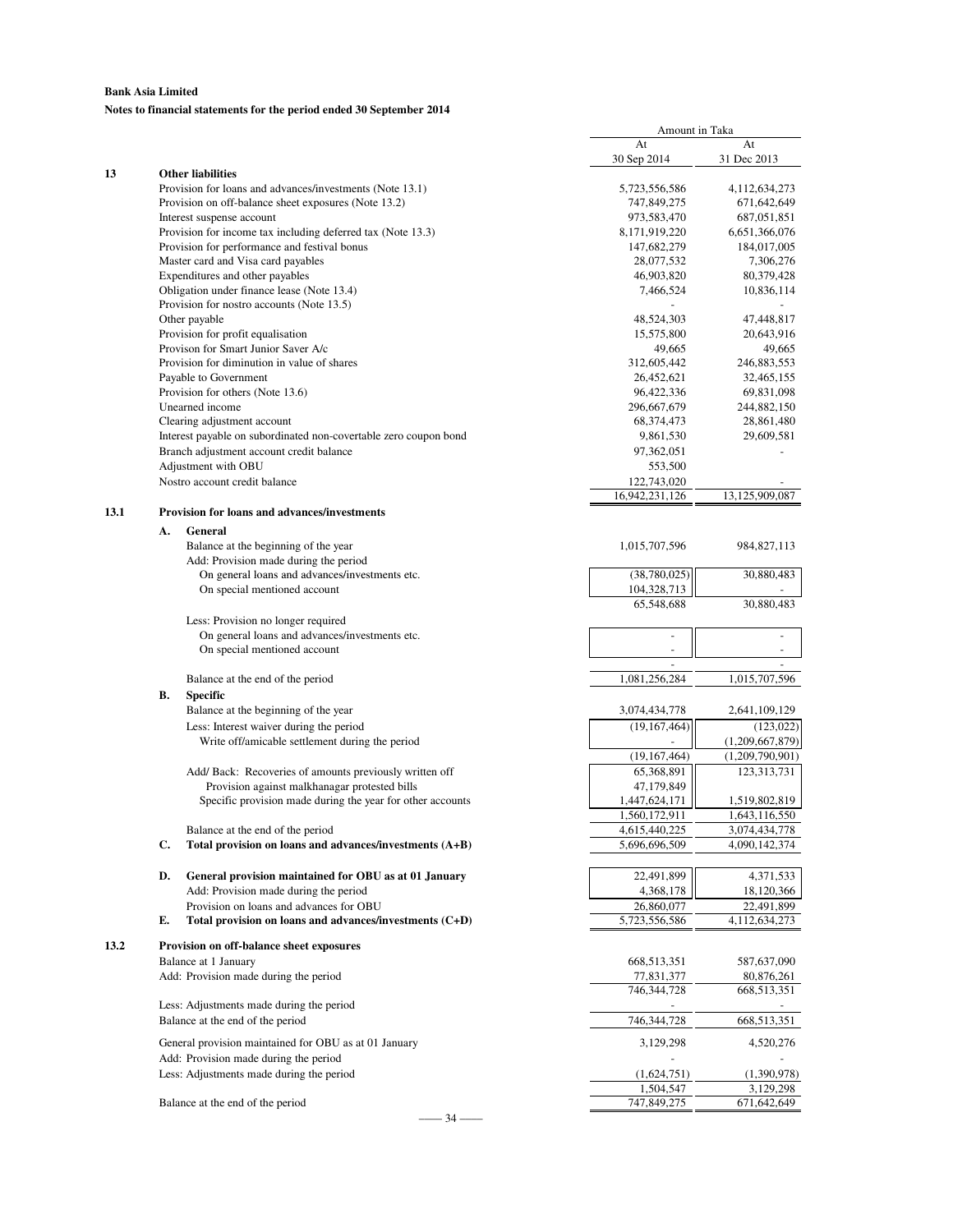### **Bank Asia Limited Notes to financial statements for the period ended 30 September 2014**

|        |                                                   | Amount in Taka |                 |
|--------|---------------------------------------------------|----------------|-----------------|
|        |                                                   | At             | At              |
|        |                                                   | 30 Sep 2014    | 31 Dec 2013     |
| 13.3   | <b>Provision for taxation</b>                     |                |                 |
|        | Current tax (Note 13.3.1)                         | 7,870,759,209  | 6,350,206,065   |
|        | Deferred tax (Note 13.3.2)                        | 301,160,011    | 301,160,011     |
|        |                                                   | 8,171,919,220  | 6,651,366,076   |
| 13.3.1 | Provision for current tax                         |                |                 |
|        | Balance at 1 January                              | 6,350,206,065  | 7,089,642,948   |
|        | Add: Provision made during the period             | 1,520,553,144  | 2,041,583,693   |
|        |                                                   | 7,870,759,209  | 9,131,226,641   |
|        | Less: Adjustments made during the period          |                | (2,781,020,576) |
|        |                                                   | 7,870,759,209  | 6,350,206,065   |
| 13.3.2 | <b>Provision for deferred tax</b>                 |                |                 |
|        | Balance at 1 January                              | 301,160,011    | 281,973,079     |
|        | Provision made for deferred tax liabilities:      |                |                 |
|        | Charged/(credited) to profit and loss statement   |                | 19,186,932      |
|        | Charged/(credited) to revaluation reserve         |                |                 |
|        |                                                   |                | 19,186,932      |
|        |                                                   | 301,160,011    | 301,160,011     |
|        | Provision made for deferred tax assets            |                |                 |
|        |                                                   | 301,160,011    | 301,160,011     |
|        | 13.3.1(a) Consolidated Provision for current tax  |                |                 |
|        | <b>Current Tax</b>                                |                |                 |
|        | <b>Bank Asia Limited</b>                          | 1,520,553,144  | 1,788,554,541   |
|        | <b>Bank Asia Securities Limited</b>               | 16,954,638     | 16,070,482      |
|        | BA Exchange Company (UK) Limited                  |                |                 |
|        | BA Express USA, Inc                               |                |                 |
|        |                                                   | 1,537,507,782  | 1,804,625,023   |
|        | 13.3.2(a) Consolidated provision for deferred tax |                |                 |
|        | <b>Bank Asia Limited</b>                          |                | 19,186,932      |
|        | <b>Bank Asia Securities Limited</b>               |                |                 |
|        | BA Exchange Company (UK) Limited                  |                |                 |
|        |                                                   |                | 19,186,932      |
| 13.4   | <b>Obligation under finance lease</b>             |                |                 |
|        | Furniture, fixtures and equipment                 |                |                 |
|        | Computer and accessories                          |                |                 |
|        | Motor vehicles                                    | 7,466,524      | 10,836,114      |
|        | Building                                          |                |                 |
|        |                                                   | 7,466,524      | 10,836,114      |
|        |                                                   |                |                 |

### **13.5 Provision for nostro accounts**

As per instructions contained in the circular letter no. FEPD (FEMO)/01/2005-677 dated 13 September 2005 issued by Foreign Exchange Policy Department of Bangladesh Bank, Bank is required to make provision regarding the un-reconciled debit balance of nostro account as at balance sheet date. Adequate provision has been made for debit entries which are outstanding for more than 3 months.

| 13.6  | <b>Provion for others:</b>                         |                       |                     |
|-------|----------------------------------------------------|-----------------------|---------------------|
|       | Balance at the beginning of the year<br>Adjustment | 69,831,098<br>(8,762) | 69,831,323<br>(225) |
|       | Add: Provision made during the period              | 26,600,000            |                     |
|       | Balance at the end of the period                   | 96,422,336            | 69,831,098          |
| 13(a) | <b>Consolidated Other liabilities</b>              |                       |                     |
|       | Bank Asia Limited                                  | 16,942,231,126        | 13,125,909,087      |
|       | Bank Asia Securities Limited                       | 1,010,937,598         | 746,619,173         |
|       | BA Exchange Company (UK) Limited                   | 36,217,870            | 21,388,900          |
|       | BA Express USA, Inc.                               | 46,915,369            |                     |
|       |                                                    | 18,036,301,963        | 13,893,917,160      |
|       | Less: Inter-companies transactions                 |                       |                     |
|       | Receivable from capital operation                  | 10,082,764            | 9,999,998           |
|       | Receivable from BA Exchange (UK) Limited           | 43,999,975            | 16, 145, 334        |
|       | BA Express USA, Inc.                               | 51,249,297            |                     |
|       |                                                    | 17,930,969,927        | 13,867,771,828      |
| 14    | Share capital                                      |                       |                     |
| 14.1  | <b>Authorized capital</b>                          |                       |                     |
|       | 1,500,000,000 ordinary shares of Taka 10 each      | 15,000,000,000        | 15,000,000,000      |
|       | $-$ 35 $-$                                         |                       |                     |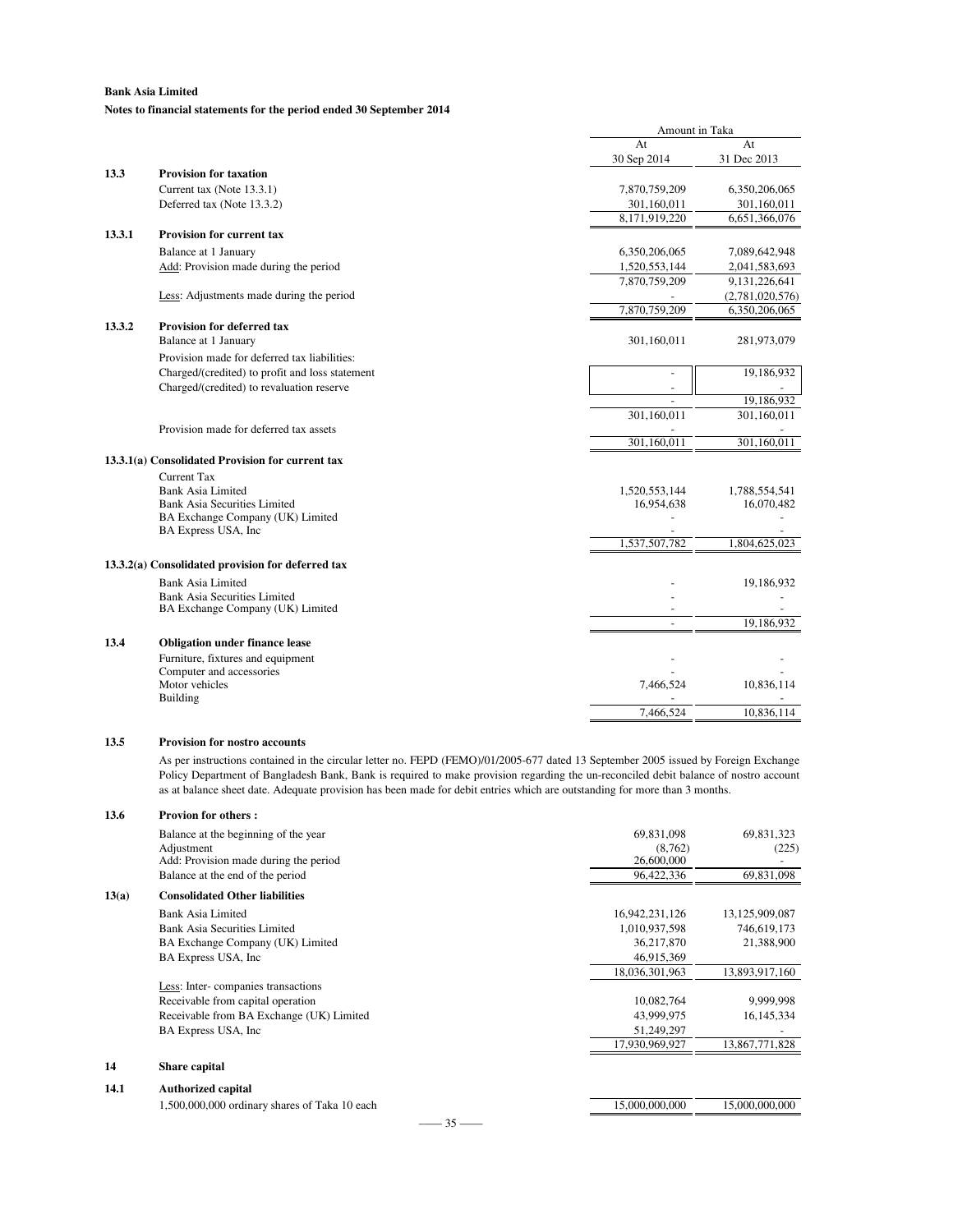### **Notes to financial statements for the period ended 30 September 2014**

|      |                                                                 | Amount in Taka |                          |
|------|-----------------------------------------------------------------|----------------|--------------------------|
|      |                                                                 | At             | At                       |
|      |                                                                 | 30 Sep 2014    | 31 Dec 2013              |
| 14.2 | Issued, subscribed and fully paid up capital                    |                |                          |
|      | 56,372,480 ordinary shares of Taka 10 each issued for cash      | 563,724,800    | 563,724,800              |
|      | 364,010,770 (2010: 243,901,270) ordinary shares of Taka 10 each |                |                          |
|      | issued as bonus shares                                          | 3,640,107,700  | 3,640,107,700            |
|      | Right shares issued 25% for the year 2011                       | 1,050,958,100  | 1,050,958,100            |
|      | Issued as bonus shares 20% for the year 2011                    | 1,050,958,120  | 1,050,958,120            |
|      | Issued as bonus shares 10% for the year 2012                    | 630, 574, 870  | 630, 574, 870            |
|      | Issued as bonus shares 10% for the year 2013                    | 693, 632, 350  | $\overline{\phantom{a}}$ |
|      |                                                                 | 7.629.955.940  | 6.936.323.590            |

### **14.3 Initial public offer (IPO)**

Out of the total issued, subscribed and fully paid up capital of the Bank 2,000,000 ordinary shares of Taka 100 each amounting to Taka 200,000,000 was raised through public offering of shares in 2003.

#### **14.4 Capital adequacy ratio**

The calculation of CAR has been done as per BRPD Circular no. 10 dated 10 March 2010 and the Basel-II guidelines, December 2010 vide BRPD Circular no. 35 dated 29 December 2010.

| Core capital (Tier-I)                                              |                 |                 |
|--------------------------------------------------------------------|-----------------|-----------------|
| Paid up capital                                                    | 7,629,955,940   | 6,936,323,590   |
| Share premium                                                      | 330             | 330             |
| Statutory reserve (Note 15)                                        | 4,671,153,095   | 4,208,075,877   |
| Retained earnings (Note 17)                                        | 397,869,851     | 759,746,473     |
|                                                                    | 12,698,979,217  | 11,904,146,270  |
| Supplementary capital (Tier-II)                                    |                 |                 |
| General provision maintained against unclassified loan/investments | 1,108,116,361   | 1,038,199,495   |
| General provision on off-balance sheet exposure                    | 747,849,275     | 671,642,649     |
| Subordinated non-covertable zero coupon bonds                      | 449,036,430     | 599,998,411     |
| General reserve                                                    | 8,166,144       | 8,166,144       |
| Revaluation reserve of Government securities and fixed assets      | 1,519,310,620   | 1,352,695,802   |
|                                                                    | 3,832,478,830   | 3,670,702,501   |
| Additional supplementary capital (Tier-III)                        |                 |                 |
| Total capital<br>A)                                                | 16,531,458,046  | 15,574,848,771  |
|                                                                    |                 |                 |
| Total risk weighted assets<br>B)                                   | 147,000,180,000 | 140,976,922,828 |
| Required capital<br>$\mathcal{C}$                                  | 14,700,018,000  | 14,097,692,283  |
| (Deficit)/Surplus (A-C)<br>D)                                      | 1,831,440,046   | 1,477,156,488   |
|                                                                    |                 |                 |
| Capital adequacy ratio:                                            |                 |                 |
| On core capital - against standard of minimum $5\%$                | 8.64%           | 8.44%           |
| On total capital - against standard of minimum 10%                 | 11.25%          | 11.05%          |

### **14.4 (a) Consolidated Capital adequacy ratio**

The calculation of CAR has been done as per BRPD Circular no. 10 dated 10 March 2010 and the Basel-II guidelines, December 2010 vide BRPD Circular no. 35 dated 29 December 2010.

| Core capital (Tier-I)                                              |                 |                 |
|--------------------------------------------------------------------|-----------------|-----------------|
| Paid up capital                                                    | 7,629,955,940   | 6,936,323,590   |
| Non-controlling (Minority) interest                                | 11,778          | 11,604          |
| Share premium                                                      | 330             | 330             |
| Statutory reserve (Note 15)                                        | 4,671,153,095   | 4,208,075,877   |
| Retained earnings (Note 17a)                                       | 345, 303, 745   | 699,449,908     |
|                                                                    | 12,646,424,889  | 11,843,861,309  |
| Supplementary capital (Tier-II)                                    |                 |                 |
| General provision maintained against unclassified loan/investments | 1,108,116,361   | 1,038,199,495   |
| General provision on off-balance sheet exposure                    | 747,849,275     | 671,642,649     |
| Subordinated non-covertable zero coupon bonds                      | 449,036,430     | 599,998,411     |
| General reserve                                                    | 8,166,144       | 8,166,144       |
| Revaluation reserve of Government securities and fixed assets      | 1,519,310,620   | 1,352,695,802   |
|                                                                    | 3,832,478,830   | 3,670,702,501   |
| Additional supplementary capital (Tier-III)                        |                 |                 |
| Total capital<br>A)                                                | 16,478,903,718  | 15,514,563,810  |
| Total risk weighted assets<br>B)                                   | 153,544,417,735 | 143,296,500,000 |
| Required capital<br>$\mathbf{C}$                                   | 15,354,441,774  | 14,329,650,000  |
| (Deficit)/Surplus (A-C)<br>D)                                      | 1,124,461,945   | 1,184,913,810   |
| Capital adequacy ratio:                                            |                 |                 |
| On core capital - against standard of minimum $5\%$                | 8.24%           | 8.27%           |
| On total capital - against standard of minimum $10\%$              | 10.73%          | 10.83%          |
| $-36$ —                                                            |                 |                 |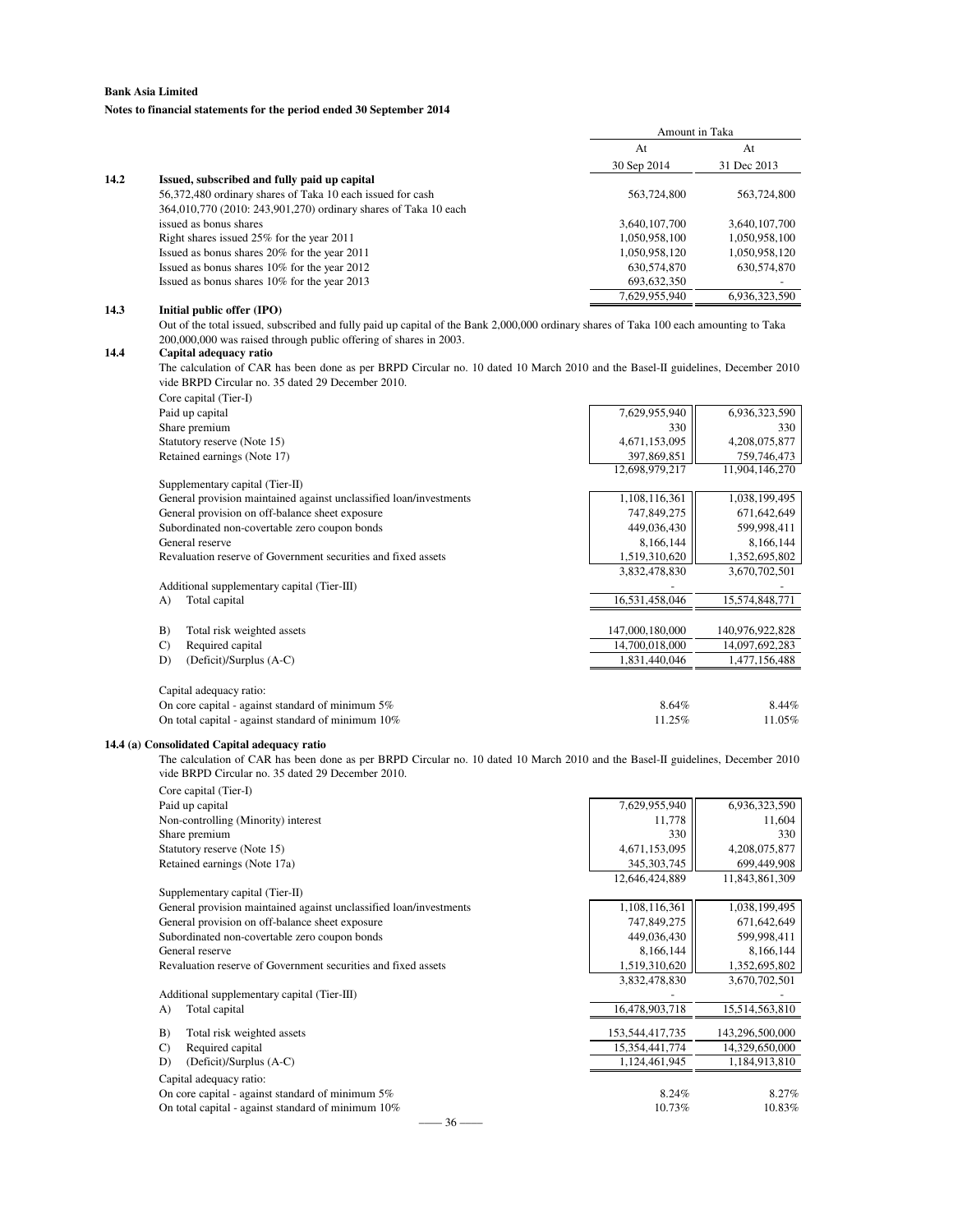### **Notes to financial statements for the period ended 30 September 2014**

|       |                                                                               | Amount in Taka                 |                                |
|-------|-------------------------------------------------------------------------------|--------------------------------|--------------------------------|
|       |                                                                               | At                             | At                             |
|       |                                                                               | 30 Sep 2014                    | 31 Dec 2013                    |
| 15    | <b>Statutory reserve</b>                                                      |                                |                                |
|       | Balance at 1 January<br>Add: Addition during the year (20% of pre-tax profit) | 4,208,075,877                  | 3,503,958,171<br>704,117,706   |
|       |                                                                               | 463,077,218<br>4,671,153,095   | 4,208,075,877                  |
|       |                                                                               |                                |                                |
| 16    | <b>Revaluation reserve</b>                                                    |                                |                                |
|       | HTM securities (Note 16.1)                                                    | 564,069                        | 2,684,722                      |
|       | HFT securities (Note 16.2)                                                    | 650, 363, 668                  | 315,013,379                    |
|       | Fixed Assets revaluation (Note 16.3)                                          | 2,387,693,502<br>3,038,621,239 | 2,387,693,502<br>2,705,391,603 |
| 16.1  | <b>Revaluation reserve on HTM securities</b>                                  |                                |                                |
|       |                                                                               |                                |                                |
|       | Balance at 1 January<br>Gain from revaluation on investments                  | 2,684,722                      | 2,849,271                      |
|       | Adjustment for sale/maturity of securities                                    | (2,120,653)                    | 2,684,483<br>(2,849,032)       |
|       |                                                                               | 564,069                        | 2,684,722                      |
| 16.2  | <b>Revaluation reserve on HFT securities</b>                                  |                                |                                |
|       | Balance at 1 January                                                          | 315,013,379                    |                                |
|       | Gain from revaluation on investments                                          | 2,639,387,175                  | 157,527,564<br>844,833,025     |
|       | Adjustment for sale/maturity of securities                                    | (2,304,036,886)                | (687, 347, 210)                |
|       |                                                                               | 650, 363, 668                  | 315,013,379                    |
| 16.3  | <b>Revaluation reserve on Fixed Assets</b>                                    |                                |                                |
|       | Balance at 1 January                                                          | 2,387,693,502                  | 2,432,299,002                  |
|       | Depreciation charged during the period                                        |                                | (44, 605, 500)                 |
|       |                                                                               | 2,387,693,502                  | 2,387,693,502                  |
| 16(a) | <b>Consolidated Revaluation reserve</b>                                       |                                |                                |
|       | <b>Bank Asia Limited</b>                                                      | 3,038,621,239                  | 2,705,391,603                  |
|       | <b>Bank Asia Securities Limited</b>                                           |                                |                                |
|       | BA Exchange Company (UK) Limited                                              | 3,038,621,239                  | 2,705,391,603                  |
|       |                                                                               |                                |                                |
| 17    | <b>Retained earnings</b>                                                      |                                |                                |
|       | Balance at 1 January                                                          | 759,746,473                    | 634,621,144                    |
|       | Add: Post - tax profit fot the period                                         | 794,832,947                    | 1,459,817,905                  |
|       |                                                                               |                                |                                |
|       | Less: Issue of bonus shares for the year 2013                                 | 693, 632, 350                  |                                |
|       | Issue of bonus shares for the year 2012<br>Transfer to statutory reserve      | 463,077,218                    | 630,574,870<br>704,117,706     |
|       |                                                                               |                                |                                |
|       |                                                                               | 397,869,851                    | 759,746,473                    |
| 17(a) | <b>Consolidated Retained earnings</b>                                         |                                |                                |
|       | Balance at 1 January                                                          | 699,449,908                    | 703,603,495                    |
|       |                                                                               |                                |                                |
|       | Add: Post- tax profit for the period                                          | 802,563,580                    | 1,330,538,402                  |
|       | Less: Non controlling interest                                                |                                |                                |
|       | Less: Non controlling interest                                                | 174                            | (587)                          |
|       |                                                                               | 1,502,013,314                  | 2,034,142,484                  |
|       | Less : Issue of bonus shares                                                  | 693,632,350                    | 630,574,870                    |
|       | Transferred to statutory reserve                                              | 463,077,218                    | 704,117,706                    |
|       |                                                                               | 1,156,709,568                  | 1,334,692,576                  |
|       |                                                                               | 345, 303, 745                  | 699,449,908                    |
| 17(b) | <b>Non-controlling (Minority) interest</b>                                    |                                |                                |
|       | <b>Bank Asia Securities Limited</b>                                           |                                | 11,604                         |
|       | BA Exchange Company (UK) Limited                                              | 11,778                         |                                |
|       |                                                                               | 11,778                         | 11,604                         |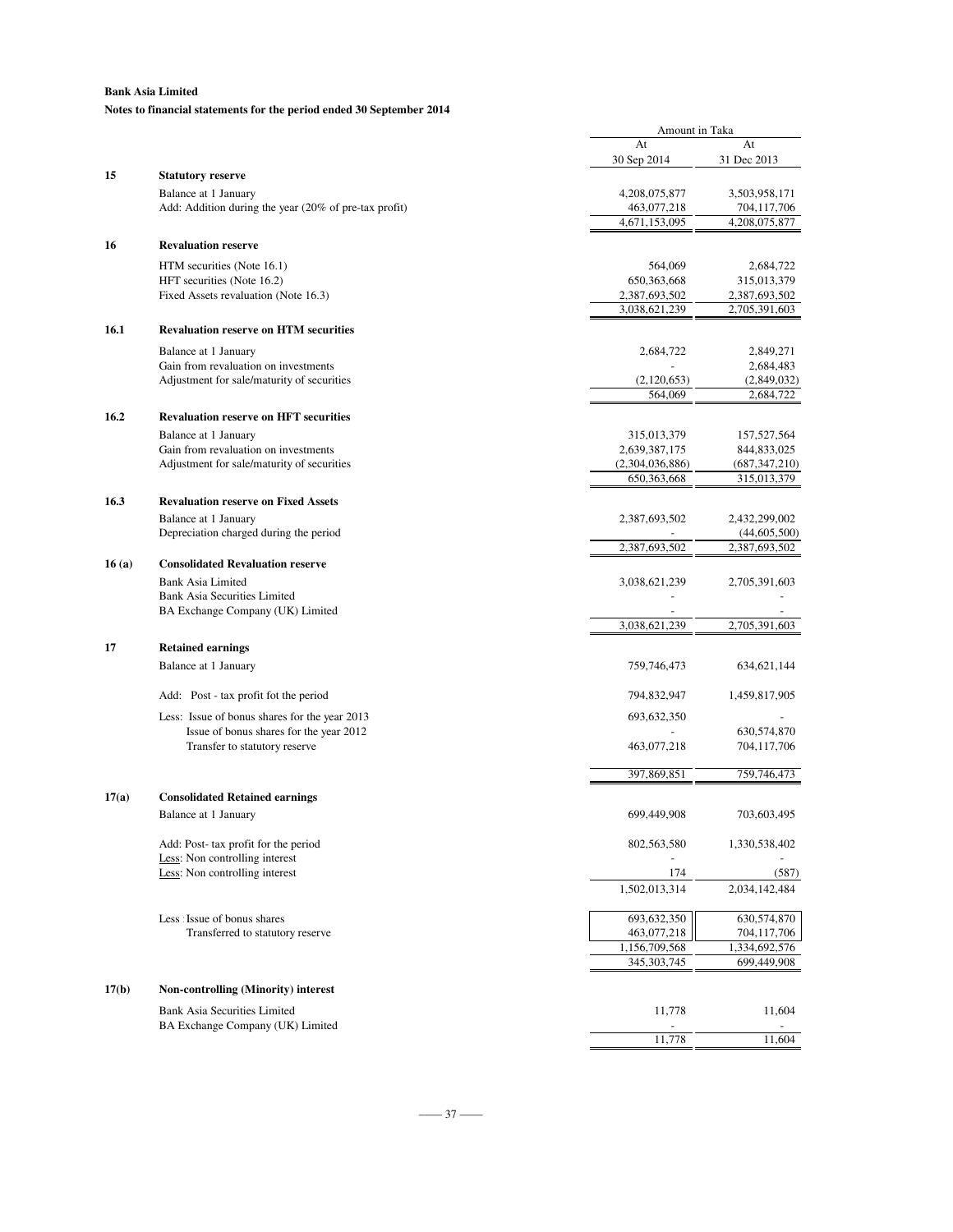### **Notes to financial statements for the period ended 30 September 2014**

|      |                                                                                                                           | At                | At                            |
|------|---------------------------------------------------------------------------------------------------------------------------|-------------------|-------------------------------|
|      |                                                                                                                           | 30 Sep 2014       | 31 Dec 2013                   |
| 18   | <b>Contingent liabilities</b>                                                                                             |                   |                               |
|      | Conventional and Islamic banking                                                                                          | 74,634,472,775    | 66,851,335,098                |
|      | Off-shore banking unit                                                                                                    | 150,454,700       | 312,929,832                   |
|      |                                                                                                                           | 74,784,927,475    | 67, 164, 264, 930             |
|      | Acceptances and endorsements                                                                                              |                   |                               |
|      | Conventional and Islamic banking                                                                                          | 22,060,109,470    | 22,321,205,553                |
|      | Off-shore banking unit                                                                                                    | 71,481,270        | 167,008,520                   |
|      |                                                                                                                           | 22,131,590,740    | 22,488,214,073                |
|      | Letters of guarantee                                                                                                      |                   |                               |
|      | Conventional and Islamic banking                                                                                          | 21,241,935,620    | 17,820,912,163                |
|      | Off-shore banking unit                                                                                                    |                   |                               |
|      |                                                                                                                           | 21,241,935,620    | 17,820,912,163                |
|      | Irrevocable letters of credit                                                                                             |                   |                               |
|      | Conventional and Islamic banking                                                                                          | 20,767,737,507    | 17,857,816,246                |
|      | Off-shore banking unit                                                                                                    | 59,754,730        | 52,175,970                    |
|      |                                                                                                                           | 20,827,492,237    | 17,909,992,216                |
|      | Bills for collection                                                                                                      |                   |                               |
|      | Conventional and Islamic banking                                                                                          | 10,564,690,178    | 8,851,401,136                 |
|      | Off-shore banking unit                                                                                                    | 19,218,700        | 93,745,342                    |
|      |                                                                                                                           | 10,583,908,878    | 8,945,146,478                 |
|      | Other contingent liabilities                                                                                              |                   |                               |
|      | Conventional and Islamic banking                                                                                          |                   | ÷                             |
|      | Off-shore banking unit                                                                                                    |                   | ÷,                            |
|      |                                                                                                                           |                   |                               |
|      |                                                                                                                           | 74, 784, 927, 475 | 67, 164, 264, 930             |
| 19   | <b>Income statement</b>                                                                                                   |                   |                               |
|      | Income:                                                                                                                   |                   |                               |
|      | Interest, discount and similar income (Note 19.1)                                                                         | 12,968,943,331    | 12,257,477,607                |
|      | Dividend income (Note 22)                                                                                                 | 10,086,344        | 11,149,280                    |
|      | Fees, commission and brokerage (Note 19.2)                                                                                | 695,147,299       | 692,117,173                   |
|      | Interest on Others/NBBL                                                                                                   |                   | 22,464,885                    |
|      | Interest on Orascom Telecom Bangladesh Ltd. senior secured bonds                                                          | 8,160,000         | 21,750,000                    |
|      | Interest on ACI Convertible zero coupon bonds                                                                             | 3,672,422         | 3,063,603                     |
|      | Interest on Bangladesh Steel Re-rolling Mills                                                                             | 5,416,666         |                               |
|      | MTBL unsecured subordinated convertible bonds                                                                             | 13,400,009        | 13,500,820                    |
|      | Prime Bank Ltd unsecured non-convertible subordinated bonds                                                               | 11,985,555        |                               |
|      | Interest on placements                                                                                                    | 170,620,298       | 277,129,942                   |
|      | Gains less losses arising from dealing in foreign currencies (Note 23.1)                                                  | 601,510,918       | 671,570,524                   |
|      | Other operating income (Note 24)                                                                                          | 378,229,357       | 331,325,486                   |
|      |                                                                                                                           | 14,867,172,199    | 14,301,549,320                |
|      | <b>Expenses:</b>                                                                                                          |                   |                               |
|      | Interest paid/profit shared on deposits and borrowings, etc (Note 21)                                                     | 7,980,524,995     | 8,228,752,064                 |
|      | Administrative expenses (Note 19.3)                                                                                       | 1,823,833,916     | 1,556,623,114                 |
|      | Other expenses (Note 34)                                                                                                  | 784,661,471       | 538,657,702                   |
|      |                                                                                                                           | 276,696,174       |                               |
|      | Depreciation on banks assets (Note 33.1)                                                                                  | 10,865,716,556    | 210,538,449<br>10.534.571.329 |
|      |                                                                                                                           | 4,001,455,643     | 3,766,977,991                 |
|      |                                                                                                                           |                   |                               |
| 19.1 | Interest, discount and similar income                                                                                     |                   |                               |
|      | Interest income/profit on investments                                                                                     | 10,385,182,829    | 10,583,590,824                |
|      | Interest on treasury bills                                                                                                | 571,209,528       | 259,972,080                   |
|      | Interest on treasury bonds                                                                                                | 1,789,574,276     | 1,410,551,855                 |
|      | Interest on debentures                                                                                                    | 2,741,016         | 1,443,750                     |
|      | Income from investment in shares                                                                                          | 4,918,941         | 1,919,098                     |
|      | Capital gain on Government securities                                                                                     | 215,316,741       |                               |
|      |                                                                                                                           | 12,968,943,331    | 12,257,477,607                |
|      |                                                                                                                           |                   |                               |
|      | Figures of previous year have been rearranged, wherever considered necessary, to conform the current year's presentation. |                   |                               |

Amount in Taka

**19.2 Fees, commission and brokerage**

| Commission       | . . |                 | 695, 147, 299            | 692,117,173 |
|------------------|-----|-----------------|--------------------------|-------------|
| <b>Brokerage</b> |     |                 | $\overline{\phantom{a}}$ |             |
|                  |     |                 | 695, 147, 299            | 692,117,173 |
|                  |     | $38 -$<br>_____ |                          |             |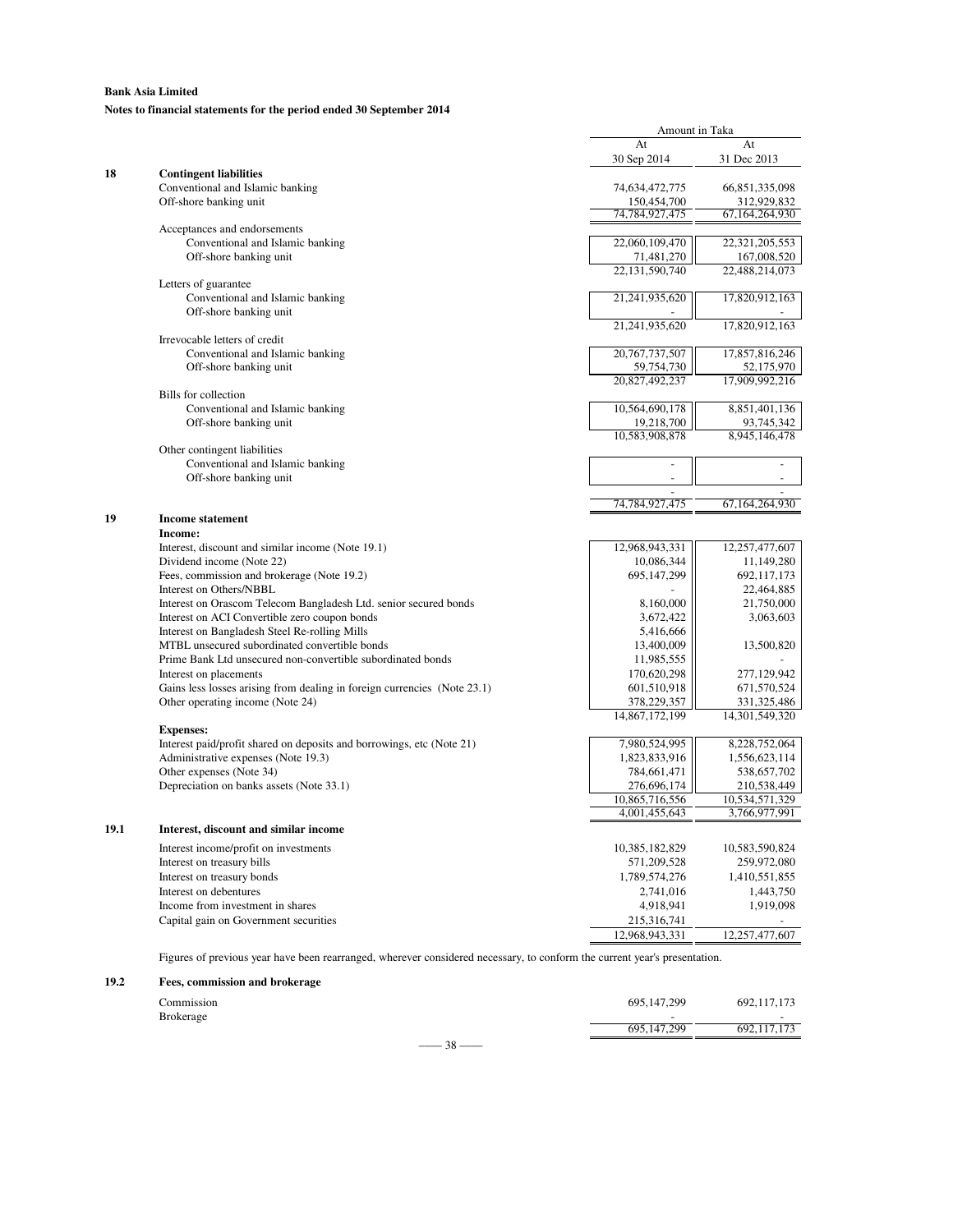### **Notes to financial statements for the period ended 30 September 2014**

|       |                                                                                   | Amount in Taka               |                              |
|-------|-----------------------------------------------------------------------------------|------------------------------|------------------------------|
|       |                                                                                   | At                           | At                           |
|       |                                                                                   | 30 Sep 2014                  | 31 Dec 2013                  |
| 19.3  | <b>Administrative expenses</b>                                                    |                              |                              |
|       | Salaries and allowances (Note 25)                                                 | 1,323,099,112                | 1,102,859,130                |
|       | Rent, taxes, insurance, electricity, etc (Note 26)                                | 321,539,177                  | 281, 372, 334                |
|       | Legal expenses (Note 27)<br>Postage, stamp, telecommunication, etc (Note 28)      | 7,856,920<br>52,154,097      | 6,871,180<br>49,940,905      |
|       | Stationery, printing, advertisement, etc (Note 29)                                | 56,409,540                   | 51,849,701                   |
|       | Managing Director's salary and fees (Note 30)                                     | 10,942,000                   | 9,206,000                    |
|       | Directors' fees (Note 31)                                                         | 1,988,240                    | 1,255,000                    |
|       | Auditors' fees (Note 32)                                                          |                              | 144,000                      |
|       | Repair of Bank's assets (Note 33.1)                                               | 49,844,830                   | 53,124,864                   |
|       |                                                                                   | 1,823,833,916                | 1,556,623,114                |
| 20    | Interest income/profit on investments                                             |                              |                              |
|       | Conventional and Islamic banking (Note 20.1)                                      | 10,290,874,567               | 10,542,242,289               |
|       | Off-shore banking unit                                                            | 94,308,262                   | 41,348,535                   |
|       |                                                                                   | 10,385,182,829               | 10,583,590,824               |
| 20.1  | <b>Conventional and Islamic banking</b>                                           |                              |                              |
|       | Loans (General)/Musharaka                                                         | 1,575,913                    | 4,710,967                    |
|       | Loans against trust receipts/ Bai Murabaha post import                            | 1,325,185,762                | 1,724,467,382                |
|       | Packing credit                                                                    | 14, 121, 258                 | 9,227,913                    |
|       | House building loan                                                               | 30,543,677                   | 38,593,819                   |
|       | Payment against documents                                                         | 61,119,577                   | 93,239,517                   |
|       | Cash credit/Bai-Muajjal                                                           | 84,440,731                   | 272,986,306                  |
|       | Overdraft/ Quard against deposit                                                  | 419,776,632                  | 481,157,442                  |
|       | Consumer credit scheme                                                            | 15,553,712                   | 22,006,587                   |
|       | Staff loan                                                                        | 38,635,709                   | 30,918,901                   |
|       | Local bills purchased                                                             | 263,025,574                  | 342,257,736                  |
|       | Foreign bills purchased                                                           | 34, 267, 003                 | 69,381,863                   |
|       | Interest income from credit card                                                  | 147,871,397                  | 135,391,316                  |
|       | Term loan- others/ Hire purchase Shirkatul Melk                                   | 2,376,542,924                | 2,011,650,783                |
|       | Term loan-industrial                                                              | 746,277,005                  | 768,996,263                  |
|       | Demand loan                                                                       | 1,141,981,640                | 1,261,549,089                |
|       | Transport loan<br>Sachsondo                                                       | 151,507,544<br>300,568,426   | 173,066,899<br>300,698,854   |
|       | Other loans and advances                                                          | 3,014,715,206                | 2,670,798,116                |
|       | Total interest/profit on loans and advances/investments                           | 10,167,709,690               | 10,411,099,753               |
|       |                                                                                   |                              |                              |
|       | Interest/profit on balance with other banks and financial institutions            | 72,770,494                   | 120,563,814                  |
|       | Interest/profit received from foreign banks                                       | 50,394,383<br>10,290,874,567 | 10,578,722<br>10,542,242,289 |
| 20(a) | Consolidated Interest income/profit on investments                                |                              |                              |
|       | Bank Asia limited                                                                 | 10,385,182,829               | 10,583,590,824               |
|       | BA Exchange Company (UK) Limited                                                  |                              |                              |
|       | <b>Bank Asia Securities Ltd</b>                                                   | 316,059,157                  | 249,292,577                  |
|       | BA Express USA, Inc.                                                              |                              |                              |
|       |                                                                                   | 10,701,241,986               | 10,832,883,401               |
| 21    | Interest paid/profit shared on deposits and borrowings etc.                       |                              |                              |
|       | Conventional and Islamic banking (Note 21.1)                                      | 7,919,140,397                | 8,210,574,888                |
|       | Off-shore banking unit                                                            | 61,384,598                   | 18, 177, 176                 |
|       |                                                                                   | 7,980,524,995                | 8,228,752,064                |
| 21.1  | <b>Conventional and Islamic banking</b>                                           |                              |                              |
|       |                                                                                   |                              |                              |
|       | Interest paid/profit shared on deposits<br>Fixed deposits/ Mudaraba Fixed deposit | 4,422,181,019                |                              |
|       | Sanchaya plus                                                                     | 130,834,023                  | 5,502,875,181<br>92,380,402  |
|       | Savings deposits/ Mudaraba Savings bank                                           | 449,100,614                  | 482,059,191                  |
|       | Special notice deposits                                                           | 391,751,397                  | 397,518,084                  |
|       | Other deposits                                                                    | 2,247,118,911                | 1,428,006,908                |
|       |                                                                                   | 7,640,985,964                | 7,902,839,766                |
|       | <b>Interest on borrowings</b>                                                     |                              |                              |
|       | Local banks including Bangladesh Bank                                             | 256,061,371                  | 291,954,910                  |
|       | Foreign banks                                                                     | 38,095                       | 104,552                      |
|       | Interest on subordinated non-covertable zero coupon bond                          | 22,054,967                   | 15,675,660                   |
|       |                                                                                   | 278, 154, 433                | 307,735,122                  |
|       |                                                                                   | 7,919,140,397                | 8,210,574,888                |

–––– 39 ––––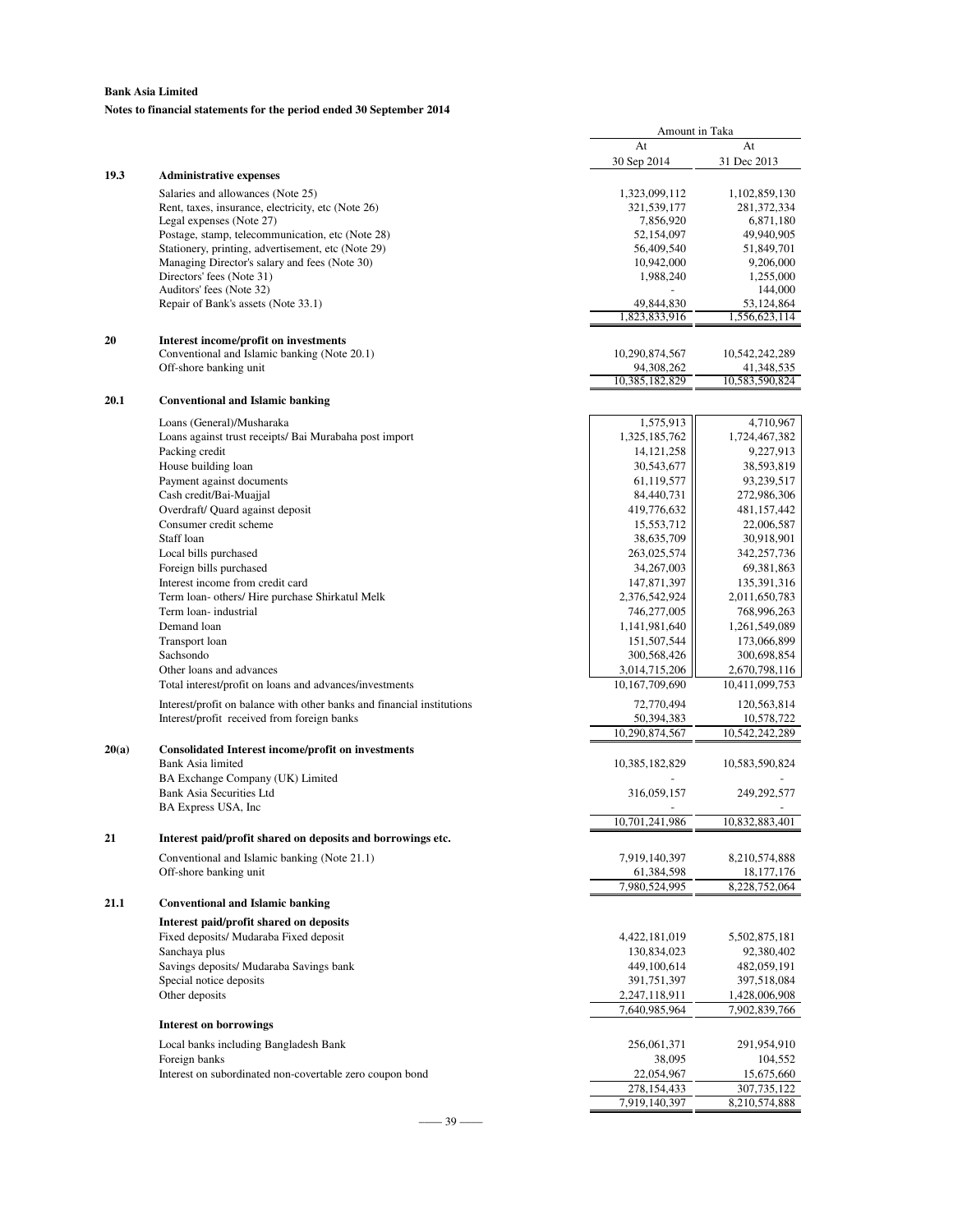### **Notes to financial statements for the period ended 30 September 2014**

|       |                                                                        | Amount in Taka               |                              |
|-------|------------------------------------------------------------------------|------------------------------|------------------------------|
|       |                                                                        | At                           | At                           |
|       |                                                                        | 30 Sep 2014                  | 31 Dec 2013                  |
| 21(a) | <b>Consolidated Interest Expenses/profit paid on Deposits</b>          |                              |                              |
|       | Bank Asia limited                                                      | 7,980,524,995                | 8,228,752,064                |
|       | BA Exchange Company (UK) Limited                                       |                              |                              |
|       | Bank Asia Securities Ltd                                               | 296,643,331                  | 405,487,950                  |
|       | BA Express USA, Inc.                                                   | 8,277,168,326                | 8,634,240,014                |
| 22    |                                                                        |                              |                              |
|       | <b>Investment</b> income                                               |                              |                              |
|       | Interest on treasury bills<br>Interest on treasury bonds               | 571,209,528<br>1,789,049,478 | 259,972,080<br>1,408,067,232 |
|       | Interest on Islamic bonds                                              | 524,798                      | 2,484,623                    |
|       | Prime Bank Ltd unsecured non-convertible subordinated bonds            | 11,985,555                   |                              |
|       | Interest on Others/NBBL                                                |                              | 22,464,885                   |
|       | Interest on Orascom Telecom Bangladesh Ltd. senior secured bonds       | 8,160,000                    | 21,750,000                   |
|       | Interest on ACI Convertible zero coupon bonds                          | 3,672,422                    | 3,063,603                    |
|       | MTBL unsecured subordinated convertible bonds<br>Interest on placement | 13,400,009<br>170,620,298    | 13,500,820<br>277,129,942    |
|       | Capital gain from investment in shares                                 | 4,918,941                    | 1,919,098                    |
|       | Dividend on shares                                                     | 10,086,344                   | 11,149,280                   |
|       | Interest on debentures                                                 | 2,741,016                    | 1,443,750                    |
|       | Capital gain on Government securities                                  | 215,316,741                  |                              |
|       | Interest on Bangladesh Steel Re-rolling Mills                          | 5,416,666                    |                              |
|       |                                                                        | 2,807,101,796                | 2,022,945,313                |
| 22(a) | <b>Consolidated investment income</b>                                  |                              |                              |
|       | Bank Asia Limited                                                      | 2,807,101,796                | 2,022,945,313                |
|       | <b>Bank Asia Securities Limited</b>                                    | 4,865,630                    |                              |
|       | BA Exchange Company (UK) Limited<br>BA Express USA, Inc.               |                              |                              |
|       |                                                                        | 2,811,967,426                | 2,022,945,313                |
|       | Less: Inter-company transactions                                       |                              |                              |
|       |                                                                        | 2,811,967,426                | 2,022,945,313                |
| 23    | Commission, exchange and brokerage                                     |                              |                              |
|       | Conventional and Islamic banking (Note 23.1)                           | 1,294,434,018                | 1,357,931,687                |
|       | Off-shore banking unit                                                 | 2,224,199                    | 5,756,010                    |
|       |                                                                        | 1,296,658,217                | 1,363,687,697                |
| 23.1  | <b>Conventional and Islamic Banking</b>                                |                              |                              |
|       | Commission on L/C                                                      | 489,604,297                  | 529,966,253                  |
|       | Commission on back to back L/C                                         |                              |                              |
|       | Fees and commission<br>Commission on L/G                               | 45,778,734<br>137,759,025    | 33,235,325<br>101,747,353    |
|       | Commission on export                                                   | 5,776,218                    | 6,150,863                    |
|       | Commission on PO, DD, TT, TC, etc                                      | 7,404,557                    | 6,774,238                    |
|       | Commission on brokerage                                                |                              |                              |
|       | Other commission                                                       | 6,600,269                    | 8,487,131                    |
|       |                                                                        | 692,923,100                  | 686, 361, 163                |
|       | Foreign exchange gain                                                  | 601,510,918<br>1,294,434,018 | 671,570,524<br>1,357,931,687 |
| 23(a) | <b>Consolidated Commission, exchange and brokerage</b>                 |                              |                              |
|       |                                                                        |                              |                              |
|       | Bank Asia limited<br>Bank Asia Securities Ltd                          | 1,296,658,217<br>90,993,110  | 1,363,687,697<br>72,875,818  |
|       | BA Exchange Company (UK) Limited                                       | 8,503,950                    | 10,377,250                   |
|       | BA Express USA, Inc.                                                   | 359,195                      |                              |
|       |                                                                        | 1,396,514,472                | 1,446,940,765                |
| 24    | Other operating income                                                 |                              |                              |
|       | Conventional and Islamic banking (Note 24.1)                           | 369,715,491                  | 326,760,072                  |
|       | Off-shore banking unit                                                 | 8,513,866                    | 4,565,414                    |
|       |                                                                        | 378,229,357                  | 331,325,486                  |

 $-$  40  $-$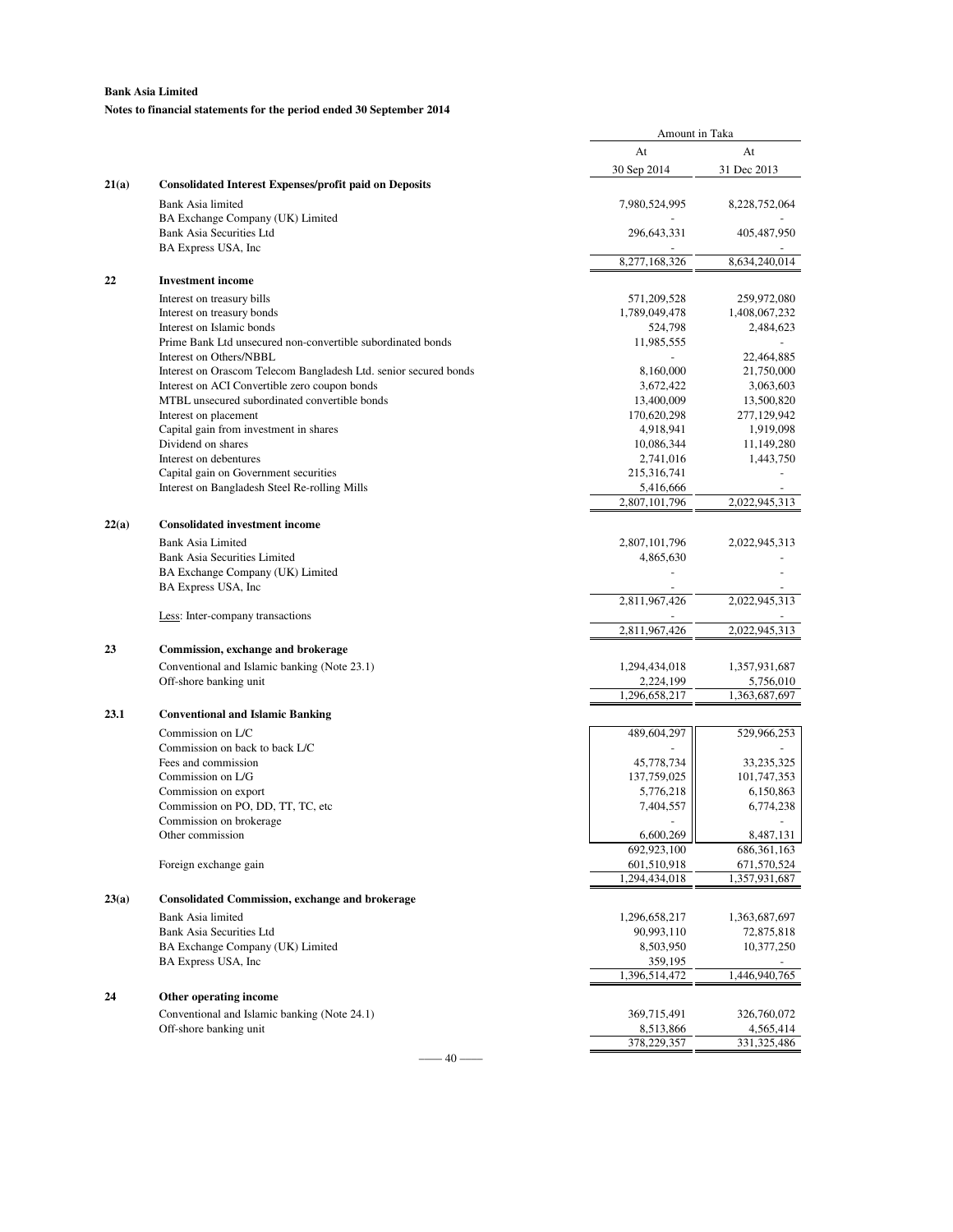### **Notes to financial statements for the period ended 30 September 2014**

|       |                                                          | Amount in Taka               |                              |
|-------|----------------------------------------------------------|------------------------------|------------------------------|
|       |                                                          | At                           | At                           |
| 24.1  | <b>Conventional and Islamic banking</b>                  | 30 Sep 2014                  | 31 Dec 2013                  |
|       | Locker charge                                            | 6,026,410                    | 5,467,100                    |
|       | Service and other charges                                | 163,010,872                  | 154,774,505                  |
|       | Master/Visa card fees and charges                        | 69,802,531                   | 62,288,978                   |
|       | Postage/telex/SWIFT/fax recoveries                       | 68,051,316                   | 61,009,224                   |
|       | Profit on sale of fixed assets                           | 1,445,750                    |                              |
|       | Non-operating income<br>Rebate on nostro account         | 15,456,514<br>42,591,384     | 8,029,613<br>35,081,722      |
|       | Other income from brokerage                              | 3,330,714                    | 108,930                      |
|       |                                                          | 369,715,491                  | 326,760,072                  |
| 24(a) | Consolidated other operating income                      |                              |                              |
|       | <b>Bank Asia Limited</b>                                 | 378,229,357                  | 331, 325, 486                |
|       | Bank Asia Securities Ltd                                 | 5,385,206                    |                              |
|       | BA Exchange Company (UK) Limited<br>BA Express USA, Inc. | (1,223,820)<br>2,079,795     | (1, 119, 520)                |
|       |                                                          | 384,470,538                  | 330,205,966                  |
| 25    | <b>Salaries and allowances</b>                           |                              |                              |
|       | Conventional and Islamic banking (Note 25.1)             | 1,323,099,112                | 1,102,859,130                |
|       | Off-shore banking unit                                   |                              |                              |
| 25.1  |                                                          | 1,323,099,112                | 1,102,859,130                |
|       | <b>Conventional and Islamic banking</b><br>Basic salary  | 488,838,065                  | 386,287,682                  |
|       | Allowances                                               | 501,519,116                  | 417,405,424                  |
|       | Festival bonus                                           | 111,985,147                  | 91,625,181                   |
|       | Gratuity                                                 | 41, 312, 118                 | 32,388,992                   |
|       | Provident fund contribution                              | 44,444,666                   | 35, 151, 851                 |
|       | Performance bonus                                        | 135,000,000<br>1,323,099,112 | 140,000,000<br>1,102,859,130 |
| 25(a) | <b>Consolidated Salaries and allowances</b>              |                              |                              |
|       | <b>Bank Asia Limited</b>                                 | 1,323,099,112                | 1,102,859,130                |
|       | Bank Asia Securities Ltd                                 | 28,910,404                   | 23,091,419                   |
|       | BA Exchange Company (UK) Limited                         | 5,210,920                    | 5,917,600                    |
|       | BA Express USA, Inc.                                     | 7,033,905                    |                              |
|       |                                                          | 1,364,254,341                | 1,131,868,149                |
| 26    | Rent, taxes, insurance, electricity etc.                 |                              |                              |
|       | Conventional and Islamic banking (Note 26.1)             | 321, 339, 938                | 281, 311, 325                |
|       | Off-shore banking unit                                   | 199,239                      | 61,009                       |
|       |                                                          | 321,539,177                  | 281,372,334                  |
| 26.1  | <b>Conventional and Islamic banking</b>                  |                              |                              |
|       | Rent, rate and taxes                                     | 202, 365, 765                | 177,150,047                  |
|       | Insurance                                                | 71,758,487                   | 68,947,702                   |
|       | Power and electricity                                    | 47,215,686<br>321,339,938    | 35,213,576<br>281,311,325    |
| 26(a) | Consolidated Rent, taxes, insurance, electricity etc.    |                              |                              |
|       | <b>Bank Asia Limited</b>                                 | 321,539,177                  | 281, 372, 334                |
|       | Bank Asia Securities Ltd                                 | 9,034,608                    | 7,437,399                    |
|       | BA Exchange Company (UK) Limited                         | 4,814,810                    | 6,647,290                    |
|       | BA Express USA, Inc.                                     | 2,475,083                    |                              |
|       |                                                          | 337,863,678                  | 295,457,023                  |
|       | Conventional and Islamic banking (Note 27.1)             | 7,856,920                    | 6,871,180                    |
|       | Off-shore banking unit                                   |                              |                              |
|       |                                                          | 7,856,920                    | 6,871,180                    |
| 27.1  | <b>Conventional and Islamic Banking</b>                  |                              |                              |
|       | Legal expenses                                           | 7,856,920                    | 6,871,180                    |
|       | Other professional charges                               | 7,856,920                    | 6,871,180                    |
| 27(a) | <b>Consolidated Legal expenses</b>                       |                              |                              |
|       | Bank Asia Limited                                        | 7,856,920                    | 6,871,180                    |
|       | <b>Bank Asia Securities Ltd</b>                          | 30,318                       | 74,527                       |
|       | BA Exchange Company (UK) Limited                         | (12,090)                     | 164,580                      |
|       | BA Express USA, Inc.                                     | 729,780                      |                              |
|       |                                                          | 8,604,928                    | 7,110,287                    |
| 28    | Postage, stamps, telecommunication etc.                  |                              |                              |
|       | Conventional and Islamic banking (Note 28.1)             | 51,964,293                   | 49,675,697                   |
|       | Off-shore banking unit                                   | 189,804<br>52,154,097        | 265,208<br>49,940,905        |
|       | $-41$ —                                                  |                              |                              |
|       |                                                          | Amount in Taka               |                              |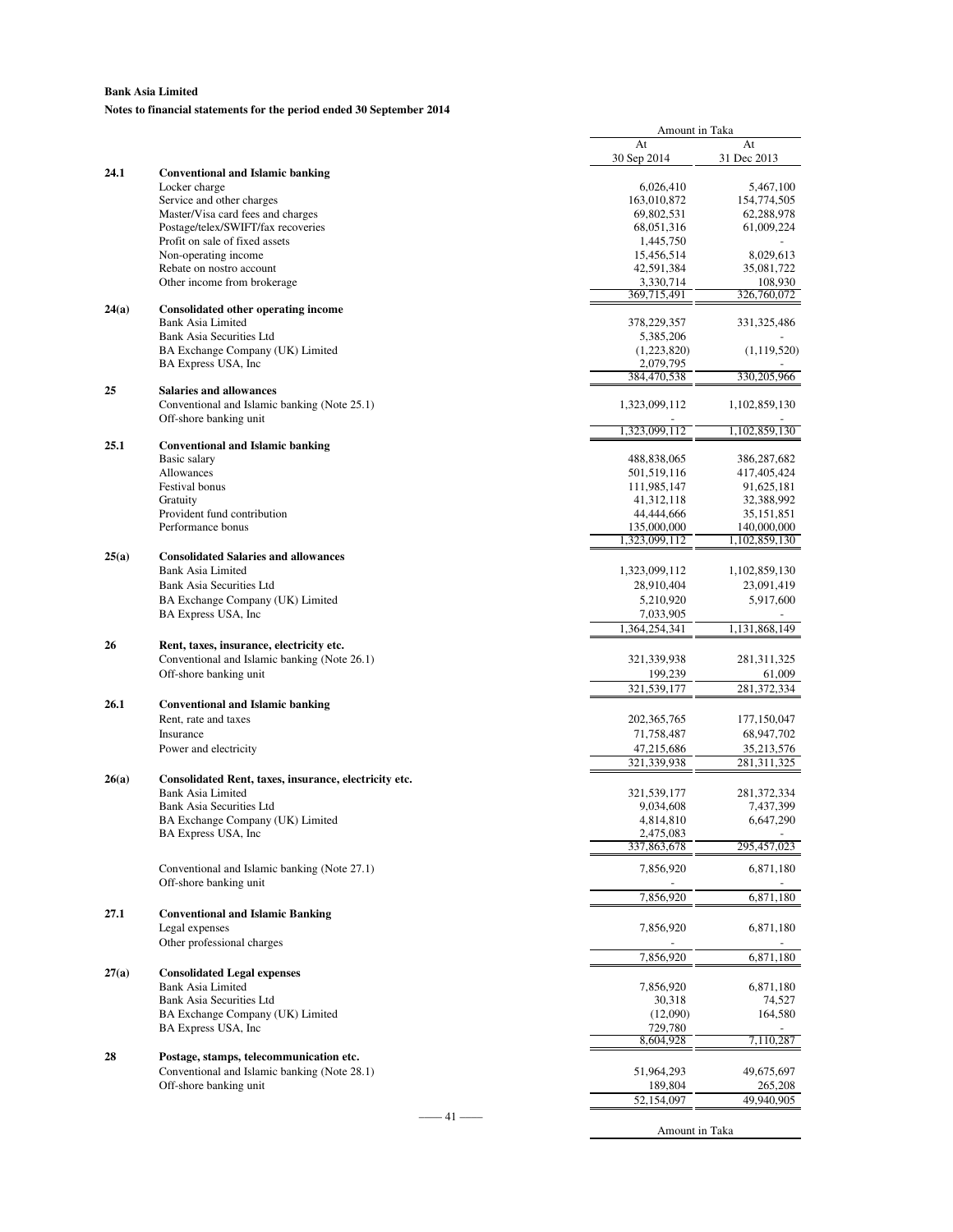**Notes to financial statements for the period ended 30 September 2014**

|       |                                                               | 30 Sep 2014            | 30 Sep 2013                        |
|-------|---------------------------------------------------------------|------------------------|------------------------------------|
| 28.1  | <b>Conventional and Islamic banking</b>                       |                        |                                    |
|       | Telephone, courier and postage                                | 36,793,651             | 33,385,653                         |
|       | Master/VISA card process fee                                  | 2,841,859              | 2,719,667                          |
|       | ATM charge                                                    | 1,670,554              | 1,117,352                          |
|       | SWIFT and Reuter charge                                       | 8,913,603              | 10,603,764                         |
|       | Internet                                                      | 1,744,626              | 1,849,261                          |
|       |                                                               | 51,964,293             | 49,675,697                         |
| 28(a) | Consolidated Postage, stamps, telecommunication etc.          |                        |                                    |
|       | <b>Bank Asia Limited</b>                                      | 52,154,097             | 49,940,905                         |
|       | <b>Bank Asia Securities Ltd</b>                               | 2,007,711              | 2,418,186                          |
|       | BA Exchange Company (UK) Limited                              | 308,230                | 407,290                            |
|       | BA Express USA, Inc.                                          | 97,629<br>54, 567, 667 | 52,766,381                         |
|       |                                                               |                        |                                    |
| 29    | Stationery, printing, advertisements etc.                     |                        |                                    |
|       | Conventional and Islamic banking (Note 29.1)                  | 56,409,540             | 51,849,701                         |
|       | Off-shore banking unit                                        | 56,409,540             | 51,849,701                         |
| 29.1  | <b>Conventional and Islamic banking</b>                       |                        |                                    |
|       |                                                               |                        |                                    |
|       | Office and security stationery                                | 30,862,440             | 22,942,490                         |
|       | Calendar, diary, souvenir, etc<br>ATM card                    | 345,900<br>222,588     | 6,606,887<br>100,000               |
|       | Books and periodicals                                         | 1,668,392              | 1,151,707                          |
|       | Publicity and advertisement                                   | 23,310,220             | 21,048,617                         |
|       |                                                               | 56,409,540             | 51,849,701                         |
| 29(a) | Consolidated Stationery, printing, advertisements etc.        |                        |                                    |
|       | <b>Bank Asia Limited</b>                                      | 56,409,540             | 51,849,701                         |
|       | Bank Asia Securities Ltd                                      | 575,202                | 194,020                            |
|       | BA Exchange Company (UK) Limited                              | 241,410                | 344,500                            |
|       | BA Express USA, Inc.                                          | 624,175                |                                    |
|       |                                                               | 57,850,327             | 52,388,221                         |
| 30    | <b>Managing Director's salary and fees</b>                    |                        |                                    |
|       | Basic salary                                                  | 4,700,000              | 4,500,000                          |
|       | House rent allowance                                          | 1,075,000              | 1,125,000                          |
|       | Entertainment allowances                                      | 435,000                | 450,000                            |
|       | <b>Bonus</b><br>Utility allowance and others                  | 2,200,000              | 1,500,000                          |
|       | House maintenance allowance                                   | 1,027,000<br>235,000   | 956,000<br>225,000                 |
|       | Provident fund                                                | 470,000                | 450,000                            |
|       | LFA                                                           | 800,000                |                                    |
|       |                                                               | 10,942,000             | 9,206,000                          |
| 31    | <b>Directors' fees</b>                                        |                        |                                    |
|       | Directors' fees                                               | 1,988,240              | 1,255,000                          |
|       |                                                               | 1,988,240              | 1,255,000                          |
| 31(a) | <b>Consolidated Directors' fees</b>                           |                        |                                    |
|       | <b>Bank Asia Limited</b>                                      | 1,988,240              | 1,255,000                          |
|       | Bank Asia Securities Ltd.<br>BA Exchange Company (UK) Limited | 136,850<br>÷,          | 51,750<br>$\overline{\phantom{a}}$ |
|       | BA Express USA, Inc.                                          |                        |                                    |
|       |                                                               | 2,125,090              | 1,306,750                          |
| 32    | <b>Auditors' fees</b>                                         |                        |                                    |
|       | Statutory audit fees                                          |                        |                                    |
|       | Others                                                        |                        | 34,500                             |
|       |                                                               | ä,                     | 34,500                             |
| 32(a) | <b>Consolidated Auditors fees</b>                             |                        |                                    |
|       | Bank Asia Limited                                             |                        | 144,000                            |
|       | Bank Asia Securities Ltd<br>BA Exchange Company (UK) Limited  | 585,000                | 546,000                            |
|       | BA Express USA, Inc.                                          | 279,997                |                                    |
|       |                                                               | 864,997                | 690,000                            |
|       |                                                               |                        |                                    |

 $-$  42  $-$